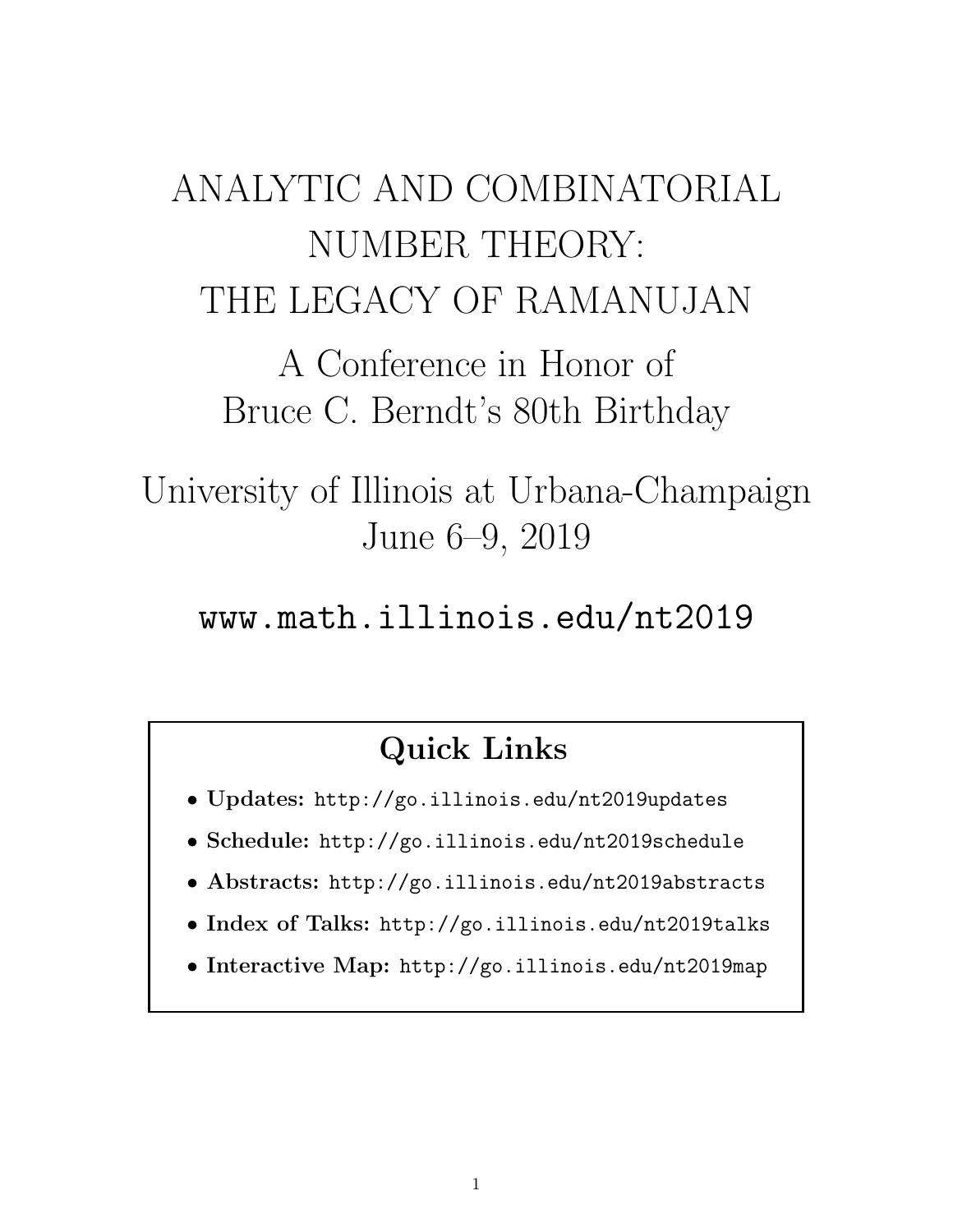# **Contents**

|                                                                                                                                                  | 3                          |
|--------------------------------------------------------------------------------------------------------------------------------------------------|----------------------------|
| 2 Daily Schedule                                                                                                                                 | $\overline{4}$             |
| $2.1$ Thursday, June 6, 2019                                                                                                                     | $\overline{4}$             |
| 2.2 Friday, June 7, 2019                                                                                                                         | $\overline{5}$             |
| 2.3 Saturday, June 8, 2019 $\ldots \ldots \ldots \ldots \ldots$                                                                                  | $\overline{7}$             |
| 2.4 Sunday, June 9, 2019                                                                                                                         | 9                          |
|                                                                                                                                                  | 11                         |
| 3.1 Conference Banquet                                                                                                                           | 11                         |
|                                                                                                                                                  | 11                         |
|                                                                                                                                                  | 11                         |
|                                                                                                                                                  | 11                         |
| 4 General Information<br>4.1 Internet Access<br>4.2 Information for Speakers<br>4.3 Maps, Directions, and Parking<br>4.4 Food and Dining Options | 12<br>12<br>12<br>12<br>13 |
|                                                                                                                                                  | 14                         |
| 5.1 History of Altgeld Hall                                                                                                                      | 14                         |
| 5.2 The Mathematics Library                                                                                                                      | 14                         |
| 5.3 Math Model Collection                                                                                                                        | 14                         |
|                                                                                                                                                  | 14                         |
| 5.5 The Altgeld Hall Post Office                                                                                                                 | 14                         |
| 5.6 Famous Postmarks                                                                                                                             | 15                         |
|                                                                                                                                                  | 17                         |
| 6.1 Abstracts of Plenary Talks                                                                                                                   | 17                         |
| 6.2 Abstracts of Contributed Talks                                                                                                               | 24                         |
|                                                                                                                                                  | 45                         |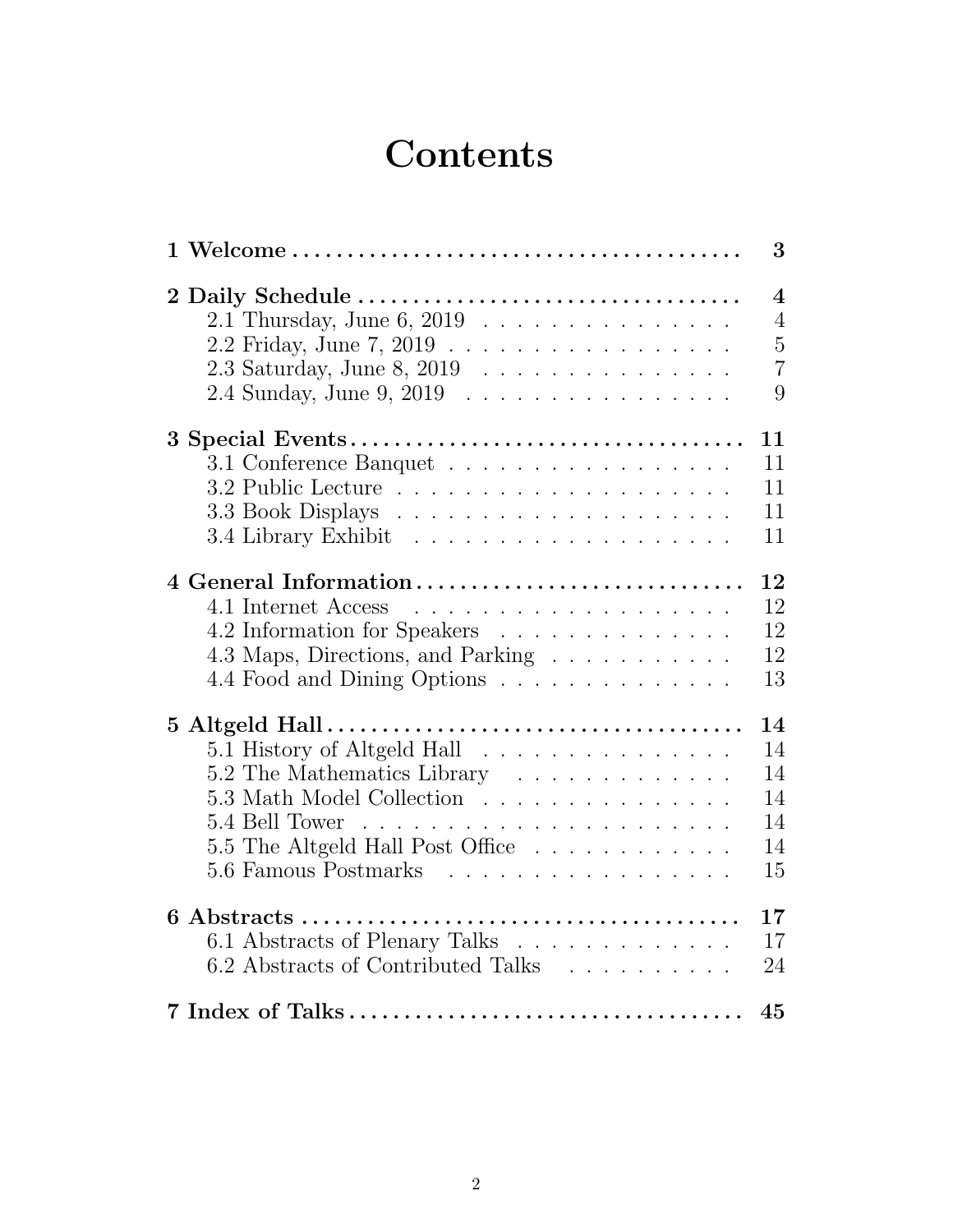# Welcome

This conference follows the tradition of number theory meetings that have been held at the University of Illinois for many decades, usually in the form of smaller regional meetings, but occasionally expanded to major international conferences. It is the seventh conference offered in such an expanded format, and the largest since the "Millennial Conference in Number Theory" held here in the year 2000.

The conference honors Bruce C. Berndt on the occasion of his 80th birthday and his retirement from the University of Illinois. Known world-wide for his work on the mathematician Srinivasa Ramanujan, Bruce is the author of 14 books and over 240 papers, and the recipient of numerous awards and honors. During his 52 years on the faculty of the Illinois Mathematics Department, he supervised 36 PhD students, many of whom are returning to Illinois to participate in this conference.

The conference is being organized by Scott Ahlgren, George Andrews, Atul Dixit, Michael Filaseta, Kevin Ford, A.J. Hildebrand, Timothy Huber, Bruce Reznick, and Ae Ja Yee.

We thank our sponsors: the National Science Foundation, the National Security Agency, the Institute for Mathematics and its Applications, the College of Liberal Arts and Sciences at the University of Illinois, the Department of Mathematics at the University of Illinois, and World Scientific.

We are grateful to Matthew Ando, Associate Dean in the College of Liberal Arts and Sciences, and Jeremy Tyson, Chair of the Mathematics Department, for their encouragement and support of this conference. We thank Aaron Brewer, Tori Corkery, and Laura Owen for providing administrative assistance. We also thank the many students who are assisting with various aspects of the conference and helping ensure that everything runs smoothly.

Finally, we thank the speakers and participants at this conference for responding to our call in such large numbers and helping make this conference a successful event through their active participation.

We welcome you to the University of Illinois and historic Altgeld Hall, the home of the Illinois Mathematics Department and the main venue for this conference, and we wish you a rewarding and enjoyable experience.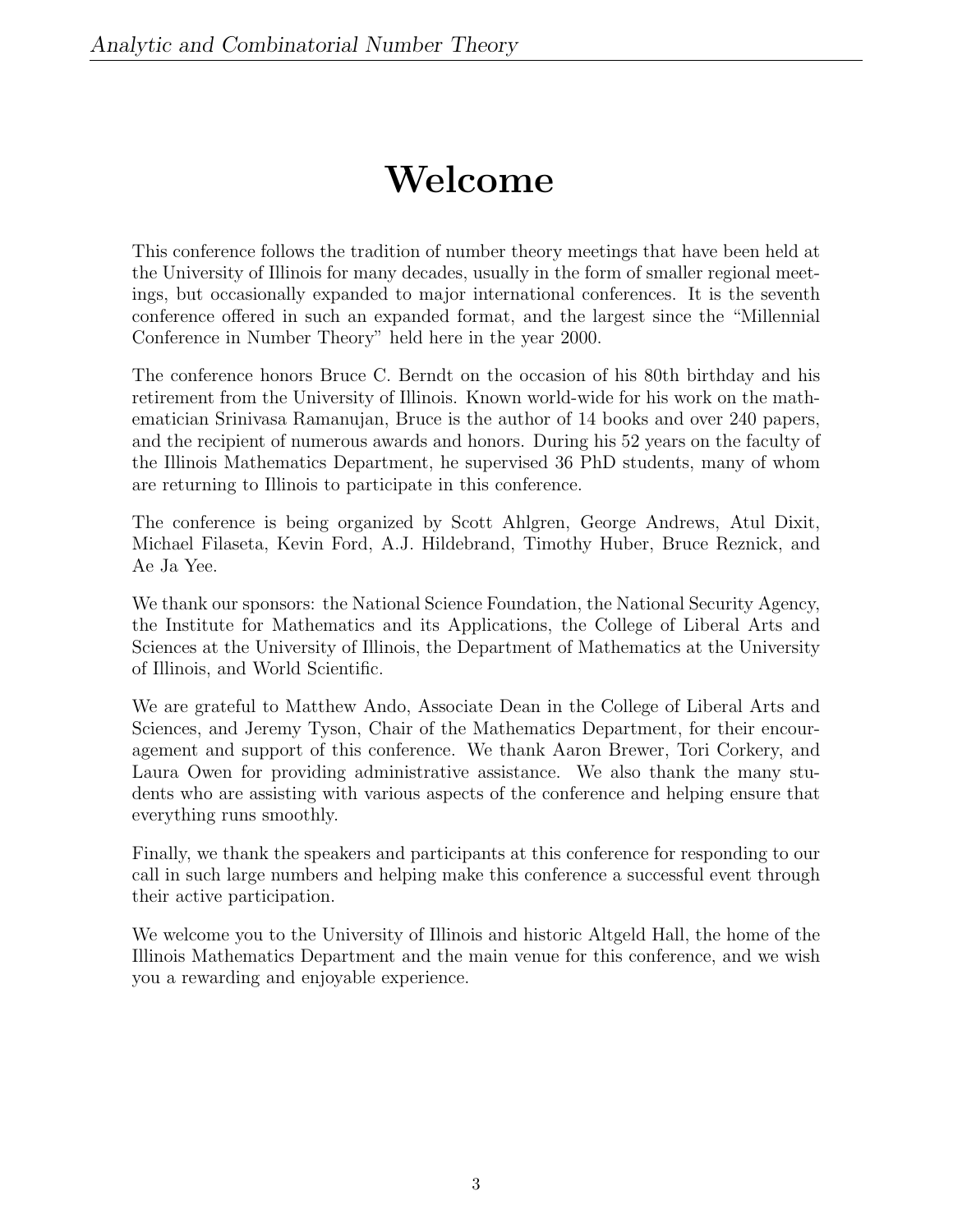# Thursday, June 6, 2019

# 8:00 am – 2:00 pm Registration, 239 Altgeld Hall

# Morning Plenary Session, 314 Altgeld

| $8:45$ am $-9:00$ am WELCOME        |                                                                                                                                 |
|-------------------------------------|---------------------------------------------------------------------------------------------------------------------------------|
| $9:00 \text{ am} - 9:40 \text{ am}$ | <b>George Andrews</b> , George Beck's conjectures on ranks of partitions                                                        |
|                                     | $9:50 \text{ am} - 10:30 \text{ am}$ Song Heng Chan, Ranks of partitions and some identities related to mock<br>theta functions |
|                                     | COFFEE & TEA, 239 ALTGELD HALL                                                                                                  |
|                                     | $11:00$ am $-11:20$ am <b>Michael Hirschhorn</b> , Some identities of Ramanujan, Andrews and Berndt                             |
|                                     | 11:30 am $-$ 11:50 am <b>Dennis Stanton</b> , Comments on cranks and the rank                                                   |
|                                     | $12:00 \text{ pm} - 12:20 \text{ pm}$ Victor Moll, Valuations of integer sequences                                              |

# Afternoon Plenary Session, 314 Altgeld

| $2:00 \text{ pm} - 2:40 \text{ pm}$ Amita Malik, Two stopovers in BCB's mathematical journey: Riemann zeta |
|------------------------------------------------------------------------------------------------------------|
| and partitions                                                                                             |
| 2:50 pm $-$ 3:30 pm Ken Ono, The Jensen-Polya program for the Riemann Hypothesis and<br>related problems   |

# Public Lecture, 100 Noyes Lab

4:00 pm – 4:50 pm Bruce Berndt, Ramanujan–The Ultimate Superhero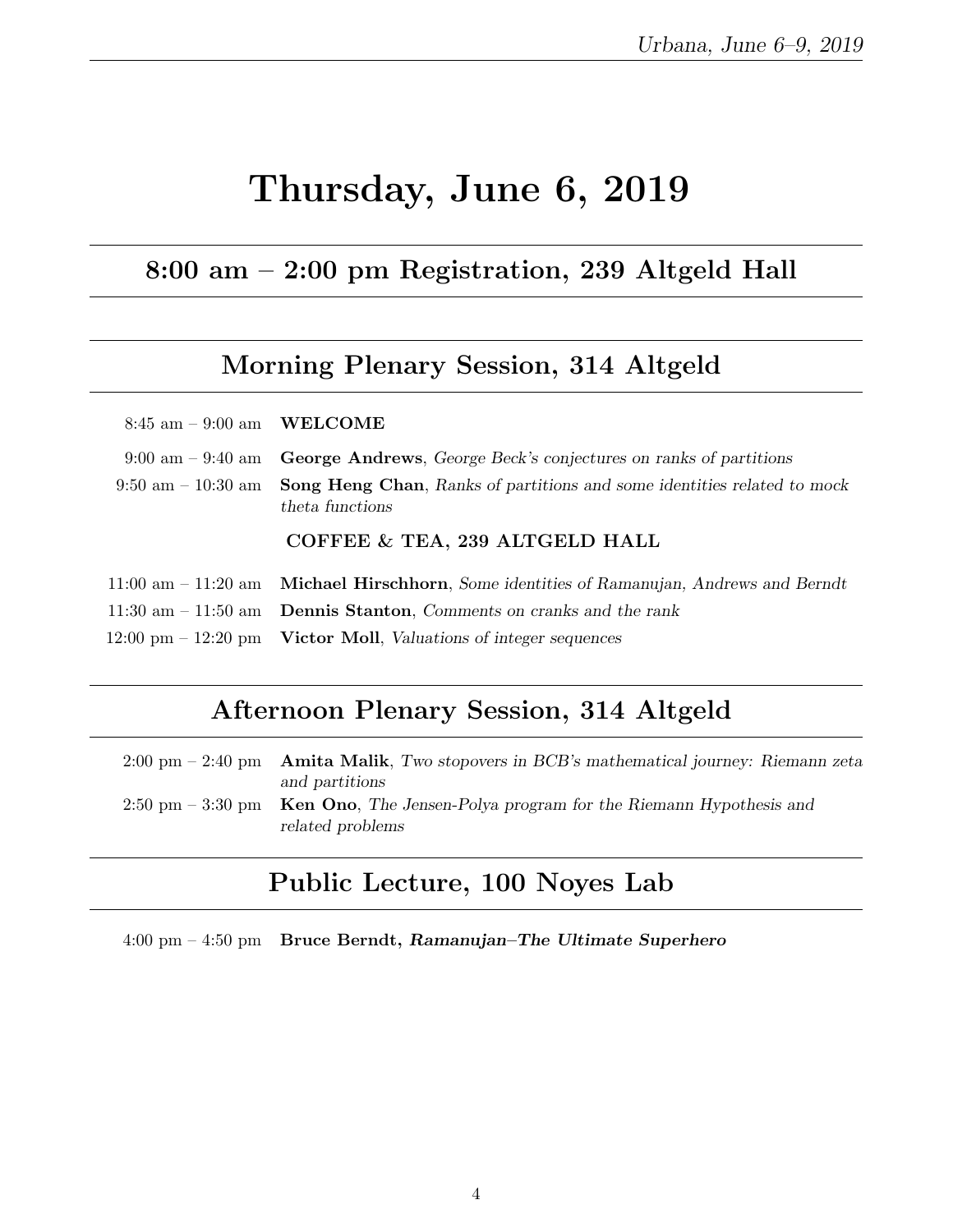# Friday, June 7, 2019

# Morning Plenary Session, 314 Altgeld

| 8:30 am $-$ 9:10 am Armin Straub, On the Gaussian binomial coefficients, the simplest of               |
|--------------------------------------------------------------------------------------------------------|
| q-series                                                                                               |
| $9:20 \text{ am} - 10:00 \text{ am}$ Michael Schlosser, The bilateral afterlife of Srinivasa Ramanujan |
| COFFEE & TEA, 239 ALTGELD HALL                                                                         |

10:30 am – 10:50 am Andrew Sills, Rogers–Ramanujan type identities, old and new

# Contributed Talk Sessions

# Session A, 141 Altgeld

| $11:00$ am $-11:15$ am Walter Bridges, Kadell-type partition inequalities and applications to       |
|-----------------------------------------------------------------------------------------------------|
| sum-product conjectures of Kanade-Russell                                                           |
| 11:20 am $-$ 11:35 am <b>Jiakun Pan</b> , Quantum Unique Equidistribution conjecture for Eisenstein |
| series in the level aspect                                                                          |
| 11:40 am $-$ 11:55 am Alexander Dunn, The twisted second moment of modular half integral            |
| weight $L$ -functions                                                                               |

# Session B, 143 Altgeld

| 11:40 am - 11:55 am <b>Tsz Chan</b> , On the congruence equation $\bar{a} + b \equiv \bar{c} \pmod{p}$ |
|--------------------------------------------------------------------------------------------------------|
| $11:00$ am $-11:15$ am Mojtaba Moniri, Pairs of relatively long, mod 4 disjoint consecutive runs       |
| under Mahler's recurrence                                                                              |
| 11:20 am - 11:35 am <b>Jonathan Sorenson</b> , Recent work on the Erdős-Selfridge function $q(k)$      |

# Session C, 145 Altgeld

| $11:00$ am $-11:15$ am Kagan Kursungoz, Andrews-Gordon type series for Schur's partition                |
|---------------------------------------------------------------------------------------------------------|
| identity                                                                                                |
| 11:20 am $-$ 11:35 am $\,$ Zhu Cao, Exact covering systems, quadratic forms, and product identities for |
| theta functions                                                                                         |
| 11:40 am $-$ 11:55 am <b>James McLaughlin</b> , Some observations on Lambert series, vanishing          |
| coefficients and dissections of infinite products and series                                            |

| $11:00$ am $-11:15$ am <b>Madeline Dawsey</b> , Integer partitions and a conjecture of John Thompson |
|------------------------------------------------------------------------------------------------------|
| $11:20$ am $-11:35$ am <b>Chadwick Gugg</b> , Ramanujan's 40 identities for the Rogers-Ramanujan     |
| functions                                                                                            |
| 11:40 am $-$ 11:55 am Satyan and Singh, Generating fourth terms of Nathanson's lambda                |
| sequences                                                                                            |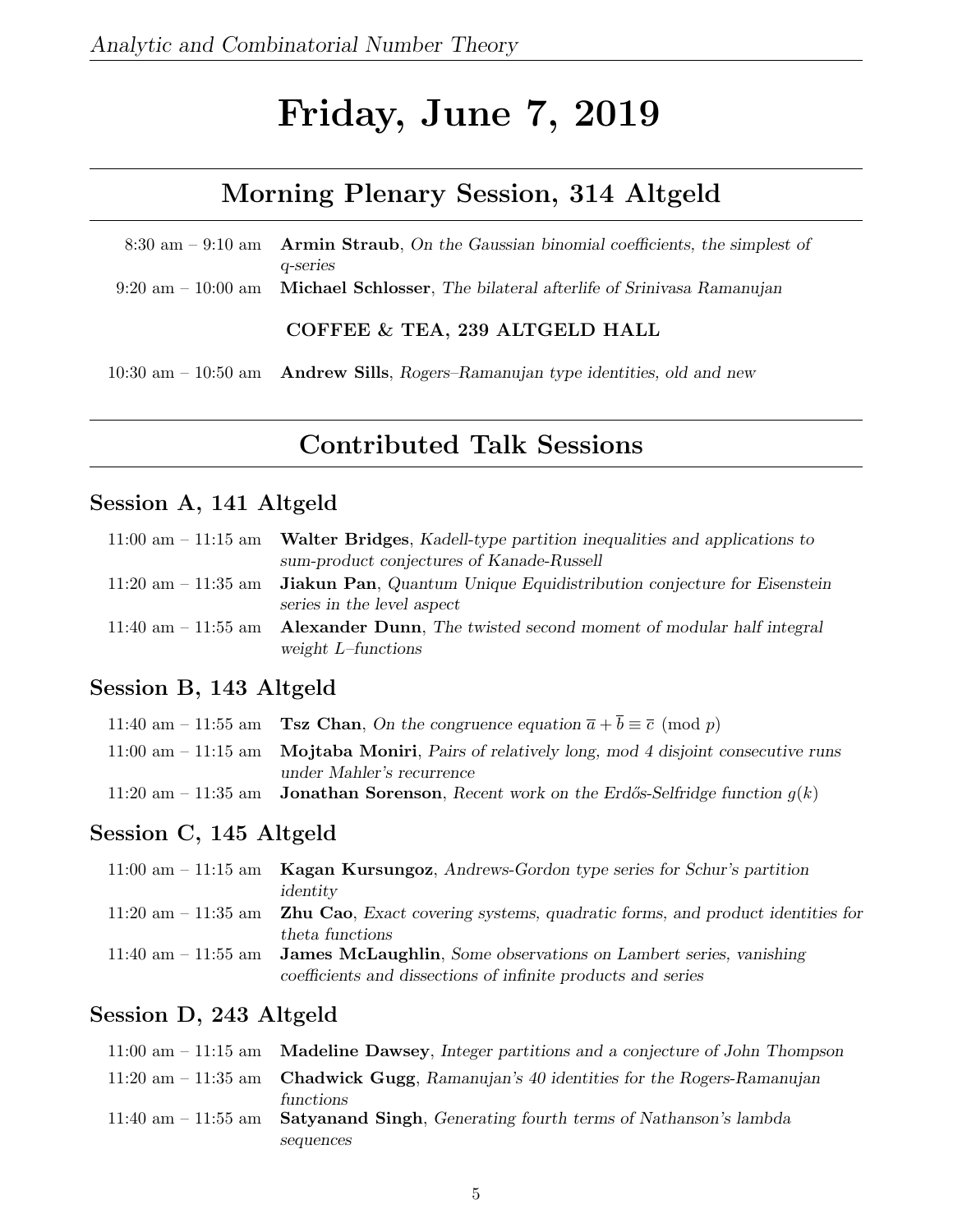# Friday, June 7, 2019

# Afternoon Plenary Session, 314 Altgeld

1:30 pm – 2:10 pm Peter Paule, Ramanujan, Weierstrass, and Computer Algebra 2:20 pm – 3:00 pm Kenneth Williams, Ramanujan and ternary quadratic forms

COFFEE & TEA, 239 ALTGELD HALL

3:30 pm – 3:50 pm – Byungchan Kim, Partial or false theta series in q-series

# Contributed Talk Sessions

# Session A, 141 Altgeld

| $4:00 \text{ pm} - 4:15 \text{ pm}$ Nicholas Mayers, Integer partition statistics arising from seaweed algebras |
|-----------------------------------------------------------------------------------------------------------------|
| $4:20 \text{ pm} - 4:35 \text{ pm}$ Lakshika Gunawardana, A primitive 15-theorem?                               |
| 4:40 pm $-$ 4:55 pm Uha Isnaini, On k-restricted overpartitions                                                 |
| $5:00 \text{ pm} - 5:15 \text{ pm}$ Brandt Kronholm, A technique in partitions                                  |

# Session B, 143 Altgeld

| $4:00 \text{ pm} - 4:15 \text{ pm}$ Bruce Reznick, Equal sums of cubes of quadratic forms.                  |
|-------------------------------------------------------------------------------------------------------------|
| $4:20 \text{ pm} - 4:35 \text{ pm}$ Ian Wagner, Schwartz functions and modular forms                        |
| $4:40 \text{ pm} - 4:55 \text{ pm}$ Nicolas Smoot, Some new identities from the Ramanujan-Kolberg algorithm |
| $5:00 \text{ pm} - 5:15 \text{ pm}$ Paul Jenkins, The arithmetic of modular grids                           |

# Session C, 145 Altgeld

| $4:00 \text{ pm} - 4:15 \text{ pm}$ Fikreab Solomon, Zeta functions of nilpotent groups            |
|----------------------------------------------------------------------------------------------------|
| 4:20 pm – 4:35 pm <b>Debanjana Kundu</b> , On the relation between the classical Iwasawa $\mu = 0$ |
| conjecture and the Coates-Sujatha Conjecture A                                                     |
| $4:40 \text{ pm} - 4:55 \text{ pm}$ Yeongseong Jo, Rankin-Selberg L-functions via Good Sections    |

| $4:00 \text{ pm} - 4:15 \text{ pm}$ Thomas Tran, Secondary terms in asymptotics for the number of zeros of    |
|---------------------------------------------------------------------------------------------------------------|
| quadratic forms over integers                                                                                 |
| $4:20 \text{ pm} - 4:35 \text{ pm}$ Paul Beirne, Knots, the colored Jones polynomial and stability            |
| $4:40 \text{ pm} - 4:55 \text{ pm}$ Sunil Chebolu, Mersenne primes and Fermat primes                          |
| $5:00 \text{ pm} - 5:15 \text{ pm}$ Bogdan Petrenko, Some properties of nontrivial coefficients of cyclotomic |
| polynomials                                                                                                   |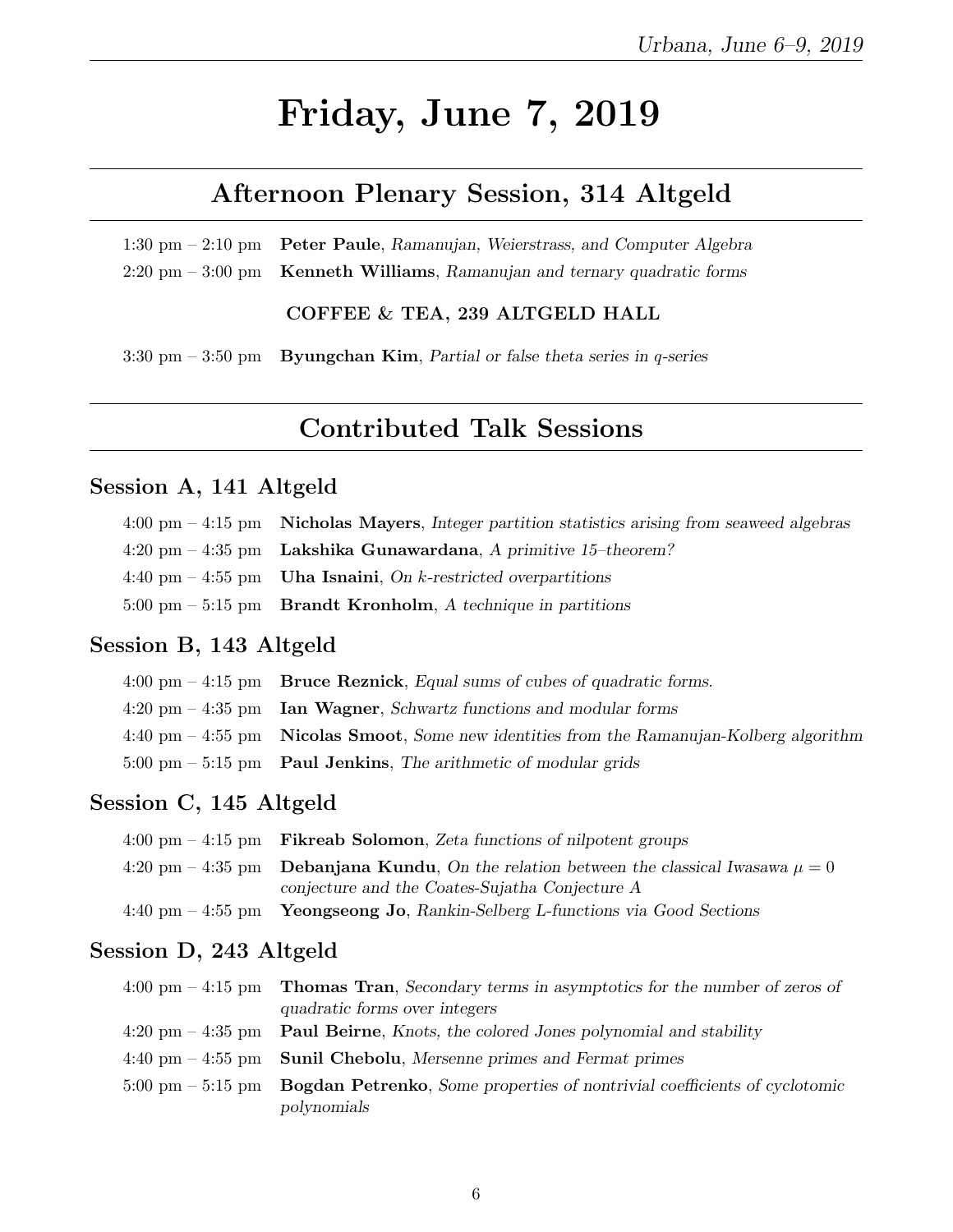# Saturday, June 8, 2019

# Morning Plenary Session, 314 Altgeld

| 8:30 am – 9:10 am – Ae Ja Yee, Singular overpartitions and truncated partition theorems      |
|----------------------------------------------------------------------------------------------|
| $9:20 \text{ am} - 10:00 \text{ am}$ Frank Garvan, Mock theta functions: yesterday and today |
|                                                                                              |

#### COFFEE & TEA, 239 ALTGELD HALL

10:30 am – 10:50 am Alexander Berkovich, On a q-theoretic approach to Capparelli's partition theorems

# Contributed Talk Sessions

# Session A, 141 Altgeld

| $11:00$ am $-11:15$ am Hyunsoo Cho, A bijection between self-conjugate and ordinary partitions     |
|----------------------------------------------------------------------------------------------------|
| and counting simultaneous cores as its application                                                 |
| 11:20 am – 11:35 am Louis Kolitsch, A pair of congruences for $(3,5)$ -regular partitions modulo 5 |
| 11:40 am $-$ 11:55 am <b>Hannah Burson</b> , Simultaneous core partitions into k distinct parts    |

# Session B, 143 Altgeld

| 11:00 am $-$ 11:15 am Shin-ya Koyama, Applications of Ramanujan's method on the behavior of |
|---------------------------------------------------------------------------------------------|
| Euler products to Selberg zeta functions                                                    |
| 11:20 am $-$ 11:35 am Shane Chern, Weighted partition rank and crank moments and            |
| Andrews-Beck type congruences                                                               |
| 11:40 am $-$ 11:55 am Kenneth Stolarsky, Rogers-Szego polynomials and products of algebraic |
| numbers                                                                                     |

# Session C, 145 Altgeld

| $11:00$ am $-11:15$ am <b>Meenakshi Rana</b> , Combinatorial interpretations of mock theta functions by |
|---------------------------------------------------------------------------------------------------------|
| attached weights                                                                                        |
| 11:20 am $-$ 11:35 am Timothy Huber, A Ramanujan-Sato series primer                                     |
| 11:40 am – 11:55 am – Bernhard Heim, Ramanujan's $\tau$ function and non-sign changes                   |

| $11:00$ am $-11:15$ am Arunabha Biswas, Search for higher Mahler measure of cyclotomic |
|----------------------------------------------------------------------------------------|
| polynomials.                                                                           |
| 11:20 am $-$ 11:35 am Edna Jones, Representations by ternary quadratic forms           |
| 11:40 am $-$ 11:55 am Pee Choon Toh, On a symmetric identity of Ramanujan              |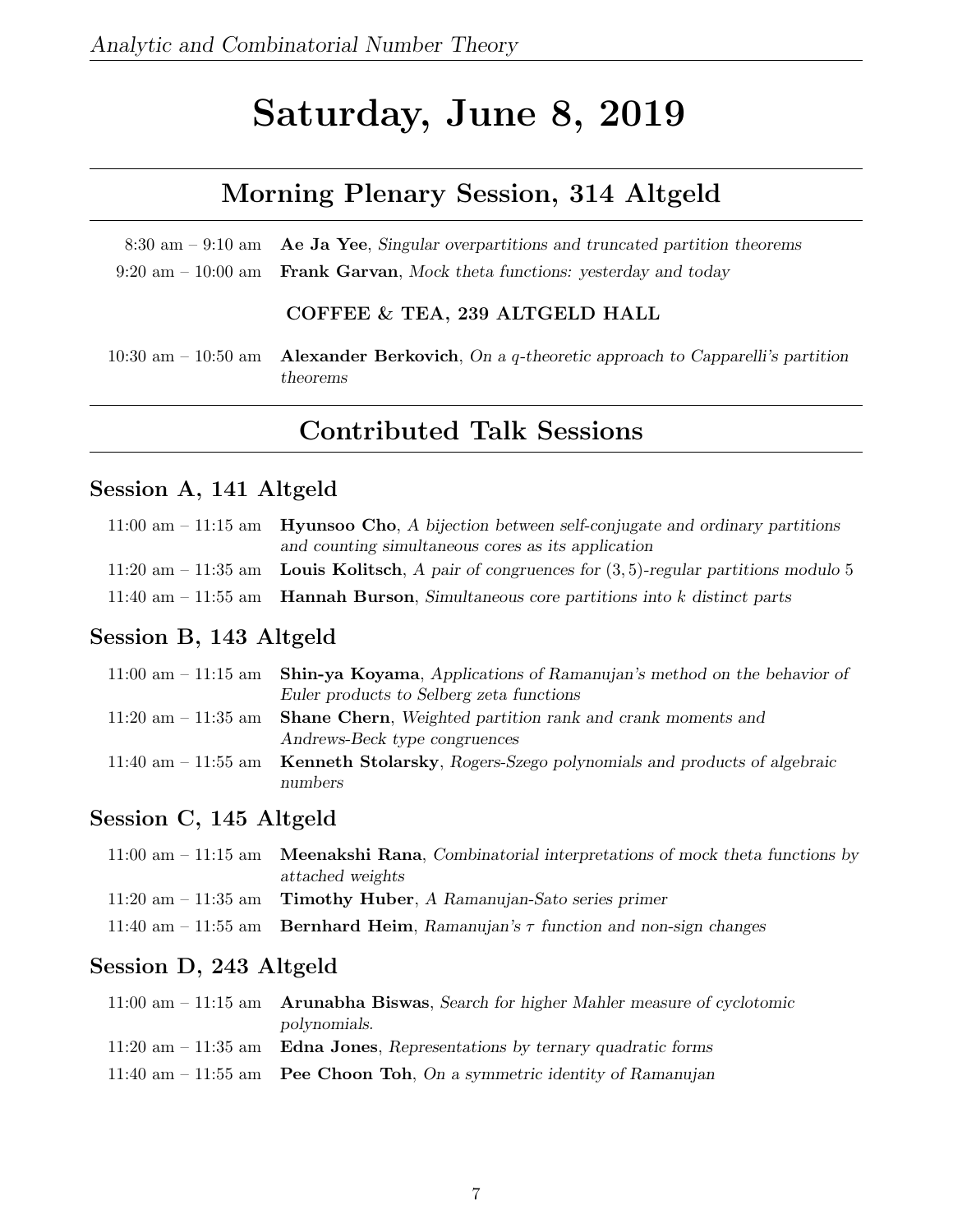# Saturday, June 8, 2019

# Afternoon Plenary Session, 314 Altgeld

1:30 pm – 2:10 pm **Ole Warnaar**, Some  $(q$ -)integrals Ramanujan would have liked  $2:20 \text{ pm} - 3:00 \text{ pm}$  Amanda Folsom, Quantum modular forms and applications

#### COFFEE & TEA, 239 ALTGELD HALL

3:30 pm  $-$  3:50 pm Soon-Yi Kang, Generators of the space of harmonic weak Maass forms

# Contributed Talk Sessions

# Session A, 141 Altgeld

|  | $4:00 \text{ pm} - 4:15 \text{ pm}$ Robert Schneider, Eulerian series and the algebra of partitions |  |  |  |
|--|-----------------------------------------------------------------------------------------------------|--|--|--|
|--|-----------------------------------------------------------------------------------------------------|--|--|--|

- $4:20 \text{ pm} 4:35 \text{ pm}$  Brad Isaacson, On some elementary character sum identities
- 4:40 pm 4:55 pm Dennis Eichhorn, The differences between  $p(n)$ ,  $p(2n)$ , and  $p(2n + 1)$

#### Session B, 143 Altgeld

|                                     | 4:00 pm – 4:15 pm – <b>Shashika Petta Mestrige</b> , Congruences for the partition function $p_{[1 \text{c} q d]}(n)$ |
|-------------------------------------|-----------------------------------------------------------------------------------------------------------------------|
|                                     | $4:20 \text{ pm} - 4:35 \text{ pm}$ Karl Dilcher, Infinite products involving Dirichlet characters and cyclotomic     |
|                                     | polynomials                                                                                                           |
| $4:40 \text{ pm} - 4:55 \text{ pm}$ | <b>Wen-Bin Zhang</b> , Exact Wiener-Ikehara theorems and Beurling's generalized                                       |
|                                     | numbers                                                                                                               |

## Session C, 145 Altgeld

| $4:00 \text{ pm} - 4:15 \text{ pm}$ Pin Hung Kao, Almost-prime values of reducible polynomials at prime   |
|-----------------------------------------------------------------------------------------------------------|
| arguments                                                                                                 |
| $4:20 \text{ pm} - 4:35 \text{ pm}$ Craig Franze, An asymptotic expansion related to the Dickman function |
| 4:40 pm $-$ 4:55 pm Emily Stamm, An investigation of (nearly) weakly primes                               |

# Session D, 243 Altgeld

| $4:00 \text{ pm} - 4:15 \text{ pm}$ Wade Hindes, Dynamical and arithmetic degrees of random iterates  |
|-------------------------------------------------------------------------------------------------------|
| $4:20 \text{ pm} - 4:35 \text{ pm}$ Heekyoung Hahn, Poles of triple product L-functions of monomial   |
| representations                                                                                       |
| $4:40 \text{ pm} - 4:55 \text{ pm}$ Seyyed Hamed Mousavi, Pentagonal number theorem and zeroes of the |
| Riemann zeta function                                                                                 |

# 6:00 pm – 9:00 pm Banquet, Alice Campbell Center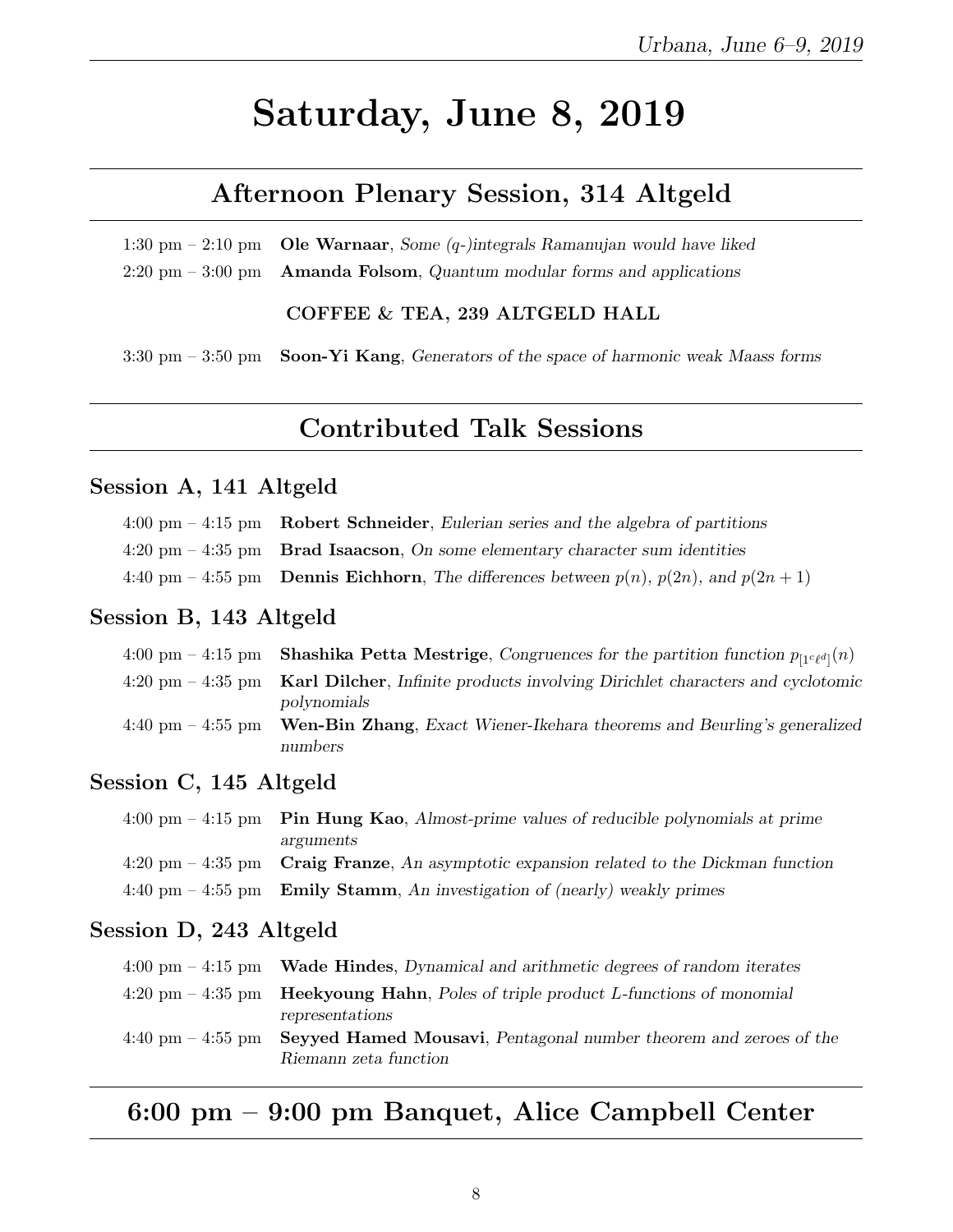# Sunday, June 9, 2019

# Morning Plenary Session, 314 Altgeld

| 8:30 am $-$ 9:10 am Krishnaswami Alladi, Parity of the generalized divisor function with<br>restrictions on the prime factors                                         |
|-----------------------------------------------------------------------------------------------------------------------------------------------------------------------|
| $9:20 \text{ am} - 10:00 \text{ am}$ Atul Dixit, On values of the Riemann zeta function at odd positive integers                                                      |
| COFFEE & TEA, 239 ALTGELD HALL                                                                                                                                        |
| 10:30 am – 11:10 am – Heng Huat Chan, Ramanujan and the partition function $p(n)$                                                                                     |
| 11:20 am $-$ 11:40 am Youn-Seo Choi, Hypergeometric series in my papers                                                                                               |
| 11:50 am - 12:10 am - Christian Krattenthaler, A joint central limit theorem for the<br>sum-of-digits function, and asymptotic divisibility of Catalan-like sequences |

# Afternoon Plenary Session, 314 Altgeld

1:30 pm – 1:50 pm Liuquan Wang, Representations of mock theta functions

# Contributed Talk Sessions

# Session A, 141 Altgeld

| $2:00 \text{ pm} - 2:15 \text{ pm}$ | <b>Hayan Nam</b> , How to determine a partition up to conjugation using hook                                                 |
|-------------------------------------|------------------------------------------------------------------------------------------------------------------------------|
|                                     | multisets                                                                                                                    |
| $2:20 \text{ pm} - 2:35 \text{ pm}$ | Bibekananda Maji, Recent developments in the theory of the restricted<br>partition function $p(n, N)$ and $\text{spt}(n, N)$ |
| $2:40 \text{ pm} - 2:55 \text{ pm}$ | Garima Sood, A finite analogue of the Beck-Chern theorem and some<br>results on self-conjugate S-partitions                  |
| $3:20 \text{ pm} - 3:35 \text{ pm}$ | <b>William Keith</b> , $(k, j)$ -colored partitions: congruences and other behaviors                                         |
| $3:40 \text{ pm} - 3:55 \text{ pm}$ | <b>Oscar Gonzales</b> , An observation of Rankin on Hankel determinants                                                      |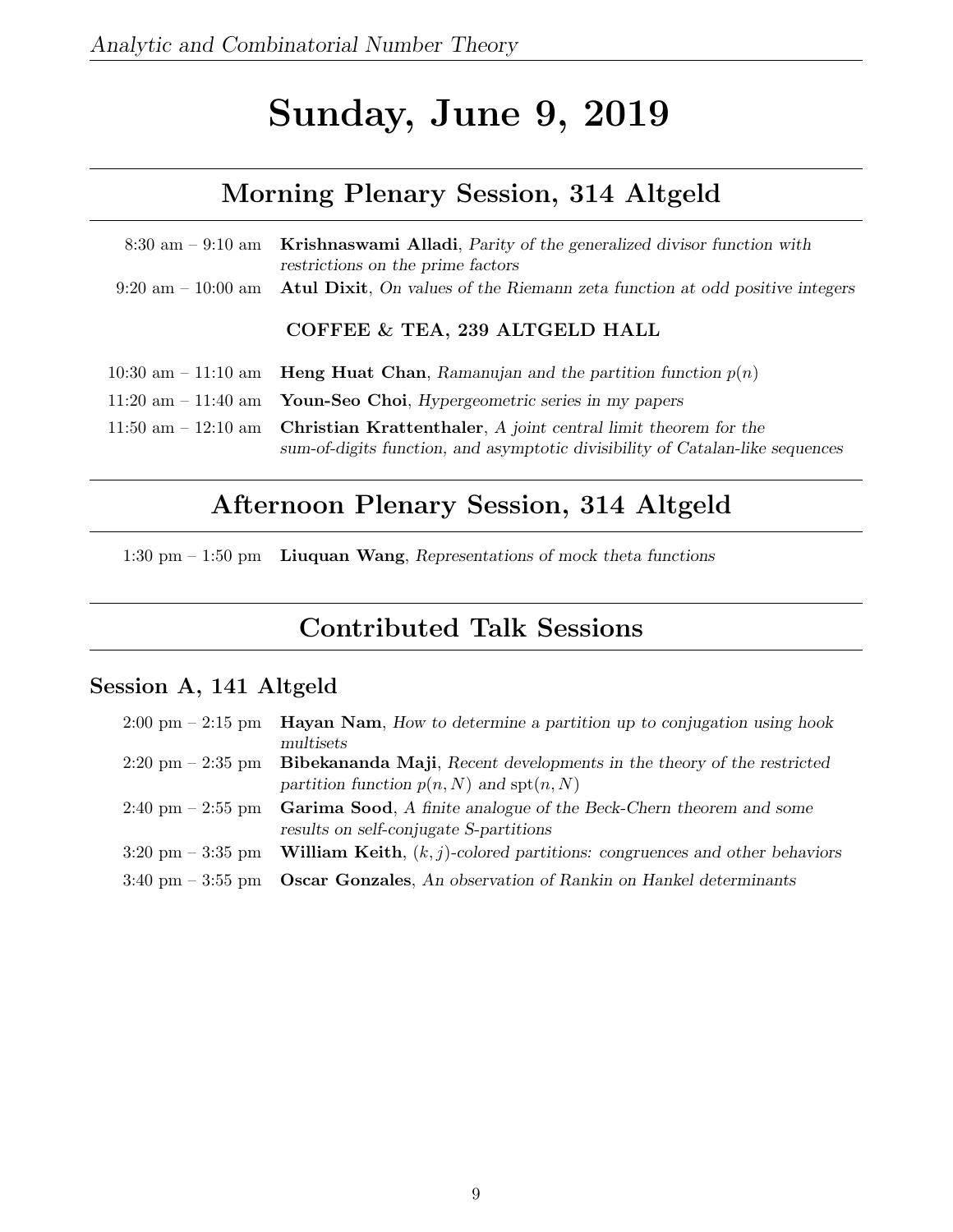# Sunday, June 9, 2019

# Session B, 143 Altgeld

| $2:00 \text{ pm} - 2:15 \text{ pm}$ Gaurav Bhatnagar, On Entry II.16.12: A continued fraction of Ramanujan                                                                                                    |
|---------------------------------------------------------------------------------------------------------------------------------------------------------------------------------------------------------------|
| $2:20 \text{ pm} - 2:35 \text{ pm}$ Nilufar Mana Begum, Generating functions and congruences for partition<br>functions related to third order mock theta functions                                           |
| $2:40 \text{ pm} - 2:55 \text{ pm}$ Nankun Hong, Rank function and Lambert series                                                                                                                             |
| $3:20 \text{ pm} - 3:35 \text{ pm}$ Aubrey Blecher, Distinct tuples in integer partitions                                                                                                                     |
| 3:40 pm $-$ 3:55 pm Sarah Wesley, Generalizations of Fine's iterative identities                                                                                                                              |
| $4:00 \text{ pm} - 4:15 \text{ pm}$ Lin Jiu, On harmonic sums: integral and matrix representations with<br>connections to partition-theoretic generalization of the Riemann zeta-function<br>and random walks |

# Session C, 145 Altgeld

| $2:00 \text{ pm} - 2:15 \text{ pm}$ | <b>Douglas Bowman</b> , Euler combinatories for divergent continued fractions |
|-------------------------------------|-------------------------------------------------------------------------------|
|                                     | after Ramanujan                                                               |
| $2:20 \text{ pm} - 2:35 \text{ pm}$ | Herman Schaumburg, Partition identities encoded in Ramanujan's three          |
|                                     | limit continued fraction                                                      |
| $2:40 \text{ pm} - 2:55 \text{ pm}$ | Tanay Wakhare, Special classes of q-bracket operators                         |
| $3:20 \text{ pm} - 3:35 \text{ pm}$ | <b>Susan Ficken,</b> Asymptotics of the zeros of Fine's function              |
| $3:40 \text{ pm} - 3:55 \text{ pm}$ | Larry Ericksen, Properties and polynomials related to restricted binary       |
|                                     | overpartitions                                                                |
| $4:00 \text{ pm} - 4:15 \text{ pm}$ | <b>Zafer Selcuk Aygin, Ramanujan's convolution sum twisted by Dirichlet</b>   |
|                                     | characters                                                                    |
|                                     |                                                                               |

| 2:00 pm – 2:15 pm <b>Rajat Gupta</b> , A Ramanujan-type formula for $\zeta^2(2m+1)$ and its     |
|-------------------------------------------------------------------------------------------------|
| generalizations                                                                                 |
| 2:20 pm – 2:35 pm – Rahul Kumar, Zeros of combinations of the Riemann $\Xi$ -function and the   |
| confluent hypergeometric function on bounded vertical shifts                                    |
| $2:40 \text{ pm} - 2:55 \text{ pm}$ Karen Taylor, Dirichlet series and generalized Hecke groups |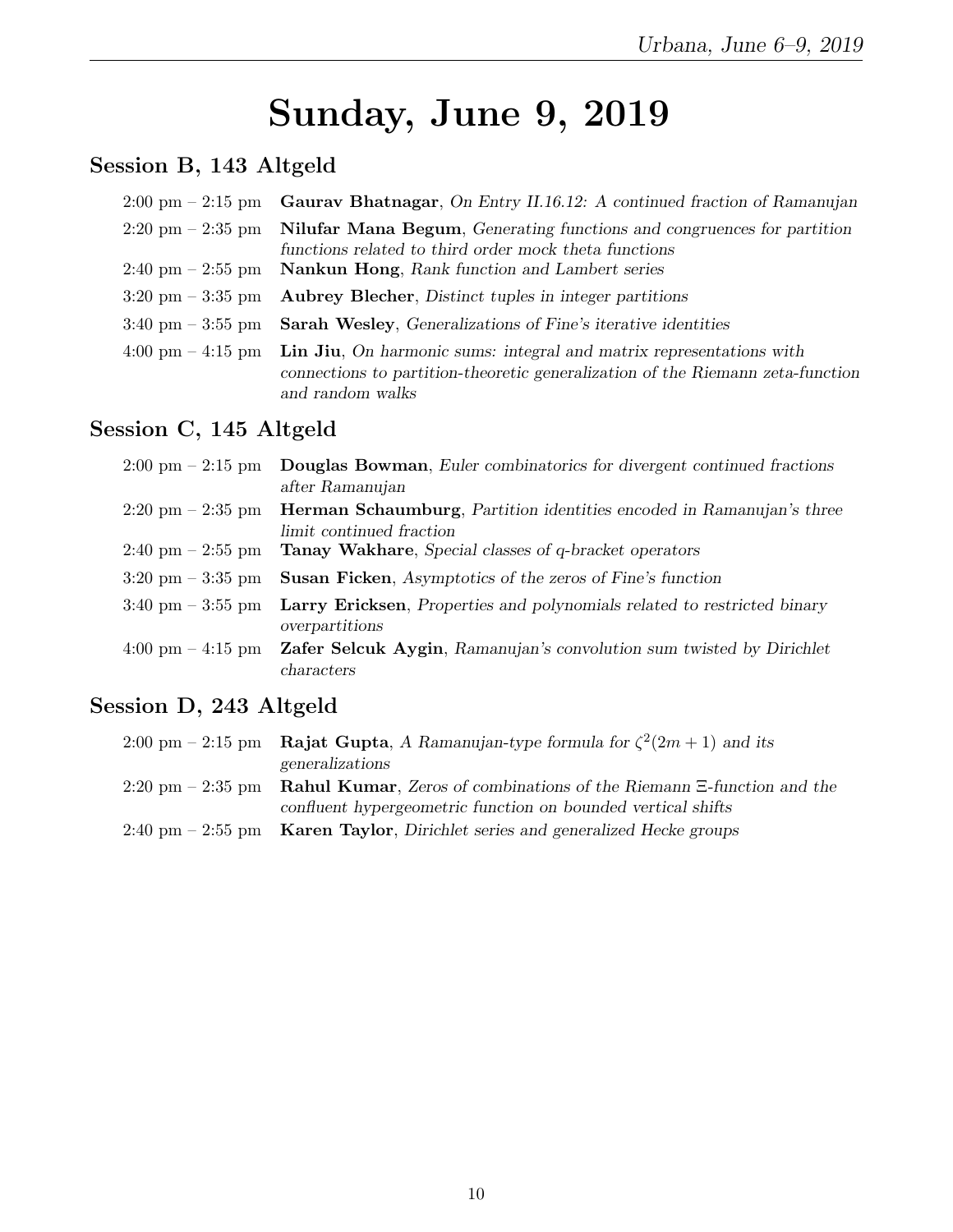# Special Events

# Conference Banquet

A banquet honoring Bruce Berndt will be held Saturday, June 8, at 6 pm in the Ballroom of the Alice Campbell Alumni Center, located a short walk from Altgeld Hall. Parking is available (and free of charge) in the parking lot to the south of the Alice Campbell Center.

Tickets for the banquets had to be reserved in advance by May 29. A small number of additional tickets have been set aside for those who are interested in attending the banquet, but missed the reservation deadline. We will keep a sign-up list for these tickets at the registration desk in 239 Altgeld Hall.

# Public Lecture by Bruce Berndt

Bruce Berndt will deliver a Public Lecture, titled "Ramanujan—The Ultimate Superhero," on Thursday, June 6, at 4 pm, in room 100 Noyes Lab. Here is the abstract:

Srinivasa Ramanujan is perhaps the most enigmatic mathematician in the history of our subject. First, a short account of Ramanujan's life will be given. Second, the speaker will provide a history of his association with Ramanujan beginning with Robert Rankin in 1966, Paul Bateman in 1967, Emil Grosswald in 1970, and a cold office at the Institute for Advanced Study in February, 1974. Third, some examples from Ramanujan's Notebooks and Lost Notebook will be given to provide evidence that this great Indian mathematician is, indeed, **The Ultimate Superhero**. This lecture will be aimed at a general audience.

# Book Displays by Springer and World Scientific

Springer-Verlag and World Scientific will have book displays in Room 241 Altgeld Hall. Representives of these publishers will be present for part of the conference.

# Exhibit of Bruce Berndt's Work

The Mathematics Library is hosting a special display of books that Bruce has authored and journals for which he has served as editor. The display is located near the library entrance.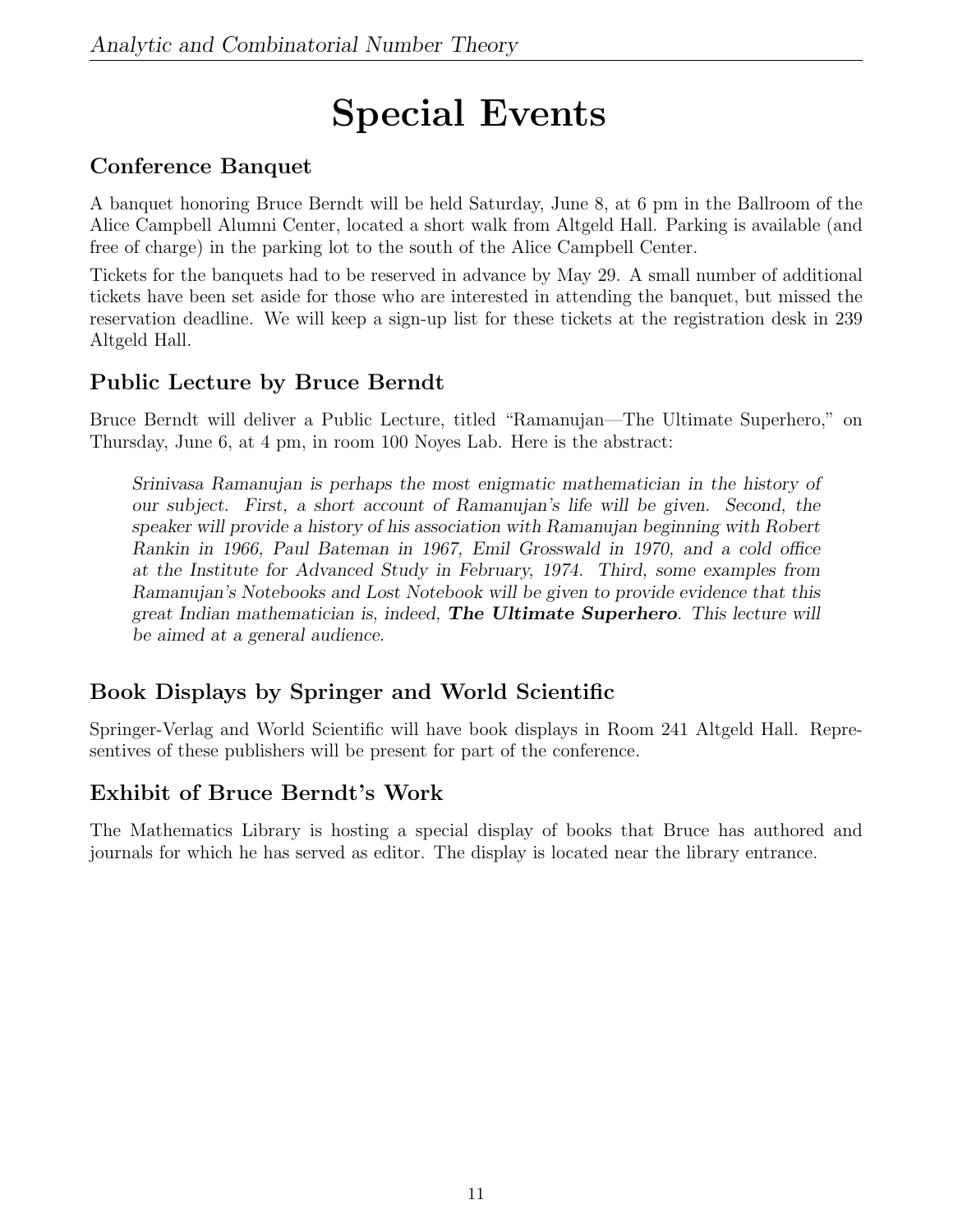# General Information

# Internet Access

WiFi access is available at all campus building, including the Illini Union, and Nugent Hall. Visitors have two options for WiFi access:

- Connect through Eduroam. For those who have an Eduroam account, this is the most convenient option.
- Connect to IllinoisNet Guest to set up a temporary account, then connect to IllinoisNet. Campus visitors can self-register an account which provides access to Illinois-Net, the University's WiFi network, for 24 hours. After this period a new account needs to be created.

# Information for Speakers

- Lecture rooms. Plenary talk sessions will be in Room 314 Altgeld Hall, a large (274 seats) auditorium located on the third floor of Altgeld Hall. Contributed talks will be given in parallel sessions in Rooms 141, 143, 145, and 243, located on the first and second floors of Altgeld Hall.
- Lecture room equipment. All lecture rooms are equipped with a large blackboard, an overhead projector, and computer and projection equipment; 314 Altgeld also has a wireless microphone. A clicker and laser pointer will be available for speakers giving electronic presentations..
- Preparation of electronic presentations. We strongly recommend that speakers who plan to deliver their presentation in electronic form bring a USB stick (flash drive) containing the pdf file of their talk. This is the safest method, it ensures that the "clickers" we have work properly, and it eliminates any issues due to incompatible systems or lack of appropriate adapters.

If for some reason you have to use a laptop for your presentation (e.g., if your talk includes animations or video clips), we recommend that you test out the equipment beforehand in the room you are scheduled to give the talk. One of us can help with this (ask at the registration desk). The lecture rooms are generally available outside the scheduled sessions.

# Maps, Directions, and Parking

Please refer to the interactive map at  $http://go.illinois.edu/nt2019map$  for locations of conference venues and directions. For those staying off campus during the conference, the most convenient parking option are the metered spaces at the lower levels of the John Street Parking Garage, located one block from Altgeld Hall at the intersection of John and 6th Streets. Meters are enforced 6 am - 5 pm Monday through Friday. On Saturday, and after 5 pm during the week, the entire garage, and other University parking lots not explicitly marked as 24 hour reserved spaces, are available for public use.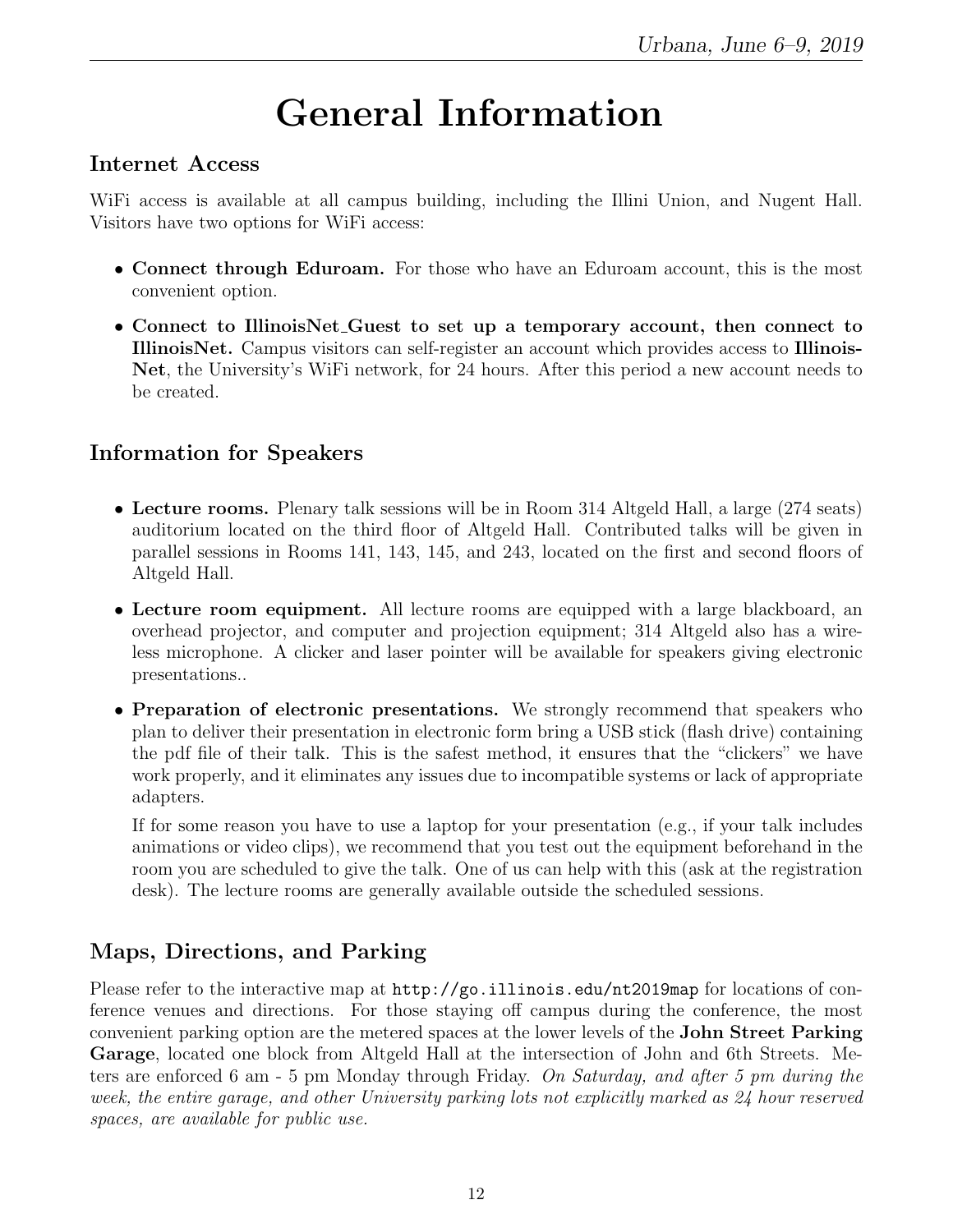# Food and Dining Options

The campus area has numerous eateries and shops, with most located along Green Street, between Fourth and Wright Streets. Below is a selection of such establishments, arranged roughly in order of increasing distance to Altgeld Hall.

# Illini Union shops and restaurants

- Quad Shop. Convenience store, located on the southwest corner of the main floor.
- Aunty Annie's. Located near the Quad Shop. Pretzels, smoothies, and lemonade,
- Starbucks. Located on the main floor in the "courtyard".
- Basement food court. The basement of the Illini Union contains a food court with several fast food chains, ethnic restaurants, and a bagel shop.

## Green Street restaurants

- Mia Za's. Italian sandwiches, salads, pizza. On Green Street, between 6th and Wright.
- Zorba's. Next to Za's, a Greek restaurant. A Champaign institution that has been in business, under the same ownership, for decades.
- Panda Express. Chinese fast food chain.
- Panera Bread. Sandwiches, pastries, soups, salads. On north side of Green Street, between Wright and Sixth Streets.
- Noodles. Upscale fast food chain specializing in noodle dishes, located at the northwest corner of Sixth and Green Streets.
- Chipotles. Mexican fast food chain. Located in the same building as Noodles.
- Caffe Bene. Korean-themed coffee shop, In addition to coffee, espresso, and tea beverages, offers a large selection of pastries, waffles, and sandwiches.
- Potbelly. A unique, diner style, sandwich shop, located at the corner of Green and Fifths Streets.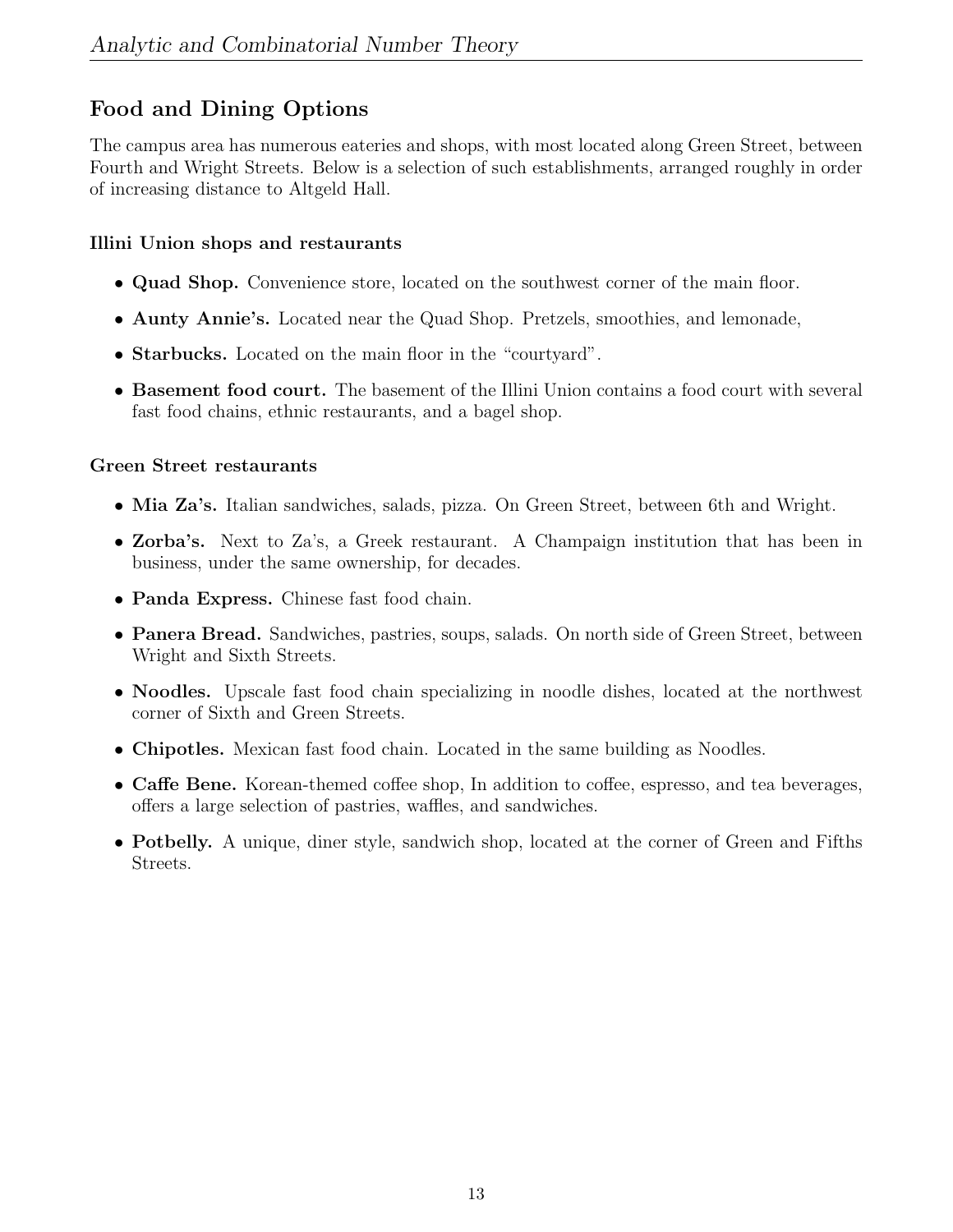# Altgeld Hall

# History of Altgeld Hall

Altgeld Hall was completed in 1897 and originally served as University Library. From 1927 until 1955 it housed the School of Law; a remnant of this usage is an inscription "Law Building" on the north face of the building.

Since 1955, Altgeld Hall has served as the home of the University of Illinois Mathematics Department. Located at the center of the University of Illinois campus, next to the Alma Mater, Altgeld Hall is one of the most recognized and most photographed campus buildings. It is an historic building, listed on the National Register of Historic Places.

Altgeld Hall is part of a \$100 million restoration and renovation project that is expected to be completed in 2024. The renovation will add a significant amount of new space to the building, while preserving and restoring its original architectural features. For more information about this project see www.altgeldillini.illinois.edu.

# The Mathematics Library

Located at the north end of the second floor of Altgeld Hall is the Mathematics Library of the University of Illinois. With over 100,000 books and over 1,000 journal and monograph series subscriptions, the library ranks among the largest mathematics libraries in the country,

Like Altgeld Hall itself, the library is known for unique architectural features such as glass floors and vaulted ceilings covered with intricate murals. It has been featured on a list of "The World's Most Charming Libraries" put out by the online magazine Atlas Obscura.

The library is open Monday through Friday  $10 \text{ am} - 5 \text{ pm}$ . Conference participants are welcome to use the library during opening hours.

# Math Model Collection

Altgeld Hall houses an extensive collection of intricate, handcrafted geometric and topological models. You can see these models in display cases along the hallways throughout the building. Other interesting display cases show old mechanical calculators. See www.mathmodels.illinois. edu for more about these models and the ongoing efforts to identify, catalog, and preserve these unique historical models.

# Bell Tower

The most distinctive part of Altgeld Hall is its Bell Tower, which houses fifteen bells that can be played in concert-like fashion. In the past, visitors would be able to climb to the top of the tower and sometimes even be allowed to play the chimes. Unfortunately, these tours have been suspended due to ongoing construction.

# The Altgeld Hall Post Office

Altgeld Hall houses a US Post Office (near the southwest entrance). It may be the only mathematics department building that doubles as a post office.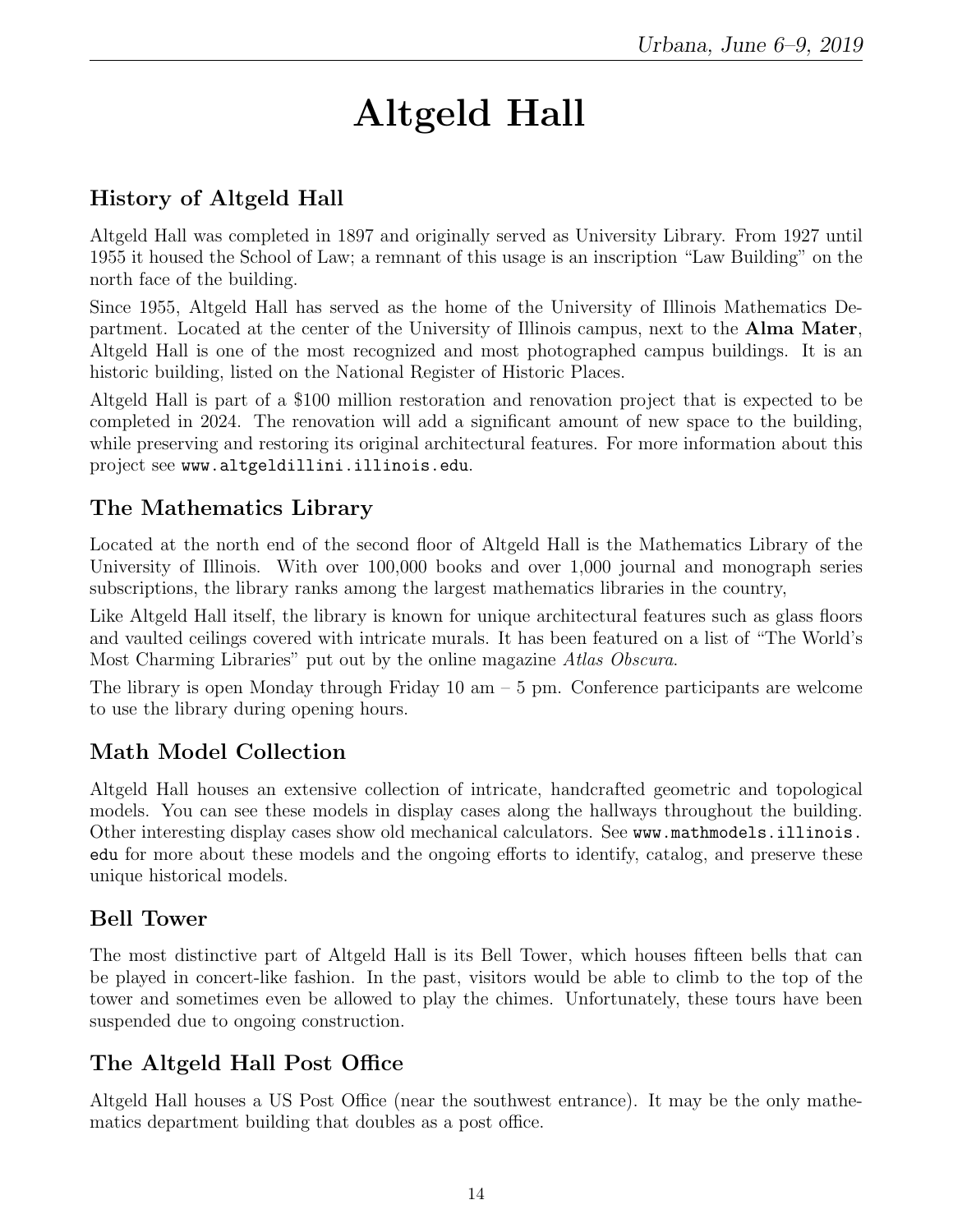# Famous Postmarks

Two of the most famous mathematical postmarks originated in Altgeld Hall: One with the inscription " $2^{11213} - 1$  is prime" marked the discovery, in the 1960s, by Don Gillies of the University of Illinois Computer Science Department of what was then the largest known prime. The other postmark simply said "Four Colors Suffice", in honor of the proof of the Four Color Conjecture by Kenneth Appel and Wolfgang Haken. Both postmarks were set up by Paul Bateman who served as Head of the Department at the time.

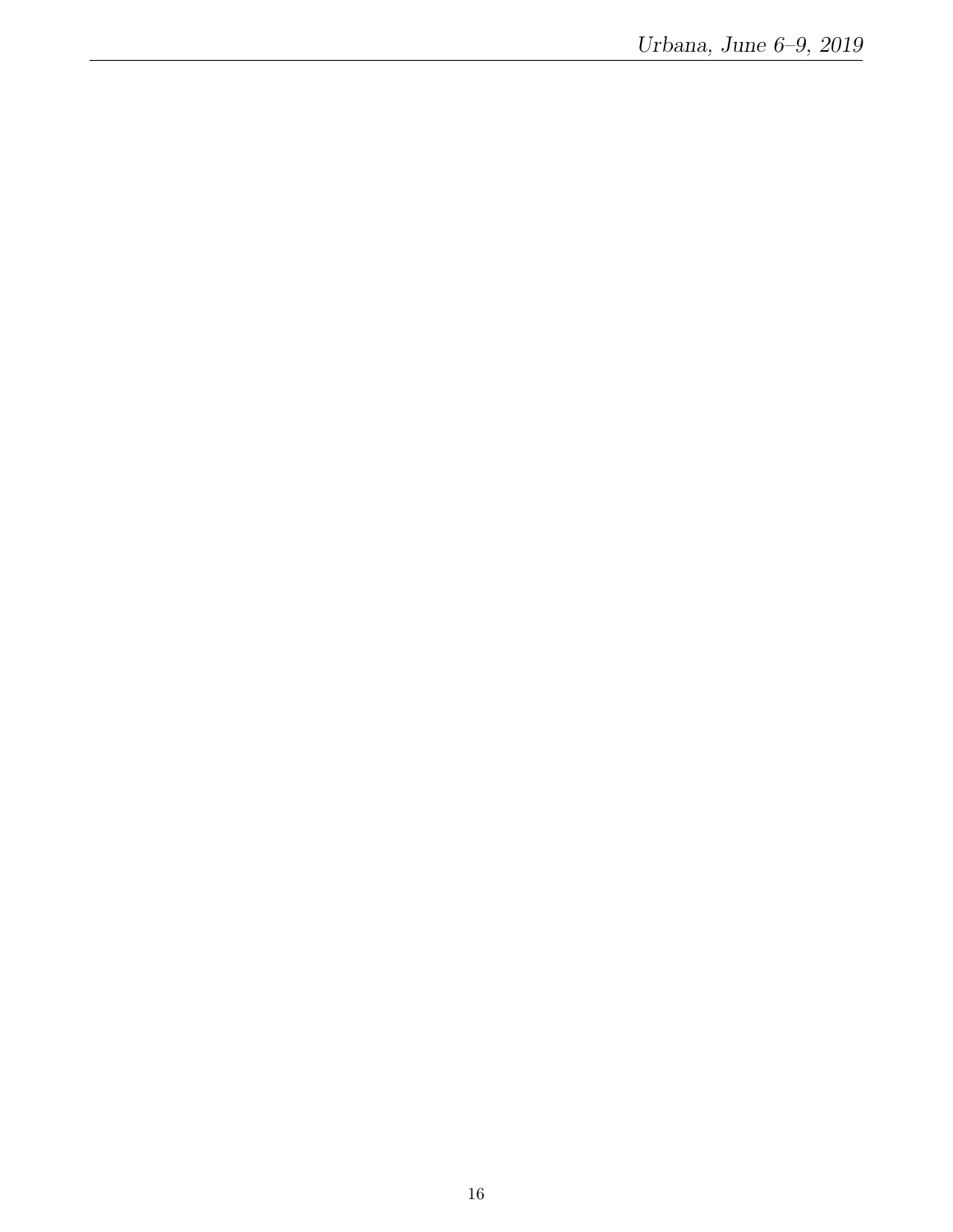# Abstracts of Plenary Talks

# Krishnaswami Alladi (University of Florida)

# Parity of the generalized divisor function with restrictions on the prime factors

We will discuss the asymptotic behavior of the sum  $S_{-k}(x, y) = \sum_{n \leq x} (-k)^{\nu_y(n)}$ , for  $y \leq x$ , where k is a positive integer and  $\nu_y(n)$  is the number of prime factors of n less than y. As y falls away from x, the asymptotic behavior is very interesting. There is a difference in behavior when  $k = p - 1$ , where p is prime, and when  $k \neq p - 1$ . In the case  $k = p - 1$ , although the above sum behaves like  $xm_k(\alpha)/(log y)^{k+2}$ , where  $\alpha = \log x/\log y$ , there are terms  $x/\log y$ ,  $x/\log^2 y$ , ...,  $x/\log^{k+1} y$ , but these are accompanied by factors which rapidly go to zero, and so only  $x/\log^{k+2} y$  survives. The analysis of the asymptotic behavior of the above sum is done using sieve techniques, analytic methods, and by the study of difference differential equations. This is joint work with my recent PhD student Ankush Goswami.

## George Andrews (Pennsylvania State University) George Beck's conjectures on ranks of partitions

Dyson conjectured (and Atkin and Swinerton-Dyer proved) combinatorial explanations for the Ramanujan congruences for  $p(5n+4)$  and  $p(7n+5)$ . George Beck has provided related conjectures where now the total number of parts in the partition is counted. We shall describe the proofs of these conjectures.

# Alexander Berkovich (University of Florida)

# On a q-theoretic approach to Capparelli's partition theorems

I show how to use the q-binomial theorem to prove two new polynomial identities involving  $q$ trinomial coefficients. Then I apply a trinomial analogue of Bailey's Lemma to convert these identities into another set of two identities, which imply Capparelli's partition theorems. If time permits I will discuss a new infinite hierarchy containing q-series identities for Capparelli's partition theorems.

This talk is based on my recent joint work with Ali K. Uncu.

## Bruce Berndt (University of Illinois)

# Ramanujan—The Ultimate Superhero (public lecture)

Srinivasa Ramanujan is perhaps the most enigmatic mathematician in the history of our subject. First, a short account of Ramanujan's life will be given. Second, the speaker will provide a history of his association with Ramanujan beginning with Robert Rankin in 1966, Paul Bateman in 1967, Emil Grosswald in 1970, and a cold office at the Institute for Advanced Study in February, 1974. Third, some examples from Ramanujan's Notebooks and Lost Notebook will be given to provide evidence that this great Indian mathematician is, indeed, The Ultimate Superhero. This lecture will be aimed at a general audience.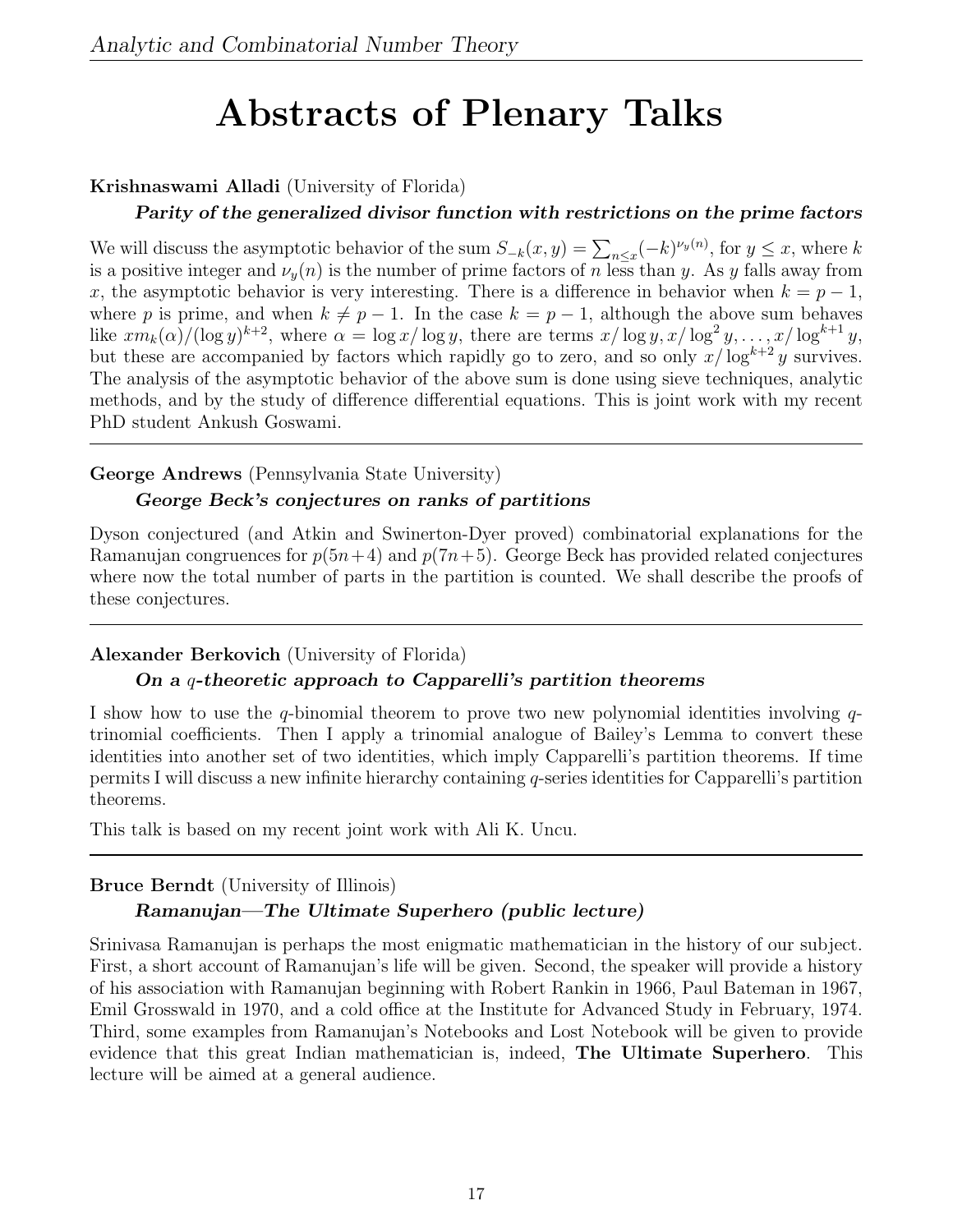# Heng Huat Chan (National University of Singapore) Ramanujan and the partition function  $p(n)$

In Chapter 19 of the classic book "An Introduction to the theory of numbers", G.H. Hardy and E.M. Wright discussed Ramanujan's congruences for  $p(n)$ , which state that for any nonnegative integers n,

$$
p(5n+4) \equiv 0 \pmod{5}
$$
,  $p(7n+5) \equiv 0 \pmod{7}$  and  $p(11n+6) \equiv 0 \pmod{11}$ .

The authors then provided Ramanujan's proof for the first congruence and sketched the proof of the second. They then remarked that the proof of the third congruence "is more difficult". I will begin my talk with Ramanujan's "difficult proof" for  $p(11n + 6) \equiv 0 \pmod{11}$  and his attempt to derive similar results for  $p(\ell n - d_{\ell})$  where  $0 < d_{\ell} < \ell$  satisfies  $d_{\ell} \equiv (\ell^2 - 1)/24 \pmod{\ell}$ . An example of Ramanujan's result for  $\ell = 17$  is

$$
\prod_{k=1}^{\infty} (1 - x^{17k}) \sum_{n=0}^{\infty} p(17n + 5) x^n \equiv 7Q\Delta \pmod{17},
$$

where

$$
Q = 1 + 240 \sum_{j=1}^{\infty} \frac{j^3 x^j}{1 - x^j}
$$

and

$$
\Delta = x \prod_{k=1}^{\infty} (1 - x^k)^{24}.
$$

Song Heng Chan (Nanyang Technological University)

#### Ranks of partitions and some identities related to mock theta functions

We will give a brief introduction on the ranks of partitions and identities relating ranks of partitions to mock theta functions. We will share some of the results in these two topics including those arising from joint work with Professor Bruce Berndt.

Youn-Seo Choi (Korea Institute for Advanced Study)

#### Hypergeometric series in my papers

Several hypergeometric series appearing in my papers will be introduced and discussed.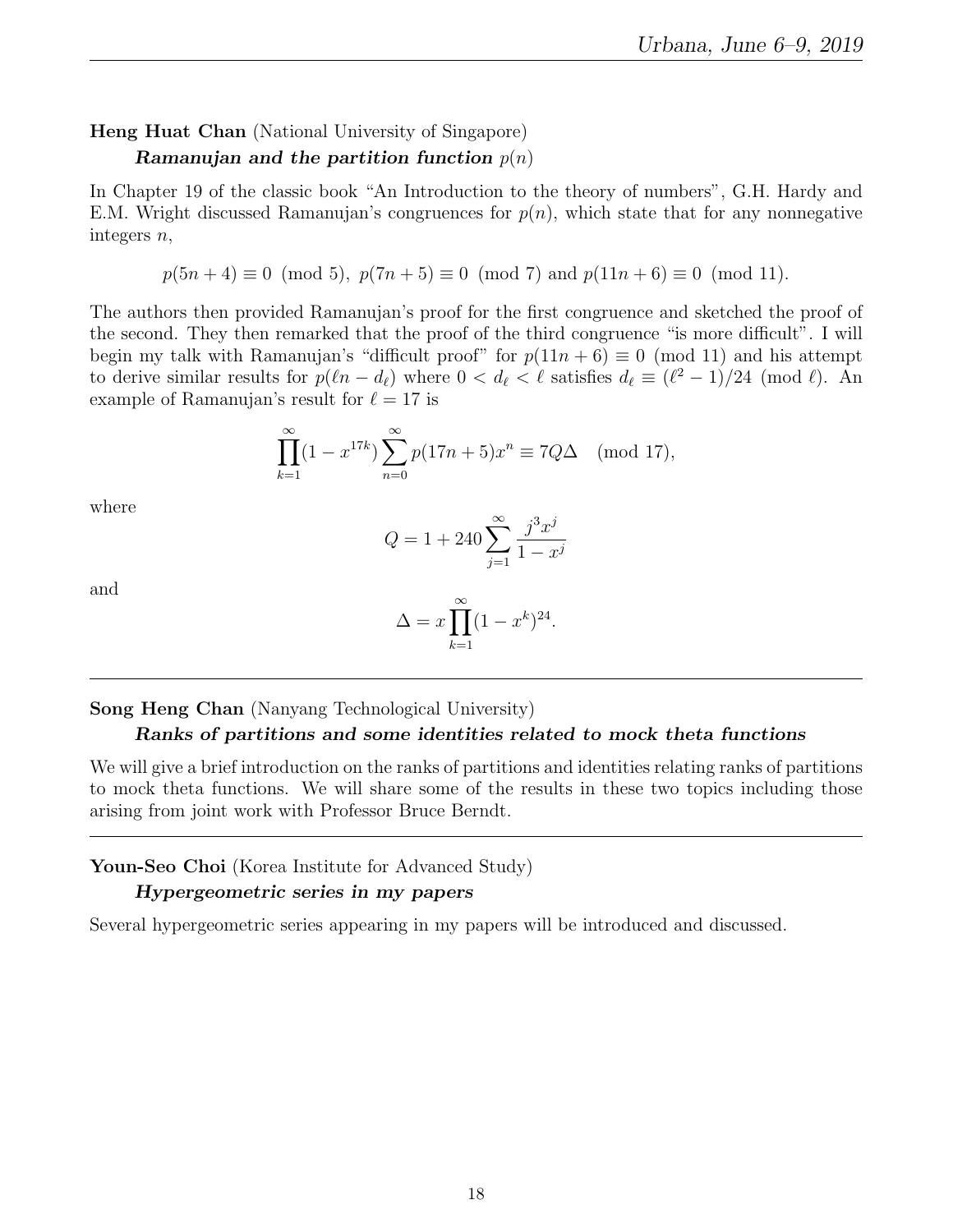#### Atul Dixit (Indian Institute of Technology Gandhinagar)

#### On values of the Riemann zeta function at odd positive integers

While the Riemann zeta function  $\zeta(s)$  at even positive integers is known to be transcendental, the arithmetic nature of the odd zeta values remains mysterious with only  $\zeta(3)$  known to be irrational, thanks to Ap´ery. In his famous notebooks, Srinivasa Ramanujan obtained a beautiful formula for  $\zeta(2m+1)$  which encodes fundamental transformation properties of Eisenstein series on  $SL_2(\mathbb{Z})$ and their Eichler integrals.

In a joint work with Bibekananda Maji, we extended a transformation by Kanemitsu, Tanigawa and Yoshimoto from 2001 for the generalized Lambert series  $\sum_{n=1}^{\infty}$  $n^{N-2h}$  $\frac{n^{N-2n}}{\exp(n^N x)-1}$ . Surprisingly, the same series is located on page 332 of Ramanujan's Lost Notebook in a slightly more general form. Our extension gives a beautiful new generalization of Ramanujan's formula for  $\zeta(2m+1)$  and has applications in studying transcendence of certain important constants. In a subsequent joint work with Rahul Kumar, Rajat Gupta and Bibekananda Maji, we comprehensively studied the more general Lambert series  $\sum_{n=1}^{\infty}$  $n^{N-2h}$ exp( $-an^N x$ )  $\frac{2\pi}{1-\exp(-n^N x)}$ , thereby extending our previous results. The latter study gives, for example, a new relation between  $\zeta(3), \zeta(5), \zeta(7), \zeta(9)$  and  $\zeta(11)$ .

In a very recent joint work with Rajat Gupta, we have obtained a Ramanujan-type formula for  $\zeta^2(2m+1)$ . The crucial part in deriving such a result is to obtain the right analogues of Eisenstein series. This is achieved by extending some work of N. S. Koshliakov. This talk will be based on the results from these three joint works.

#### Amanda Folsom (Amherst College)

#### Quantum modular forms and applications

Quantum modular forms were defined in 2010 by Zagier; they are somewhat analogous to ordinary modular forms, but they are defined on the rational numbers as opposed to the upper half complex plane, and have modified transformation properties. In the last few years, quantum modular forms have been shown to be intimately connected to Ramanujan's mock theta functions, which emerged 90 years earlier in 1920. As of a few years ago, "...no one... ha[d] actually proved... that any of Ramanujan's mock theta functions are really mock theta functions according to his definition," observed Berndt in his article "Ramanujan, his lost notebook, its importance." In this talk, we will discuss these intertwined topics, the more general relationship between mock modular and quantum modular forms, and applications to other areas including combinatorics and topology. We will mention recent work by the speaker and others such as Bringmann-Rolen, Choi-Lim-Rhoades, Griffin-Ono-Rolen, and Hikami-Lovejoy.

#### Frank Garvan (University of Florida)

#### Mock theta functions: yesterday and today

We discuss historical and modern developments of Ramanujan's mock theta functions. This includes a cast of characters. We present a number of recent discoveries and identities found through computer experiments.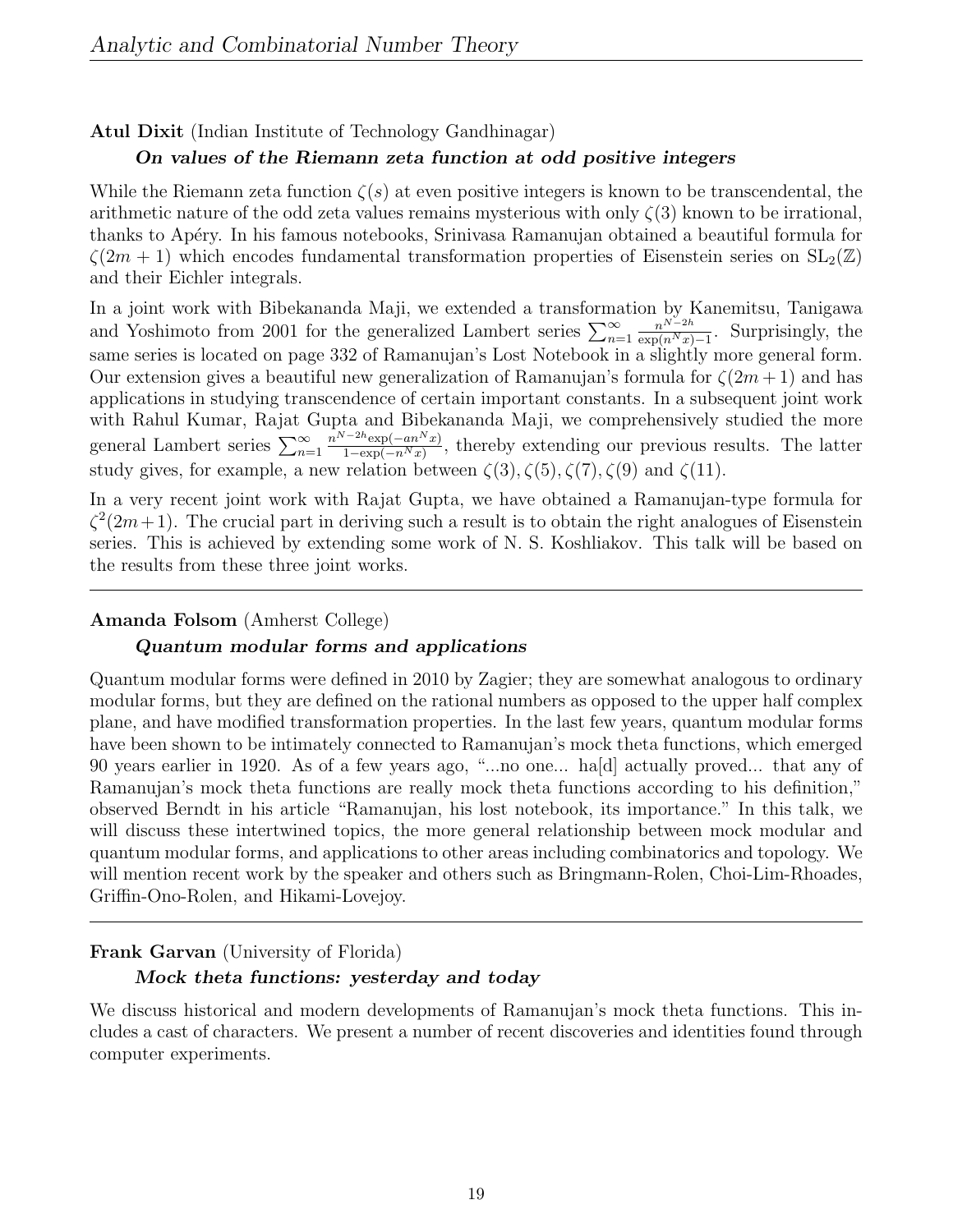# Michael Hirschhorn (University of New South Wales) Some identities of Ramanujan, Andrews and Berndt

I will prove some identities of Ramanujan, Andrews and Berndt involving Ramanujan's continued fraction which appear in the Lost Notebook and Part I.

## Soon-Yi Kang (Kangwon National University)

#### Generators of the space of harmonic weak Maass forms

Every modular function on the full modular group that is holomorphic away from the cusp at infinity can be written as a linear sum of Niebur Poincaré series. We investigate various properties of these series.

#### Byungchan Kim (SeoulTech)

#### Partial or false theta series in q-series

In his (lost) notebooks, Ramanujan recorded an asymptotic expansion for a partial theta series and many q-series identities involving partial or false theta series. Under Prof. Berndt's supervision, these results have given me great motivation to study partial or false theta series. In this talk, I will discuss their roles in  $q$ -series and related areas with emphasis on asymptotic behaviors and q-combinatorics.

## Christian Krattenthaler (Universität Wien)

# A joint central limit theorem for the sum-of-digits function, and asymptotic divisibility of Catalan-like sequences

It is well known that almost all central binomial coefficients  $\binom{2n}{n}$  $\binom{2n}{n}$  are divisible by any given power of 2, and it is also well known (but maybe less so) that the same is true for any given natural number. This result is a consequence of the asymptotic  $p$ -adic behaviour of the sum of digits function. We generalise this result to a multivariate central limit theorem. As application, we obtain that any integer sequence that is defined by a product/quotient of factorials (in a precise sense) has the same property as central binomial coefficients: given any positive integer  $m$ , almost all elements of such a sequence are divisible by  $m$ . This includes numerous sequences, such as multinomial coefficients, Catalan numbers and their generalisations and variations, and also various map counting sequences.

This is joint work with Michael Drmota.

## Amita Malik (Rutgers University)

## Two stopovers in BCB's mathematical journey: Riemann zeta and partitions

In the first part of the talk, we discuss certain results about the distributions of zeros of the derivatives of the Riemann  $\xi$  function. In the later part, we talk about combinatorics of some restricted partitions.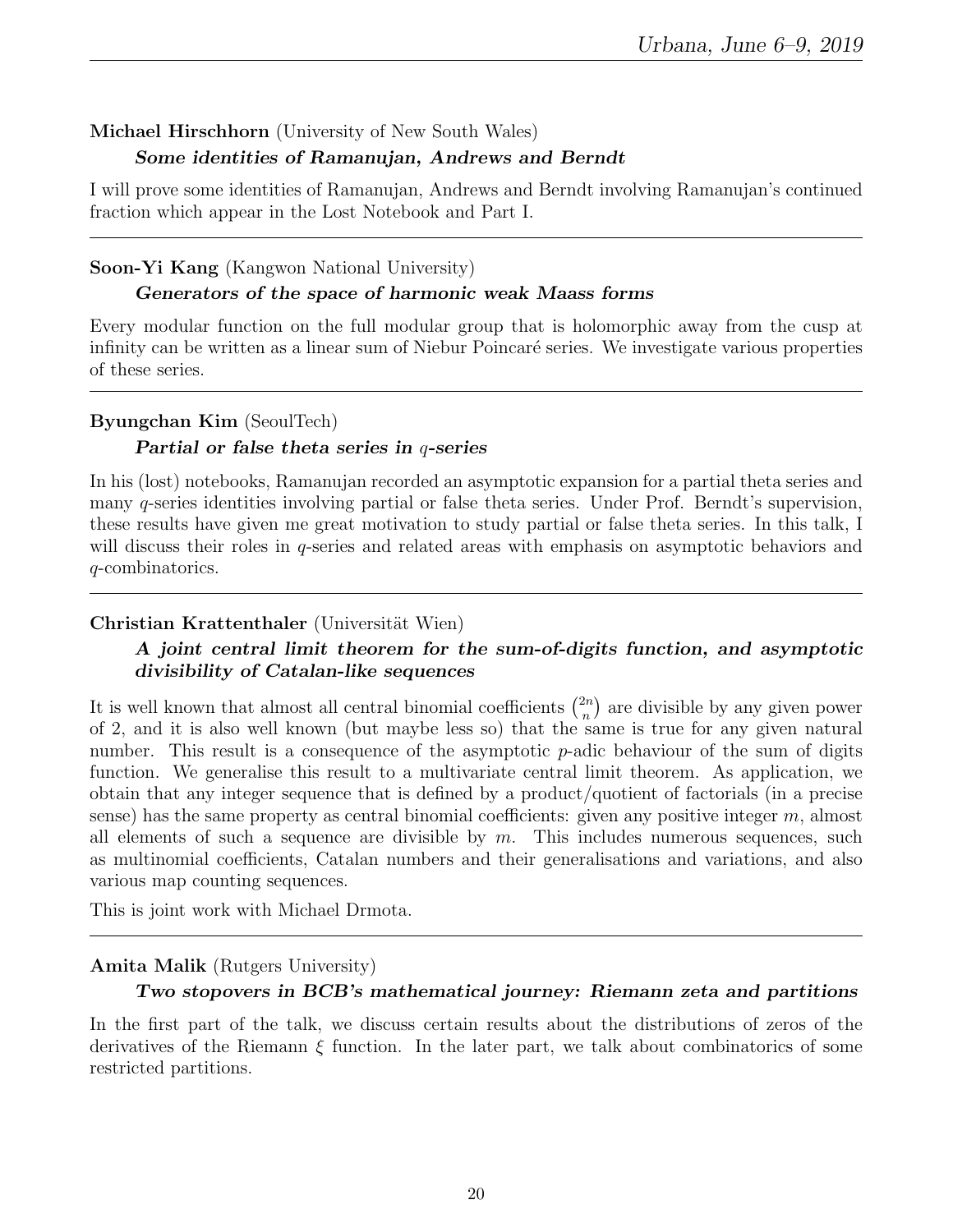# Victor Moll (Tulane University) Valuations of integer sequences

For an integer x and a prime p, define  $\nu_p(x)$  to be the p-adic valuation of x. A selection of examples of the sequence of valuations  $\{\nu_p(x_n)\}\$ is presented. These include Stirling numbers, the ASM numbers (counting alternating sign matrices), the involution numbers as well as the sequence  $e_n = \int_0^\infty e^{-x} F_n(x) dx$  connected to the Fibonacci polynomials  $F_n(x)$ .

#### Ken Ono (Emory University)

#### The Jensen-Polya program for the Riemann Hypothesis and related problems

In 1927 Polya proved that the Riemann Hypothesis is equivalent to the hyperbolicity of Jensen polynomials for Riemann's ξ-function. This hyperbolicity has only been proved for degrees  $d =$ 1, 2, 3. For each d we prove the hyperbolicity of all but (perhaps) finitely many Jensen polynomials. Moreover, we establish outright hyperbolicity for all  $d < 10^{26}$ . We obtain a general theorem which models such polynomials by Hermite polynomials. This theorem also allows us to prove a conjecture of Chen, Jia, and Wang on the partition function. This result can be thought of as a proof of GUE for the Riemann zeta function in derivative aspect. This is joint work with Michael Griffin, Larry Rolen, Jesse Thorner and Don Zagier.

#### Peter Paule (Research Institute for Symbolic Computation, Linz)

#### Ramanujan, Weierstrass, and Computer Algebra

The talk reports on recent progress concerning computer algebra tools related to q-series and modular functions. A major part of the talk is devoted to a proof of the Weierstrass gap theorem which, in contrast to standard approaches, does not make use of the Riemann-Roch formula. The results presented arose in joint work with Silviu Radu (RISC).

## Michael Schlosser (University of Vienna)

## The bilateral afterlife of Srinivasa Ramanujan

Many nice and deep results are connected to Ramanujan. In the theory of basic hypergeometric series, this for instance applies to the  $_1\psi_1$  summation, a bilateral series identity which Ramanujan wrote down without providing a proof. Only twenty years after Ramanujan's premature death this result was published (by Hardy) and only after nine more years the first proof was found (by W. Hahn). Even more intriguing examples are the two Rogers–Ramanujan identities, which again were found by Ramanujan but in this case had already much earlier been found and proved by Rogers. They are particularly inspiring and connect to various areas of mathematics. While some people refer to the two Rogers–Ramanujan identities as RR1 and RR2, in this talk I will use the acronym RNDT (Ramanujan's nice deep theorems). I will highlight some recently discovered bilateral extensions of RNDT, which in this talk I shall refer to as BERNDT. I will discuss different proofs of BERNDT and present similar results (relatives of BERNDT) including infinite families of BERNDT.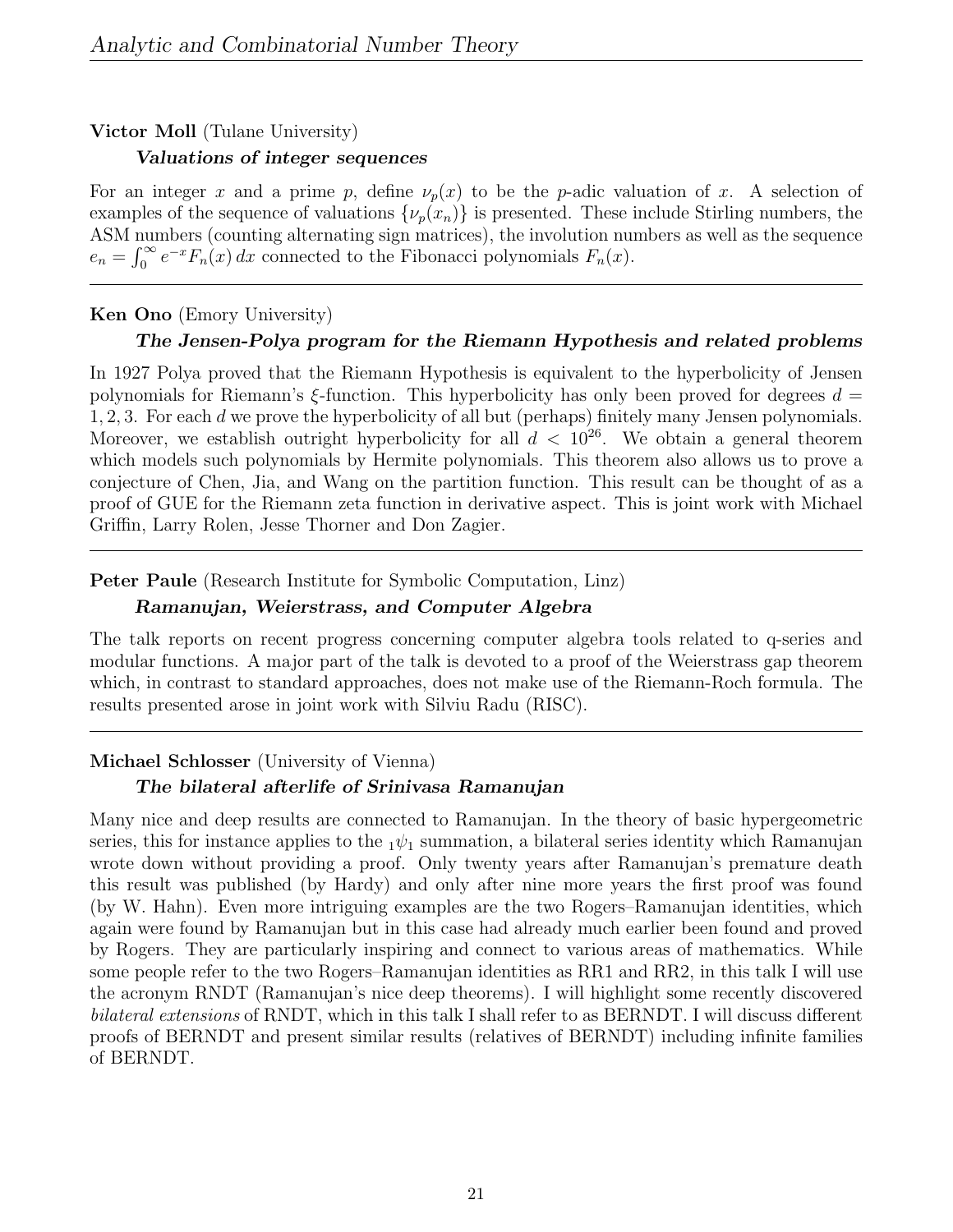#### Andrew Sills (Georgia Southern University)

#### Rogers–Ramanujan type identities, old and new

We shall take a tour of Rogers–Ramanujan type identities. The pre-history traces back to Euler in the 1740's and new identities of this type continue to be discovered in 2019.

#### Dennis Stanton (University of Minnesota)

#### Comments on cranks and the rank

Ramanujan's congruences mod 5, 7, and 11 for the partition function  $p(n)$  may be proven combinatorially using cranks and the rank. Explicit bijections for the core-crank classes exist, but not for the Andrews-Garvan crank or the Dyson rank. Some stronger combinatorial conjectures are given for each of these cranks and the rank.

#### Armin Straub (University of South Alabama)

#### On the Gaussian binomial coefficients, the simplest of q-series

In the early 90s, Loeb showed that a natural extension of the usual binomial coefficient to negative (integer) entries continues to satisfy many of the fundamental properties. In particular, he gave a uniform binomial theorem as well as a combinatorial interpretation in terms of choosing subsets of sets with a negative number of elements. We tell this remarkably little known story and show that all of it can be extended to the case of Gaussian binomial coefficients.

This talk is based on joint work with Sam Formichella.

## Liuquan Wang (Wuhan University and NCTS) Representations of mock theta functions

Motivated by the works of Liu, we provide a unified approach to find Appell-Lerch series and Hecketype series representations for mock theta functions. We establish a number of parameterized identities with two parameters a and b. Specializing the choices of  $(a, b)$ , we not only give various known and new representations for the mock theta functions of orders 2, 3, 5, 6 and 8, but also present many other interesting identities. We find that some mock theta functions of different orders are related to each other, in the sense that their representations can be deduced from the same  $(a, b)$ -parameterized identity.

This is based on a joint work with Dandan Chen.

#### Ole Warnaar (University of Queensland)

## Some (q-)integrals Ramanujan would have liked

Ramanujan was a master in evaluating hypergeometric integrals and q-integrals. In this talk I will discuss a number of such integral evaluations that naturally arise in string theory and conformal field theory.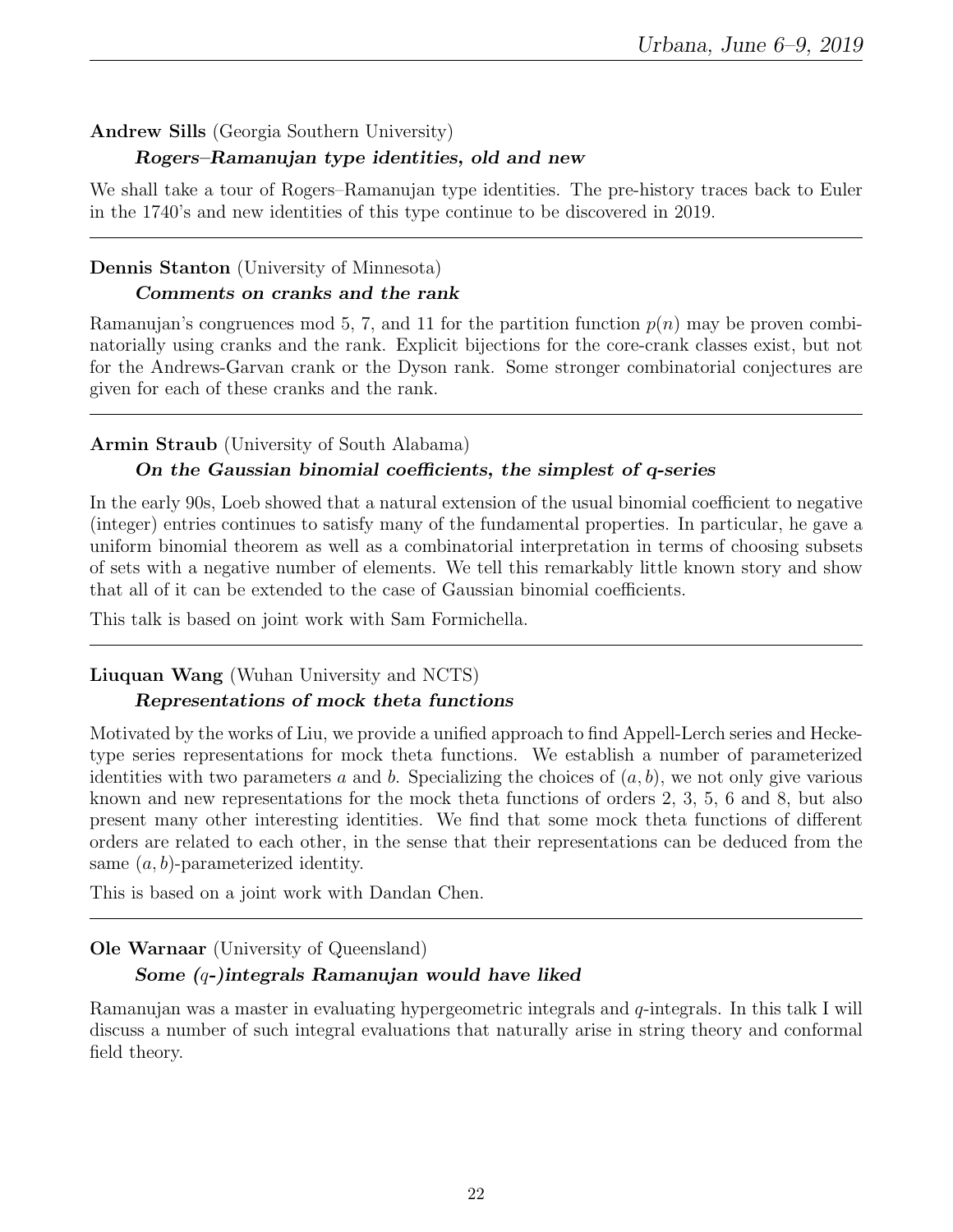# Kenneth Williams (Carleton University) Ramanujan and ternary quadratic forms

Ramanujan's contribution to ternary quadratic forms and a survey of where it has led.

### Ae Ja Yee (Penn State University)

### Singular overpartitions and truncated partition theorems

In the 1970s, Andrews obtained various interesting Rogers-Ramanujan type partition identities using partition sieves. His sieve methods and results were generalized by many mathematicians including Bressoud, Gessel and Krattenthaler. Recently, such partition identities have received a lot of attention in the work of Andrews on singular overpartitions and the truncated pentagonal number theorem. In this talk, I will first discuss the combinatorics of singular overpartitions and some new discoveries. I will also discuss further truncated partition theorems that are reminiscent of Andrew's truncated pentagonal number theorem.

This talk is based on joint work with S. Seo and C. Wang.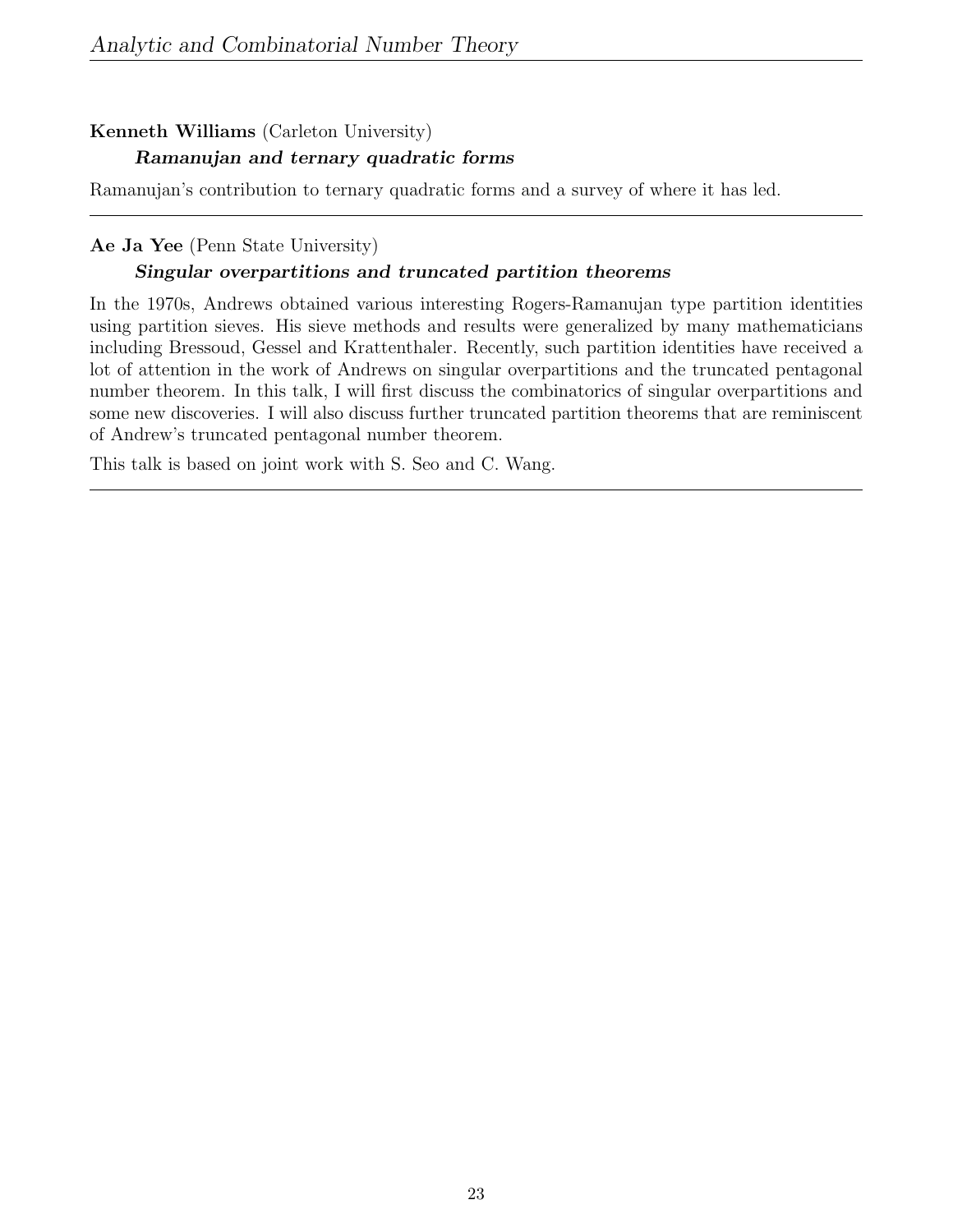# Abstracts of Contributed Talks

# Zafer Selcuk Aygin (University of Lethbridge)

#### Ramanujan's convolution sum twisted by Dirichlet characters

We find formulas for convolutions of sum of divisor functions twisted by the Dirichlet character  $\left(\frac{-4}{2}\right)$  $\frac{-4}{\ast}$ ), which are analogous to Ramanujan's formula for convolutions of the usual sum of divisor functions. We use the theory of modular forms to prove our results. This work was completed when the author was a post-doctoral fellow at Nanyang Technological University, and is joint work with Nankun Hong.

## Nilufar Mana Begum (Tezpur University)

# Generating functions and congruences for partition functions related to third order mock theta functions

Recently, Andrews, Dixit and Yee in their paper "Partitions associated with the Ramanujan/Watson mock theta functions  $\omega(q)$ ,  $\nu(q)$  and  $\phi(q)$ " published in Res. Number Thoery, 2015, introduced partition functions associated with Ramanujan/Watson third order mock theta functions  $\omega(q)$  and  $\nu(q)$ . We find several new exact generating functions for those partition functions as well as the associated smallest parts functions and deduce several new congruences modulo powers of 5. In particular, let  $\overline{\text{spt}}_{\omega}(n)$  denote the number of smallest parts in the overpartitions of  $n$  in which the smallest part is always overlined and all odd parts are less than twice the smallest part. We find the generating functions of  $\overline{\text{spt}}_{\omega}(10n+5)$  and  $\overline{\text{spt}}_{\omega}(50n+25)$ . We also find several congruences modulo powers of 5 and conjecture some infinite families of congruences modulo powers of 5.

Paul Beirne (University College Dublin)

# Knots, the colored Jones polynomial and stability

In 2006, Dasbach and Lin observed stability in the coefficients of the Nth colored Jones polynomial for alternating knots. This observation and its consequences have sparked a flurry of activity in both number theory and quantum topology. For example, Garoufalidis, Le and Zagier conjectured identities which have a striking resemblance to those occurring in the classical setting of Rogers and Ramanujan. In this talk, we discuss these developments and higher order stability for an infinite family of pretzel links.

This is partly joint work with Robert Osburn.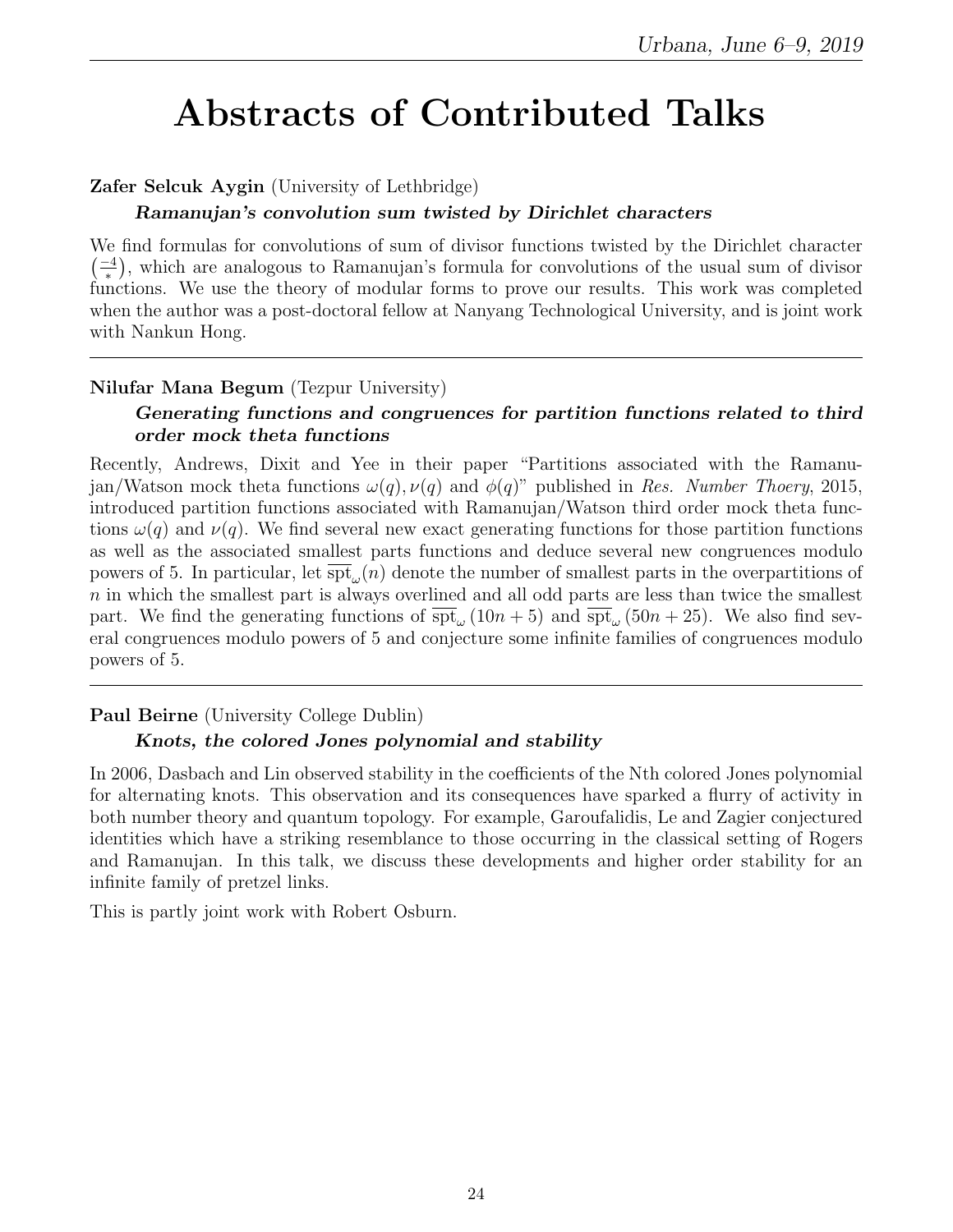Gaurav Bhatnagar (University of Vienna)

# On Entry II.16.12: A continued fraction of Ramanujan

G. H. Hardy remarked: "There is always more in one of Ramanujan's formulae than meets the eye, as anyone who gets to work to verify those which look the easiest will soon discover." Indeed, the verification of the beautiful continued fraction evaluation which is Entry 12 has proved to be most troublesome. The first proof (in 1985) was given by Adiga, Berndt, Bhargava and Watson, who further acknowledged the help they received from R. A. Askey and D. M. Bressoud. The proof is rather complicated. A few years later, Jacobsen (1989) clarified and simplified this proof. Ramanathan (1987) gave a formal proof, via contiguous relations.

In a previous study, the author (2014) showed that an elementary method due to Euler can be used to derive all of Ramanujan's q-continued fractions, except for one notable exception. The exception was Entry 12, of course.

In this talk, we provide two proofs. The first proof is by Euler's method and requires the usual manipulatorics expected from Ramanujan's results, but there are challenges to prove convergence. The second proof (from the theory of orthogonal polynomials) gives convergence for free, but there are some challenges here too, which require the first proof to resolve.

All in all, we can certainly say that there is more than meets the eye in this formula of Ramanujan. This is joint work with Mourad Ismail.

## Arunabha Biswas (University of North Texas)

### Search for higher Mahler measure of cyclotomic polynomials.

We study higher Mahler measure which is a generalization of classical Mahler measure. Apart from giving a quick overview of Mahler measure and higher Mahler measure, in this talk we shall propose a possible scheme to calculate higher Mahler measures of cyclotomic polynomials involving the beta function and  $\pi$ .

## Aubrey Blecher (University of Witwatersrand)

## Distinct tuples in integer partitions

We study the total number of distinct (sequential) r-tuples in partitions of n. These statistics generalise the number of distinct parts in a partition. In the early part of this paper we develop the generating functions for small values of  $r$ . Then we use these methods in the case of general r-tuples. We find the average number of distinct r-tuples for fixed r, as  $n \to \infty$ . Finally we show that as n grows, the total number of distinct r-tuples (normalised by  $q<sup>r</sup>$ ) converges to an explicitly determined "enveloping" power series.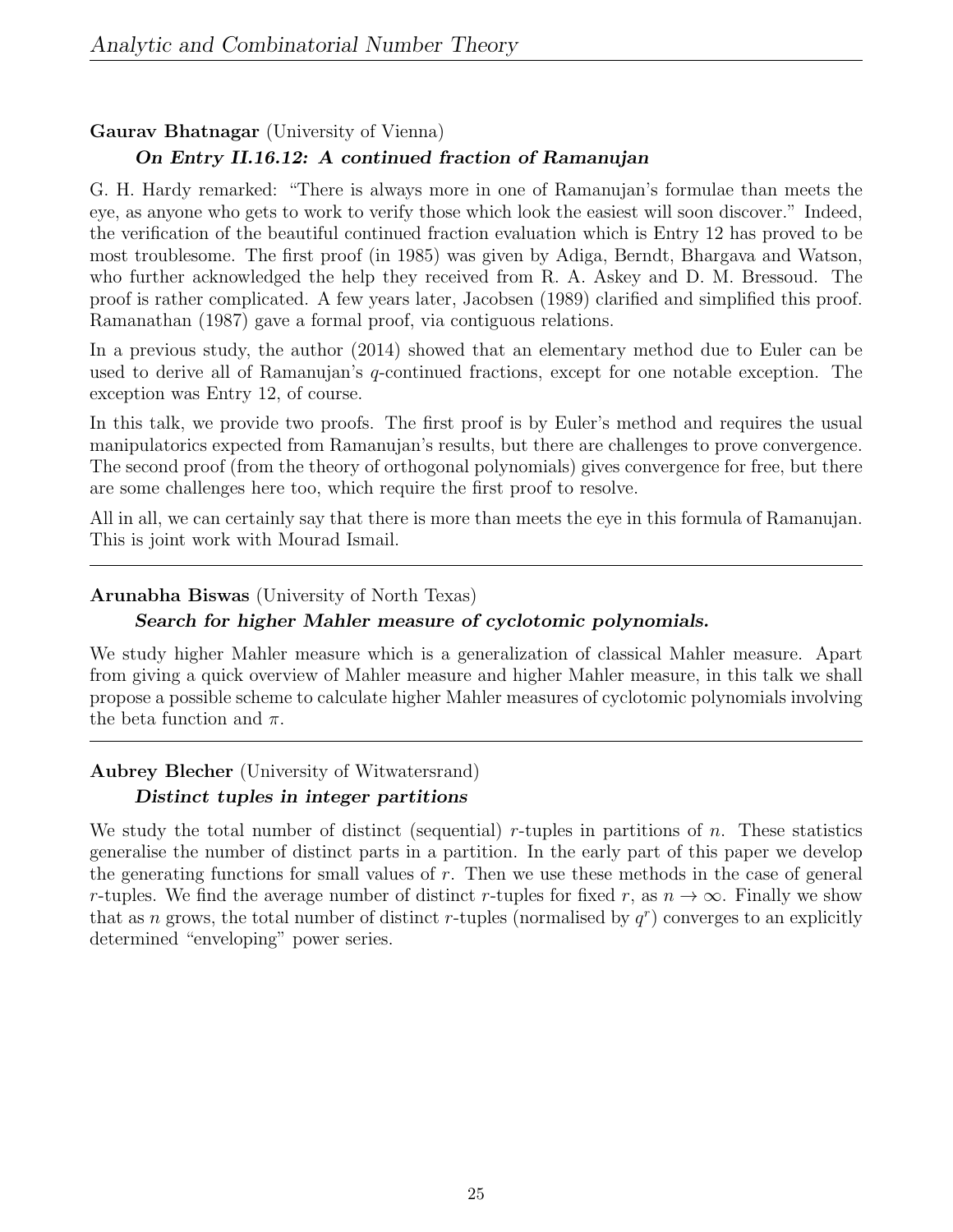.

#### Douglas Bowman (Northern Illinois University)

#### Euler combinatorics for divergent continued fractions after Ramanujan

We give Euler-type combinatorial descriptions of the terms and coefficients of classical numerators and denominators of a general class of divergent continued fractions which converge in residue classes modulo three. The descriptions involve finite integer sequences with difference and congruence restrictions. Special cases are considered and connections with a number of counting sequences are described. For example, new combinatorial formulas for Fibonacci and Pell numbers arise that demonstrate certain known congruence properties for these sequences.

#### Walter Bridges (Louisiana State University)

## Kadell-type partition inequalities and applications to sum-product conjectures of Kanade-Russell

The Rogers-Ramanujan identities state that

$$
\sum_{n\geq 0} \frac{q^{n^2}}{(q;q)_n} = \frac{1}{(q,q^4;q^5)_{\infty}} \quad \text{and} \quad \sum_{n\geq 0} \frac{q^{n^2+n}}{(q;q)_n} = \frac{1}{(q^2,q^3;q^5)_{\infty}}
$$

The difference in the left and right sums clearly has nonnegative coefficients, but without reference to the Rogers-Ramanujan identities it is not obvious that the same is true for the difference in product sides. In 1998, Kadell provided a combinatorial proof, and since then many other differences of products have been considered. We give combinatorial proofs and extensions of partition inequalities due to Berkovich-Garvan and McLaughlin. These may be applied to recently conjectured sum-product identities of Kanade-Russell. We show nonnegativity of differences of corresponding product sides, which provides some evidence as to the truth of these conjectures.

#### Hannah Burson (University of Illinois)

#### Simultaneous core partitions into  $k$  distinct parts

In 2016, using a combinatorial bijection with certain abaci diagrams, Nath and Sellers enumerated  $(s, ms \pm 1)$ -core partitions into distinct parts. In this talk, we explain new generalizations of this theorem, with a focus on a generating polynomial that enumerates simultaneous core partitions by the number of parts.

This work is joint with Simone Sisneros-Thiry and Armin Straub.

#### Zhu Cao (Kennesaw State University)

#### Exact covering systems, quadratic forms, and product identities for theta functions

In this talk, we discuss the connections among exact covering systems, quadratic forms, and product identities for theta functions. We show that most of the identities among Ramanujan's forty identities for the Rogers-Ramanujan functions can be proved using ECS and quadratic forms. We also work on ternary quadratic forms and present a list of new identities for the product of more than two theta functions.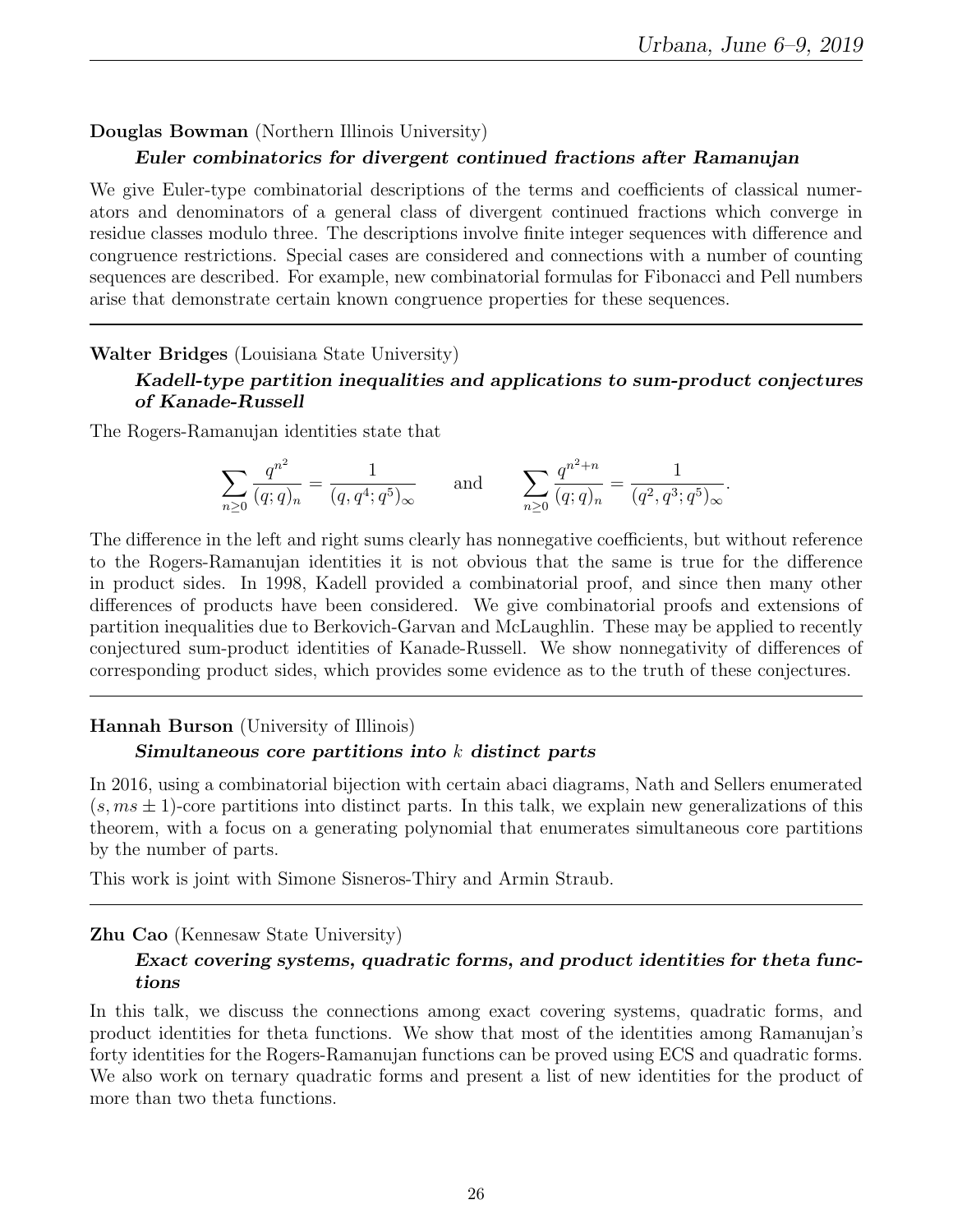Tsz Chan (University of Memphis)

On the congruence equation  $\bar{a} + \bar{b} \equiv \bar{c} \pmod{p}$ 

In this talk, we will consider the congruence equation  $\overline{a} + \overline{b} \equiv \overline{c} \pmod{p}$  with  $1 \leq a, b, c \leq H$ where  $\bar{x}$  stands for the multiplicative inverse of x (mod p). We prove that its number of solutions is asymptotic to  $H^3/p$  when  $H > p^{2/3+o(1)}$  by estimating a certain average of Kloosterman sums is asymptotic to  $H^2/p$  when  $H > p^{1/2+1+\epsilon/2}$  by estimating a certain average of Nioosterman sums<br>via Gauss sums. On the other hand, when  $H < p^{1/2}\sqrt{\log p}$ , the number of solutions has order of magnitude at least  $H \log H$ . It would be interesting to understand better its transition of behavior. By transforming the question slightly, one can relate the problem to a certain first moment of Dirichlet L-functions at  $s = 1$ .

## Sunil Chebolu (Illinois State University)

#### Mersenne primes and Fermat primes

Fuchs' problem is the problem of characterizing abelian groups which occur as the group of units of a commutative ring. I will present a solution to this problem for the class of indecomposable abelian groups. As a byproduct we will get some new characterizations of Mersenne primes and Fermat primes.

## Shane Chern (Penn State University)

# Weighted partition rank and crank moments and Andrews-Beck type congruences

Recently, George Beck conjectured and George Andrews proved a number of interesting congruences concerning Dyson's rank function and Andrews–Garvan's crank function. In this talk, we shall discuss two identities involving the weighted rank and crank moments, from which we may deduce more congruences of Andrews–Beck type.

## Hyunsoo Cho (Yonsei University)

# A bijection between self-conjugate and ordinary partitions and counting simultaneous cores as its application

We give a bijection between the set of self-conjugate partitions and that of ordinary partitions. Also, we show the relation between hook lengths of self conjugate partitions and corresponding partitions via the bijection. As a corollary, we give new combinatorial interpretations for the Catalan number and the Motzkin number in terms of self-conjugate simultaneous core partitions.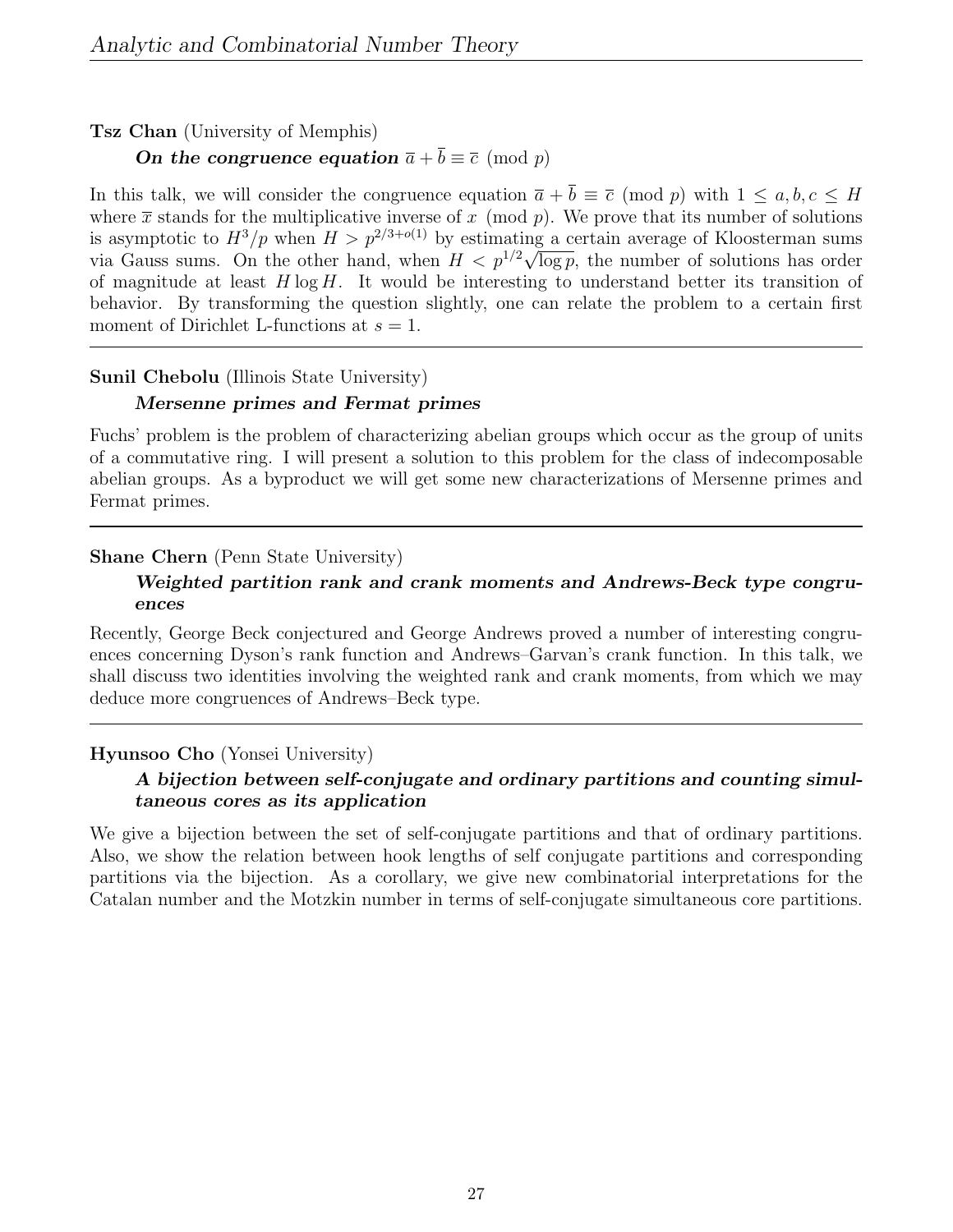# Madeline Dawsey (Emory University)

#### Integer partitions and a conjecture of John Thompson

Inspired by Hilbert's 12th problem, G. R. Robinson and J. G. Thompson studied the number fields obtained from character values of alternating groups. For a finite group  $G$ , let  $K(G)$  denote the field generated over  $\mathbb Q$  by its character values. For  $n > 24$ , they proved that

> $K(A_n) = \mathbb{Q}(\{$ √  $\overline{p^*}$ :  $p \leq n$  an odd prime with  $p \neq n-2$ ),

where  $p^* := (-1)^{\frac{p-1}{2}}p$ . Confirming a conjecture of Thompson, we show that arbitrary suitable multiquadratic fields are similarly generated by the values of  $A_n$ -characters restricted to elements whose orders are only divisible by ramified primes. Our proof makes use of partitions of integers into distinct parts which are squares of  $\pi$ -numbers.

This is joint work with Ken Ono and Ian Wagner.

#### Karl Dilcher (Dalhousie University)

## Infinite products involving Dirichlet characters and cyclotomic polynomials

Using some basic properties of the gamma function, we evaluate a simple class of infinite products involving Dirichlet characters as a finite product of gamma functions and, in the case of odd characters, as a finite product of sines. As a consequence we obtain evaluations of certain multiple L-series. We also derive expressions for infinite products of cyclotomic polynomials, again as finite products of gamma or of sine functions.

This is joint work with Christophe Vignat.

## Alexander Dunn (University of Illinois)

## The twisted second moment of modular half integral weight  $L$ –functions

Given a half-integral weight holomorphic Kohnen newform f on  $\Gamma_0(4)$ , we prove an asymptotic formula for large primes p with power saving error term for  $\sum_{\chi \pmod{p}}^* |L(1/2, f, \chi)|$ 2 . Our result is unconditional, it does not rely on the Ramanujan–Petersson conjecture for the form  $f$ . There are two main inputs. The first is a careful spectral analysis of a highly unbalanced shifted convolution problem involving the Fourier coefficients of half-integral weight forms. This analysis draws on some of the ideas of Blomer–Milićević in the integral weight case. The second input is a bound for a short sum involving a product of Salié sums, where the summation length can be below the square root threshold. Half–integrality is fully exploited to establish such an estimate. We use the closed form evaluation of the Salié sum to relate our problem to the sequence  $\alpha n^2 \pmod{1}$ . Our treatment of this sequence is inspired by work of Rudnick–Sarnak and Zaharescu on the local spacings of  $\alpha n^2$  modulo one.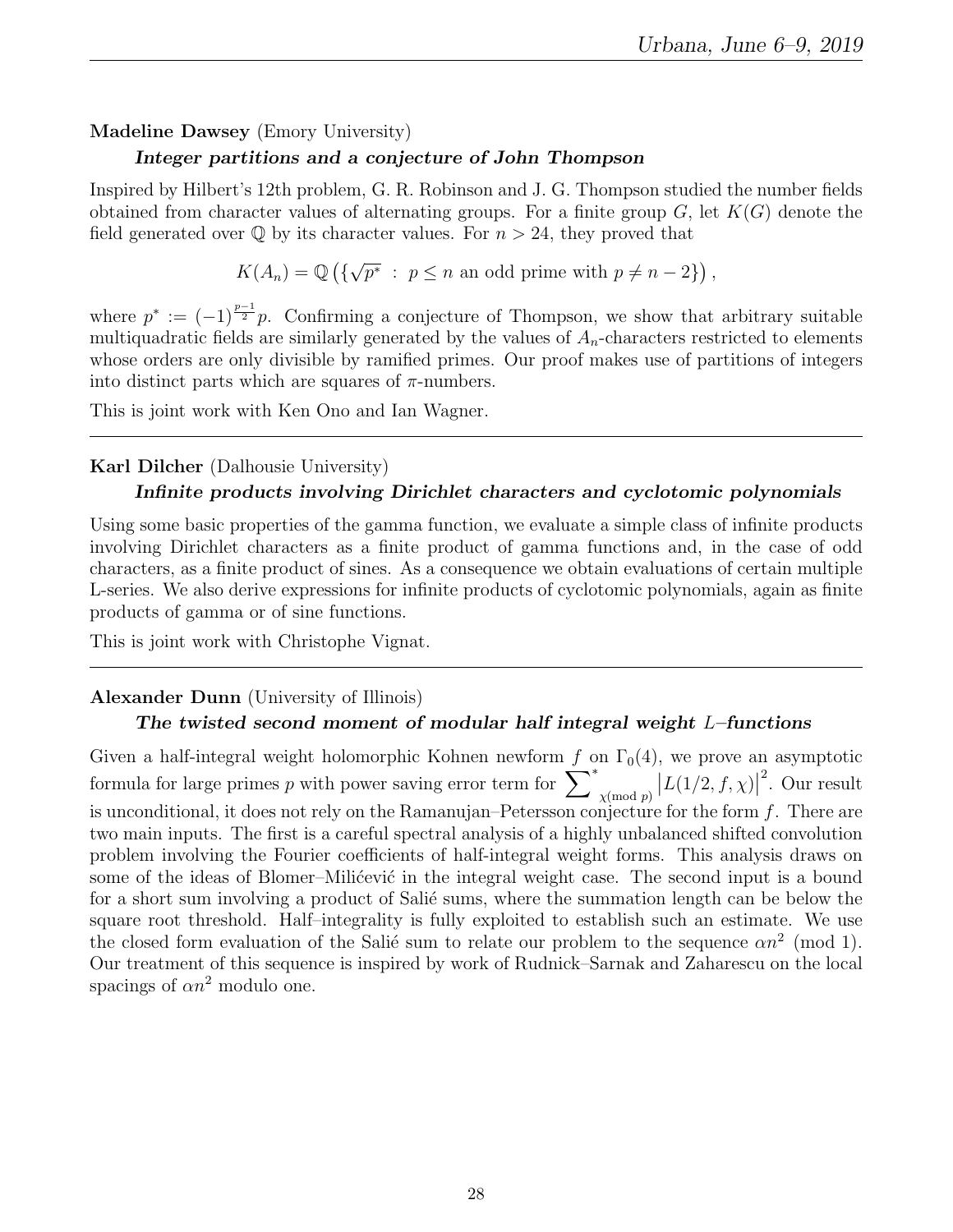#### Dennis Eichhorn (UC Irvine)

The differences between  $p(n)$ ,  $p(2n)$ , and  $p(2n + 1)$ 

In many ways, the sequences  $p(2n)$  and  $p(2n + 1)$  are each more well poised than  $p(n)$  itself. Several empirical observations highlight this fact, and in particular the iterated differences of these sequences are somewhat surprising. The behavior of various statistics on the sets of partitions these sequences count are also of interest. A priori, it is not obvious that these partition statistics should behave differently according to the parity of the number being partitioned; however, several of them do.

Both analytic heuristics and a new combinatorial proof will be included.

#### Larry Ericksen (Cornell)

#### Properties and polynomials related to restricted binary overpartitions

Binary overpartitions are partitions whose parts are powers of two and the first occurrence of any part may be overlined. Polynomials which encode these overpartitions will be identified by generating functions, recursions, and explicit formulas. We will also present various identities and congruences for these polynomial sequences. Further extensions will be discussed.

This is joint work with Karl Dilcher.

Susan Ficken (Anne Arundel Community College)

#### Asymptotics of the zeros of Fine's function

We give asymptotics of the zeros of Nathan Fine's basic hypergeometric function  $F(a, b; t)$  as  $t \to \infty$ . We describe the main result and outline the proof, which employs Rouché's theorem along with suitable comparison functions.

#### Craig Franze (The Ohio State University)

#### An asymptotic expansion related to the Dickman function

If one wishes to estimate the number of integers free of large prime factors, then ultimately one is lead to a study of the Dickman function,  $\rho(u)$ . This function can be written as an alternating sum of integrals,

$$
\rho(u) = \sum_{\ell=0}^{\infty} (-1)^{\ell} K_{\ell}(u),
$$

where

$$
K_{\ell}(u) = \int\limits_{\substack{1 \leq t_1 < \dots < t_{\ell} \leq u \\ t_1 + \dots + t_l \leq u}} \frac{dt_1}{t_1} \dots \frac{dt_{\ell}}{t_{\ell}}.
$$

Soundararajan (2012) gave an asymptotic expansion for  $K_{\ell}(u)$ . In this talk, I will discuss a generalization of this expansion, as well as its computational implications.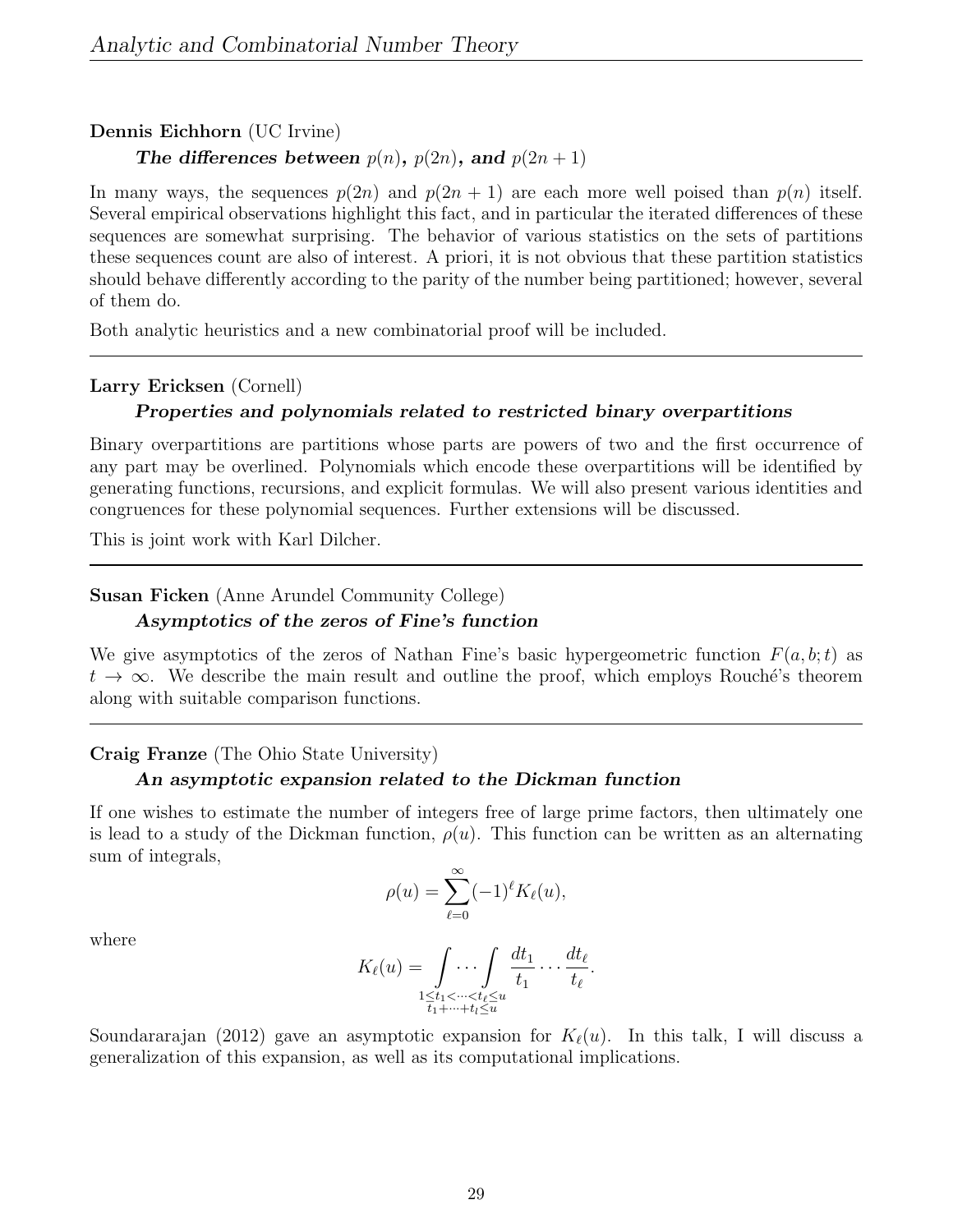## Oscar Gonzales (University of Illinois)

#### An observation of Rankin on Hankel determinants

While studying the location of the zeros of Eisenstein series, Rankin considered the determinants  $\Delta_n$  of an associated Hankel matrix. He observed that the first few possess remarkable factorizations: each of them is a highly composite number expressible as a product of powers of small primes. Here we give an explicit formula for  $\Delta_n$  using work of Kaneko and Zagier on Atkin polynomials.

#### Chadwick Gugg (Georgia Southwestern State University)

#### Ramanujan's 40 identities for the Rogers-Ramanujan functions

In his notebooks, Ramanujan recorded without proof 40 modular identities for the Rogers-Ramanujan functions. In this talk, we discuss these identities and related identities involving powers of the Rogers-Ramanujan functions, analogues of the Rogers-Ramanujan functions, and the Rogers-Ramanujan continued fraction.

# Lakshika Gunawardana (Southern Illinois University Carbondale)

#### A primitive 15–theorem?

In this study we are trying to determine whether there exists a finite set S of integers such that every positive definite integral quadratic form that primitively represents the integers in S, primitively represents all positive integers. We use the famous 204 list presented by Bhargava on representations and try to identify primitive universal forms in that list to come up with a conjecture.

Rajat Gupta (Indian Institute of Technology Gandhinagar)

# A Ramanujan-type formula for  $\zeta^2(2m+1)$  and its generalizations

A Ramanujan-type formula involving the squares of odd zeta values is obtained. The crucial part in obtaining such a result is to conceive the correct analogue of the Eisenstein series involved in Ramanujan's formula for  $\zeta(2m+1)$ . The formula for  $\zeta^2(2m+1)$  is then generalized in two different directions, one, by considering the generalized divisor function  $\sigma_z(n)$ , and the other, by studying a more general analogue of the aforementioned Eisenstein series, consisting of one more parameter N. A number of important special cases are derived from the first generalization. For example, we obtain a series representation for  $\zeta(1+\omega)\zeta(-1-\omega)$ , where  $\omega$  is a non-trivial zero of  $\zeta(z)$ . We also evaluate a series involving the modified Bessel function of the second kind in the form of a rational linear combination of  $\zeta(4k-1)$  and  $\zeta(4k+1)$  for  $k \in \mathbb{N}$ .

This is joint work with Atul Dixit.

## Heekyoung Hahn (Duke University)

## Poles of triple product L-functions of monomial representations

Little is known about the order of poles of triple product L-functions in higher rank. In this talk we will investigate the case of monomial representations. One hopes that providing examples in this simple setting will be useful for developing intuition for the general case.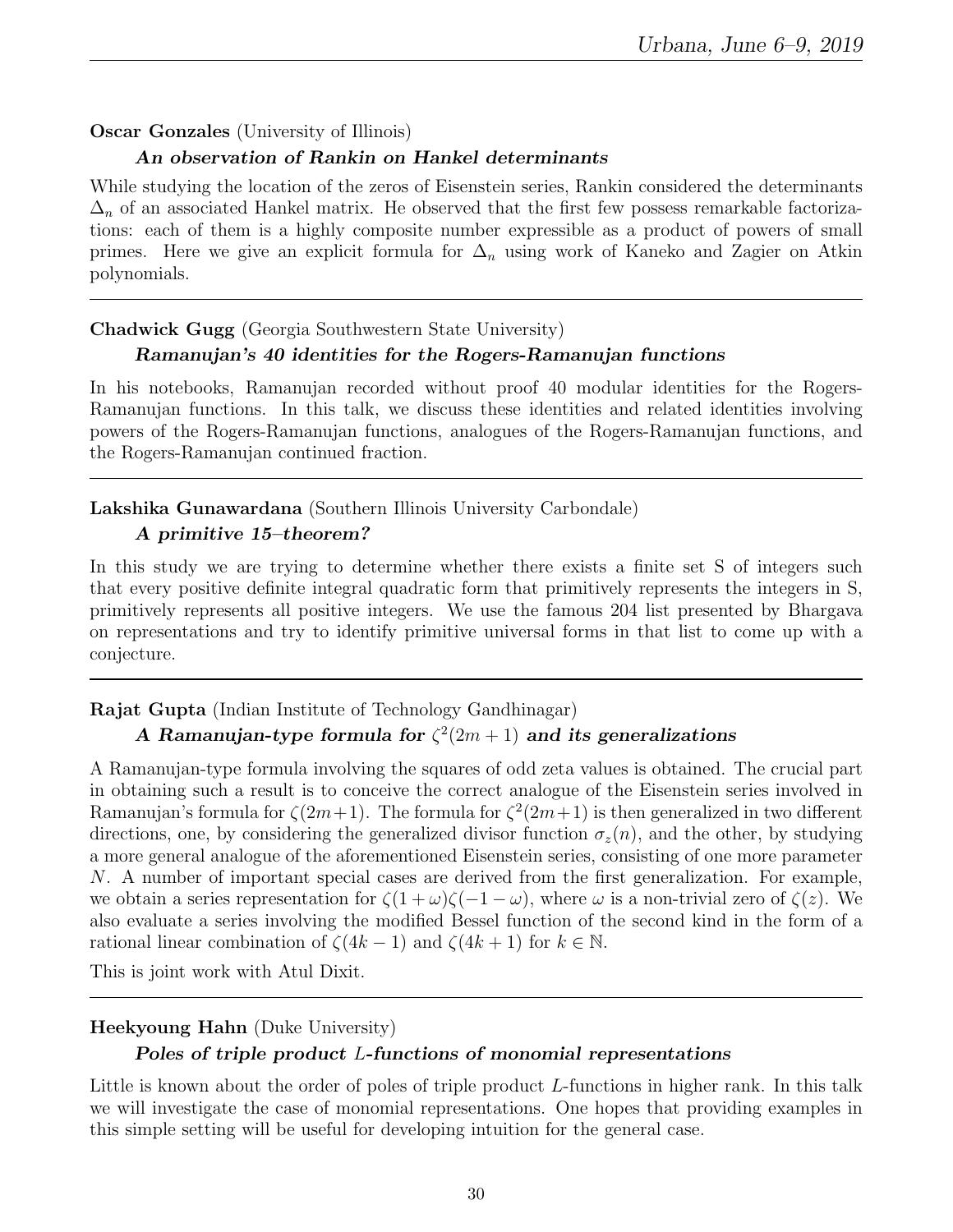# Bernhard Heim (German University of Technology in Oman)

#### Ramanujan's  $\tau$  function and non-sign changes

Sign changes of Fourier coefficients of modular forms is an important topic in number theory, and became in the last 15 years a very active area of research. The talk reports on joint work and results with Markus Neuhauser and Robert Troeger. Applications towards  $\tau(n)$  are given.

#### Wade Hindes (Texas State University)

## Dynamical and arithmetic degrees of random iterates

We study the degree growth rate of (i.i.d) random sequences of dominant, rational self-maps on projective space. We then apply our results to height growth and height counting problems in random orbits.

## Nankun Hong (Nanyang Technological University)

## Rank function and Lambert series

In this talk, we will show how to represent the generating function of the rank function as a summation involving three parts, a constant, a Lambert series, and product parts. Furthermore, we can express two different Lambert series corresponding to generating functions of the rank modulo two integers as a summation of the same series with different coefficients. Some applications of this method will be provided.

## Timothy Huber (University of Texas Rio Grande Valley)

## A Ramanujan-Sato series primer

Much of the theory needed to derive Ramanujan-Sato series at each level is well known and beautifully presented in a number of works. However, no single reference exists that incorporates comprehensive theoretical and algorithmic detail allowing one to formulate complete classes of series at each level. This talk outlines such a guide. For each genus zero subgroup and a corresponding Hauptmodul, a uniquely determined modular form of weight two will be constructed that satisfies a third order differential equation whose polynomial coefficients are explicitly determined. An algorithm is outlined for the computation of a complete list of singular values of the Hauptmodul with fixed degree over Q in a fundamental domain. Singular values are established from modular equations satisfied by the Hauptmodul. Formulas for coefficients of Ramanujan-Sato series are given in terms of the singular values. This construction allows one to formulate all Ramanujan-Sato series in which the coefficients have fixed degree over Q.

## Brad Isaacson (New York City College of Technology)

#### On some elementary character sum identities

We prove two formulas expressing character sums as a linear combination of generalized Bernoulli numbers. These sums are generalizations of sums first investigated by Berndt in connection with character sum identities of Apostol.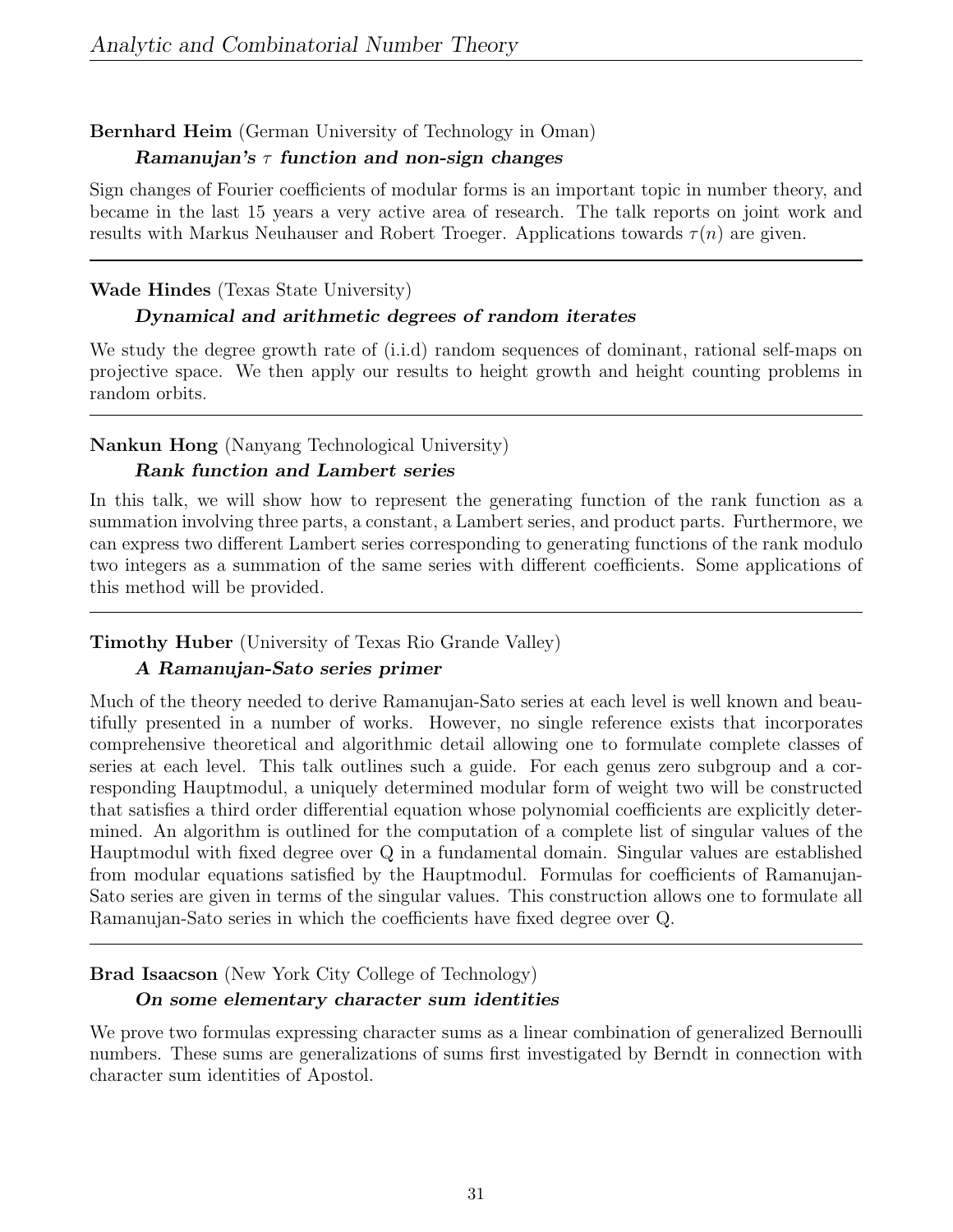## Uha Isnaini (National Institute of Education Singapore)

#### On k-restricted overpartitions

In this talk, we introduce k-restricted overpartitions, which are generalizations of overpartitions. In such partitions, among those parts of the same magnitude, one of the first  $k$  occurrences may be overlined. We first give the generating function and establish the 5-dissections of  $k$ restricted overpartitions. Then we provide a combinatorial interpretation for certain Ramanujan type congruences modulo 5.

# Paul Jenkins (Brigham Young University) The arithmetic of modular grids

A modular grid is a pair of sequences  $f_m$ ,  $g_n$  of weakly holomorphic modular forms where for all m and n, the nth coefficient of  $f_m$  is the negative of the mth coefficient of  $g_n$ . These grids were first noted by Zagier in weights 1/2 and 3/2 in the Kohnen plus space, and such grids have appeared for Poincaré series, for modular forms of integral weight, and in many other situations. We give a general proof of Zagier duality for canonical bases of spaces of weakly holomorphic modular forms of integral or half-integral weight and arbitrary level.

This is joint work with Michael Griffin and Grant Molnar.

#### Lin Jiu (Dalhousie University)

## On harmonic sums: integral and matrix representations with connections to partition-theoretic generalization of the Riemann zeta-function and random walks

Inspired by the partition-theoretic generalization of the Riemann zeta-function, we study the harmonic sums, since the special cases of them are identical. The connection between the generating function and the Beta function leads to integral representations, including special zeta values. Further study on harmonic sums and random walk models yields matrix representations, which provide alternative proofs for some combinatorial identities, through diagonalization.

This is joint work with Diane Y.H. Shi.

## Yeongseong Jo (University of Iowa)

# Rankin-Selberg L-functions via Good Sections

The celebrated conjecture of Ramanujan states that all local components of an irreducible cuspidal automorphic representation of  $GL(n)$  for some number field are tempered. If we can describe the existence of all symmetric k-th power lifts from  $GL(2)$  to  $GL(k+1)$ , the conjecture is true for  $n = 2$ . For  $k = 2$ , Bump and Ginzburg established the integral representation yielding the desired L-functions for  $GL(n)$  and the twisted version was recently constructed by Takeda. Unfortunately the local functional equation involves intertwining operators opposed to Fourier transforms appearing in the well-known Rankin-Selberg integral for  $GL(n) \times GL(n)$ . In this talk, we consider the modified local Rankin-Selberg integral to incorporate intertwining operators at finite ramified places. In order to define analogous L-functions, we adopt the notion of "Good Sections" introduced by Piatetski-Shapiro and Rallis. If time permits, we explain how this framework is relevant to eventually compute local symmetric square L-functions for  $GL(n)$ .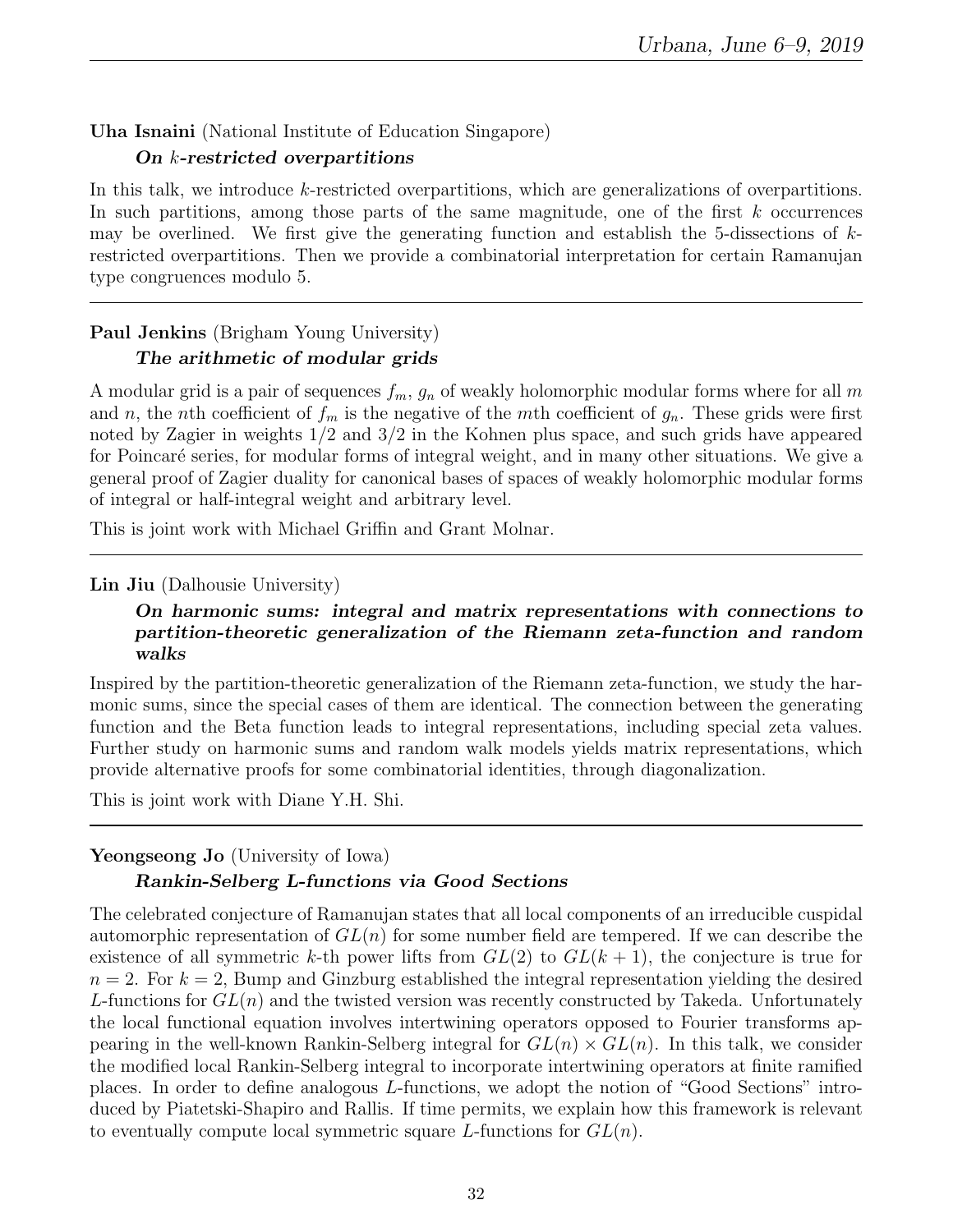Edna Jones (Rutgers University)

# Representations by ternary quadratic forms

Which integers can you represent by ternary quadratic forms? For example, can the integer 2019 be represented as the sum of a square, three times a square, and five times a square? A few kinds of representations over the integers (such as global representation and local representation) will be discussed. To better understand these representations, we will count how many solutions there are to congruences involving ternary quadratic forms using quadratic Gauss sums and Hensel's lemma.

Through its use of Gauss sums, this project first introduced me to the work of Bruce Berndt.

# Pin Hung Kao (Flagler College) Almost-prime values of reducible polynomials at prime arguments

We adopt A. J. Irving's double-sieve method to study the almost-prime values produced by products of irreducible polynomials evaluated at prime arguments. We will present a refinement of the double-sieve method and the improvements on Irving's results. We will also show that by combining estimates involving the upper and lower Diamond-Halberstam-Richert sifting functions, one can improve upon the results cited in Diamond-Halberstam for both small and large values of  $g$ , where  $g$  is the degree of the polynomial in question.

This is a joint work with Craig Franze.

# William Keith (Michigan Technological University)

# $(k, j)$ -colored partitions: congruences and other behaviors

Congruences for partition generating functions that happen to be modular forms can be established with analytic techniques specific to that field, but Bruce Berndt and collaborators have written on more elementary tools that Ramanujan used or might have used to prove related theorems. Partitions into  $k$  colors where at most  $j$  can be used per size of part exhibit congruences that can be proved through such elementary means, as well as other behaviors that can be so illustrated.

Louis Kolitsch (University of Tennessee at Martin)

# A pair of congruences for  $(3, 5)$ -regular partitions modulo 5

In this talk, (3, 5)-regular partitions will be defined and it will be shown that the number of  $(3, 5)$ -regular partitions of  $25n + 12$  and  $25n + 22$  are congruent to 0 (mod 5).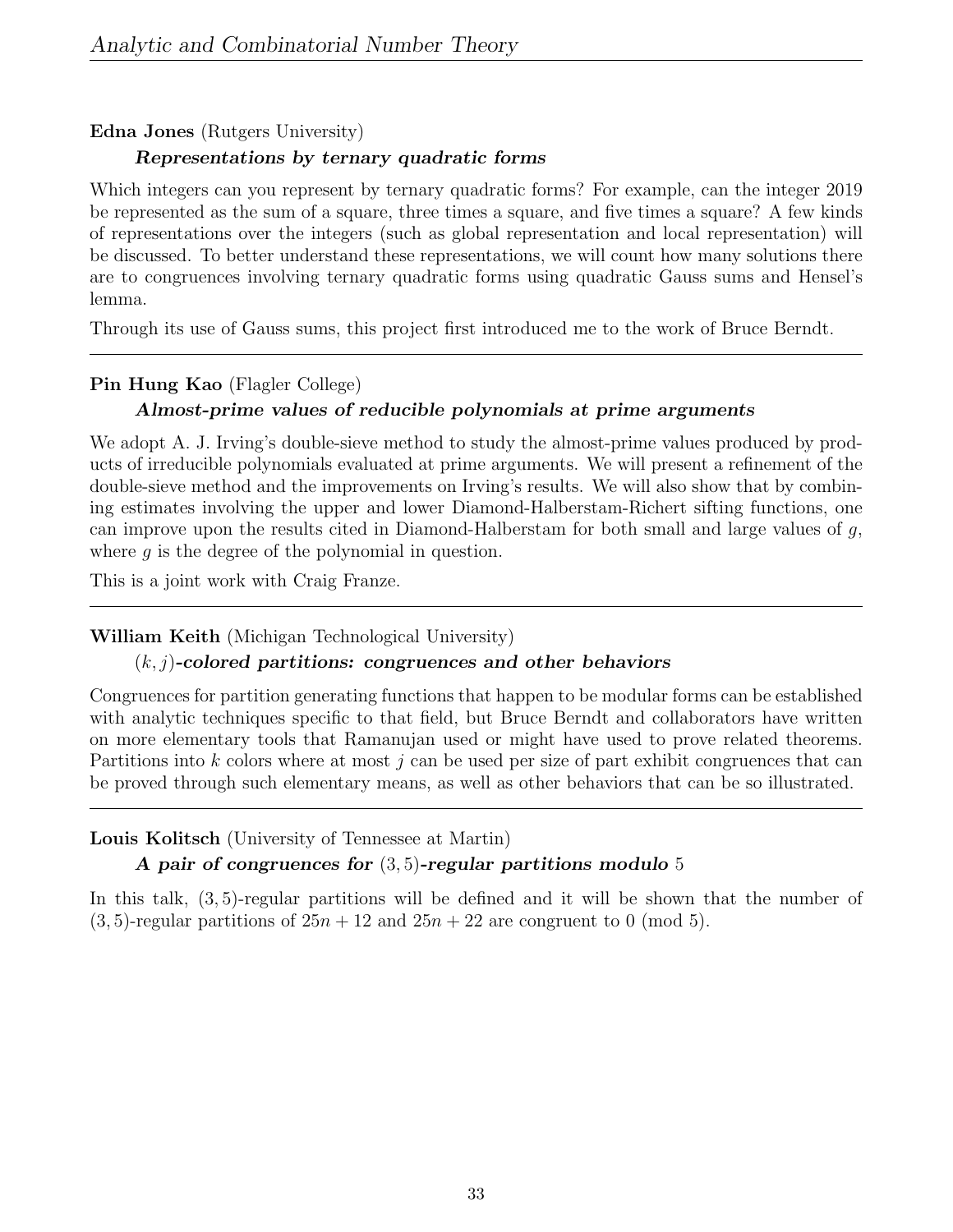### Shin-ya Koyama (Toyo University)

### Applications of Ramanujan's method on the behavior of Euler products to Selberg zeta functions

For any congruence subgroup of the modular group, we extend the region of convergence of the Euler product of the Selberg zeta function beyond the boundary  $\Re s = 1$ , if it is attached with a nontrivial irreducible unitary representation. The region is determined by the size of the lowest eigenvalue of the Laplacian, and it extends to  $\Re s \geq 3/4$  under Selberg's eigenvalue conjecture. More generally, for any unitary representation we establish the relation between the behavior of the partial Euler product in the critical strip and the estimate of the error term in the prime geodesic theorem. For the trivial representation, the proof essentially exploits the idea of the celebrated work of Ramanujan.

#### Brandt Kronholm (University of Texas Rio Grande Valley)

#### A technique in partitions

In a 1974 paper titled A Technique in Partitions, H. Gupta describes "...a remarkably simple method of dealing with generating functions..." with the goal of establishing closed-term formulas for partition functions restricted to parts from a finite set. Gupta writes "...this leads to a formula which establishes a perfect relationship between the number of partitions and a linear combination of certain combinatory functions in which the coefficients are nonnegative integers." The formula that Gupta describes is known as a constituent of a quasipolynomial. The main result of Gupta's paper shows that the sums of these coefficients from any constituent from a given quasipolynomial are the same.

In this talk we first revisit Gupta's proof in order to bring needed generality to it. We then make use of the result and establish several results, some of which are familiar and others that are new.

#### Rahul Kumar (Indian Institute of Technology Gandhinagar)

## Zeros of combinations of the Riemann Ξ-function and the confluent hypergeometric function on bounded vertical shifts

In 1914, Hardy proved that infinitely many non-trivial zeros of the Riemann zeta function lie on the critical line using the transformation formula of the Jacobi theta function. Recently Dixit obtained an integral representation involving the Riemann Ξ-function and the confluent hypergeometric function linked to the general theta transformation. Using this result, we show that a series consisting of bounded vertical shifts of a product of the Riemann Ξ-function and the real part of a confluent hypergeometric function has infinitely many zeros on the critical line, thereby generalizing a previous result due to Dixit, Roy, Robles, and Zaharescu. The latter itself is a generalization of Hardy's theorem.

This is joint work with Dixit, Maji, and Zaharescu.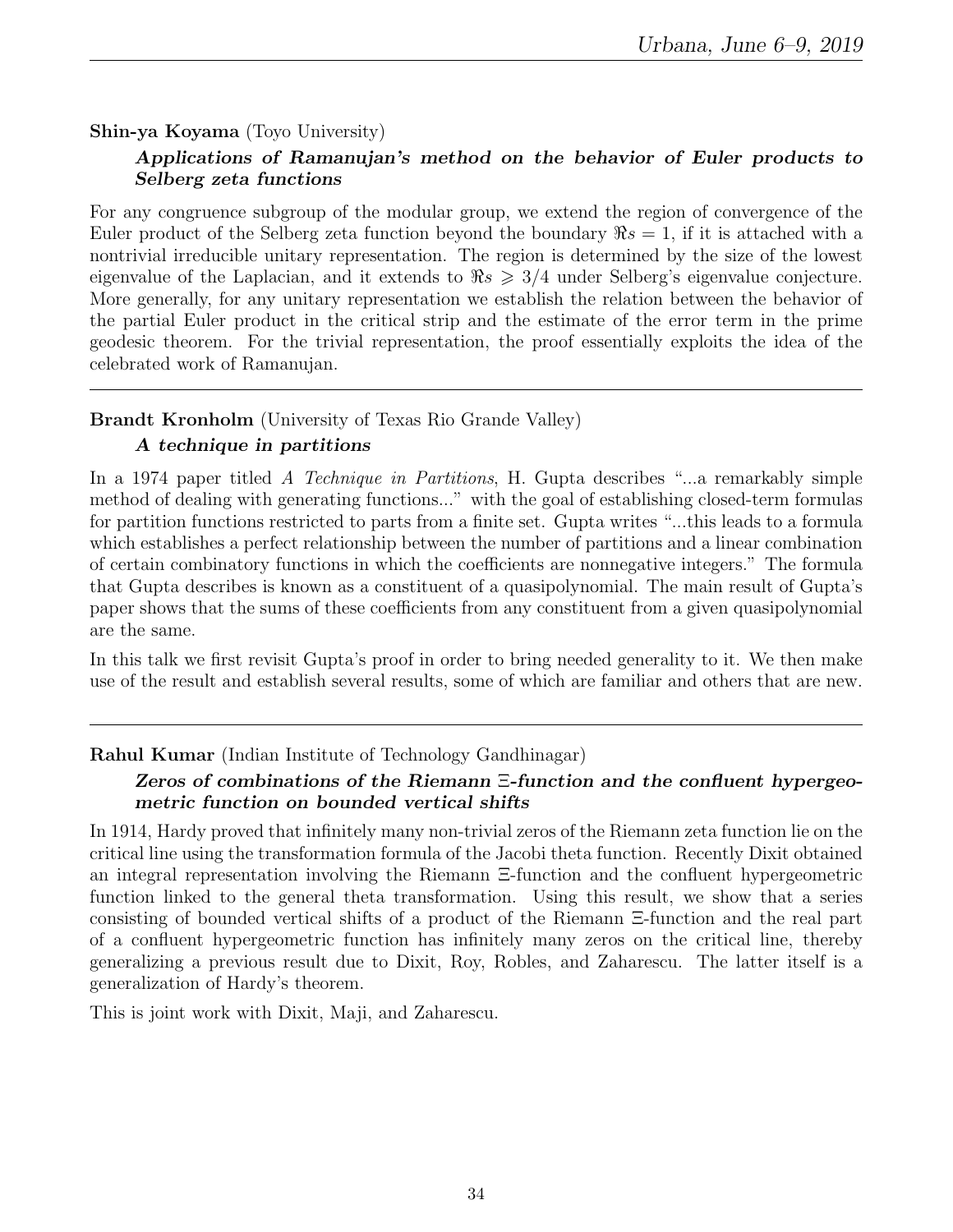# Debanjana Kundu (University of Toronto)

# On the relation between the classical Iwasawa  $\mu = 0$  conjecture and the Coates-Sujatha Conjecture A

In this paper, we improve upon a result by Coates and Sujatha and prove an equivalence of the classical  $\mu = 0$  conjecture with Conjecture A of Coates and Sujatha. By doing so, we can fully resolve Conjecture A for Abelian extensions of Q. Assuming finiteness of the Shafarevich-Tate group, our main result gives evidence for the classical  $\mu = 0$  conjecture for density 1 primes.

## Kagan Kursungoz (Sabanci University)

# Andrews-Gordon type series for Schur's partition identity

We construct an evidently positive multiple series as a generating function for partitions satisfying the multiplicity condition in Schur's partition theorem. Refinements of the series when parts in the said partitions are classified according to their parities or values mod 3 are also considered. Direct combinatorial interpretations of the series are provided.

## Bibekananda Maji (Indian Institute of Technology Gandhinagar)

# Recent developments in the theory of the restricted partition function  $p(n, N)$ and  $\text{spt}(n, N)$

In this talk, we shall discuss a finite analogue of a recent generalization of an identity in Ramanujan's Notebooks. Differentiating it with respect to one of the parameters leads to a result whose limiting case gives a finite analogue of Andrews's famous identity for  $spt(n)$ , the number of smallest parts in all partitions of n. The latter motivates us to extend the theory of the restricted partition function  $p(n, N)$ , namely, the number of partitions of n with largest parts less than or equal to N, by obtaining the finite analogues of rank and crank for vector partitions as well as of the rank and crank moments. We shall discuss these and other related results in this talk.

This is joint work with Atul Dixit, Pramod Eyyunni and Garima Sood.

## Nicholas Mayers (Lehigh University)

## Integer partition statistics arising from seaweed algebras

Using the index theory of seaweed algebras, we explore various new integer partition statistics. We find relations to some well-known varieties of integer partitions as well as a surprising periodicity result.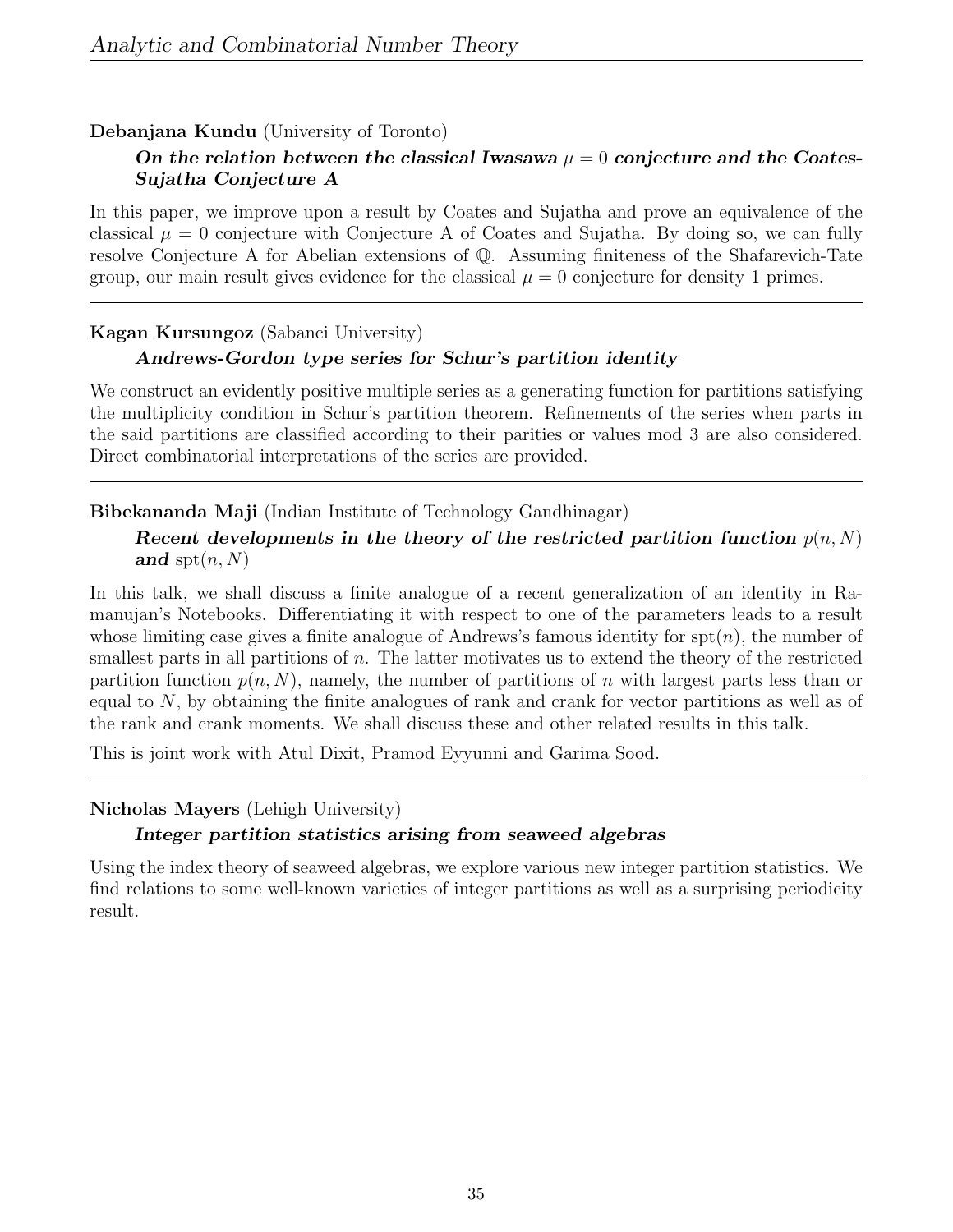James McLaughlin (West Chester University)

# Some observations on Lambert series, vanishing coefficients and dissections of infinite products and series

Andrews and Bressoud, Alladi and Gordon, and others, have proven, in a number of papers, that the coefficients in various arithmetic progressions in the series expansions of certain infinite q-products vanish. In this talk it is shown that these results follow automatically (simply by specializing parameters) in an identity derived from a special case of Ramanujan's  $_1\psi_1$  identity.

Likewise, various authors have proven results about the m-dissections of certain infinite q-products using various methods. It is likewise shown that many of these  $m$ -dissections also follow automatically from this same identity alluded to above.

It is also shown how applying similar ideas to certain other Lambert series gives rise to some rather curious  $q$ -series identities, such as, for any positive integer  $m$ ,

$$
\frac{\left(q,q,a,\frac{q}{a},\frac{bq}{d},\frac{dq}{b},\frac{aq}{bd},\frac{bdq}{a};q\right)_{\infty}}{\left(b,\frac{q}{b},d,\frac{q}{d},\frac{a}{b},\frac{bq}{a},\frac{a}{d},\frac{dq}{d};q\right)_{\infty}} = \sum_{r=0}^{m-1} q^r \frac{\left(q^m,q^m,aq^{2r},\frac{q^{m-2r}}{a},\frac{bq^m}{d},\frac{dq^m}{b},\frac{aq^m}{b},\frac{bdq^m}{ad};q^m\right)_{\infty}}{\left(bq^r,\frac{q^{m-r}}{b},dq^r,\frac{q^{m-r}}{d},\frac{aq^r}{b},\frac{bq^{m-r}}{a},\frac{aq^r}{d},\frac{dq^{m-r}}{a};q^m\right)_{\infty}}
$$

and

$$
(aq;q)_{\infty} \sum_{n=1}^{\infty} \frac{na^n q^n}{(q;q)_n} = \sum_{r=1}^m (aq^r;q^m)_{\infty} \sum_{n=1}^{\infty} \frac{na^n q^{nr}}{(q^m;q^m)_n}.
$$

Shashika Petta Mestrige (Louisiana State University)

Congruences for the partition function  $p_{[1c\ell d]}(n)$ 

In this talk we prove infinite families of congruences for the partition function  $p_{[1c\ell d]}(n)$  modulo powers of  $\ell$  ( $\ell = 5, 7, 11$ ) for any integers c and d. This partition function is a special case of a generalized partition function  $p_{\pi}(n)$ , which is defined by

$$
\sum_{n=0}^{\infty} p_{\pi}(n) q^{n} = \prod_{m=1}^{\infty} \frac{1}{(1 - q^{t_1 m})^{r_1} (1 - q^{t_2 m})^{r_2} \cdots (1 - q^{t_k m})^{r_k}}.
$$

Here  $\pi := [t_1^{r_1} t_2^{r_2} \cdots t_k^{r_k}]$  and  $t_i$  are positive integers and  $r_i$  are integers. To prove these congruences, we use Hecke operators, an explicit basis of the vector space of modular functions of the congruence subgroup  $\Gamma_0(\ell)$  and the work of Atkin and Gordon on proving congruences for the partition functions  $p_{-k}(n)$ .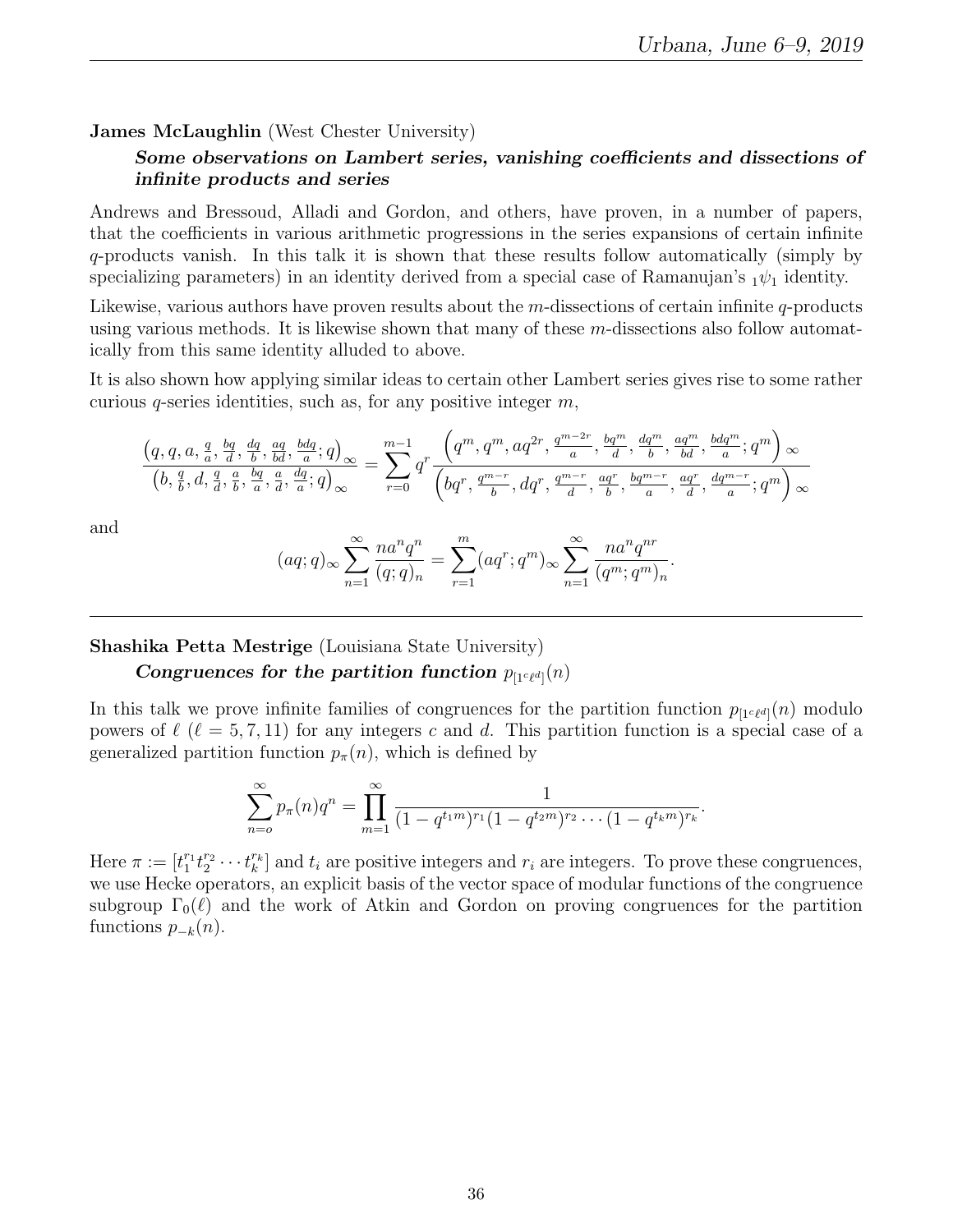Mojtaba Moniri (Normandale Community College)

# Pairs of relatively long, mod 4 disjoint consecutive runs under Mahler's recurrence

For the sequence  $f_0 = 1, f_{n+1} = \lceil \frac{3}{2} \rceil$  $\frac{3}{2}f_n$ , we first present relatively long runs of same parity numbers. E.g., for indices below 1,200,000 the longest run of odd numbers is of length 17, there are two such, and they start at  $f_{260,599}$ , respectively  $f_{947,610}$ . For runs of even terms with index below 1,200,000, the longest is again of length 17 and is unique in that range. This run starts with  $f_{994,356}$ .

If we start with an initial value  $f_0 = m$ , the length of the initial odd run is the highest j with  $2^{j}$ [ $(m+1)$ . For  $j \geq 1$ , the last term of this run is  $\equiv 1 \mod 4$  and all others (when  $j \geq 2$ ) are  $\equiv 3$ mod 4. So the first term of a length-k run of odd numbers is  $\equiv -1 \mod 2^k$ . Clearly, length-k even runs have their first term  $\equiv 0 \mod 2^k$ .

Next we consider mod 4, and long runs of numbers  $\neq 3$ . For  $f_0 = m$ , let  $M(m)$  be the length of the longest such run (anywhere in the sequence), or  $\infty$  if it has arbitrarily long such runs. Infinite runs avoiding such a congruency class (or another 'forbidden' class mod a higher power of 2) may not exist if Mahler's conjecture on non-existence of Z-numbers holds. We illustrate  $M(1) \geq 63$ , witnessed twice before index 1,200,000 at terms  $f_{357174}$  to  $f_{357236}$  and  $f_{789273}$  to  $f_{789335}$ .

We present an m such that  $M(m) \geq 112$ , witnessed without any exceptional terms at the beginning. It does not lead to any higher run through index 1,200,000. We note that Dubickas and Mossinghoff (2009) showed in their systematic and much more computationally expensive work that for  $m \leq 2^{57}$ , the maximum it takes to reach a number  $\equiv 3 \mod 4$  is 137 steps and they presented such an initial value (easy to check once given).

We provide initial values giving relatively long runs of numbers  $\equiv 3 \mod 4$  immediately followed by a relatively long run of numbers  $\neq 3 \mod 4$ . Our examples for this type of congruency separation include blocks of the lengths (156,51), (137,54), and (100,59). We also show examples where the two groups are separated by a relatively short block breaking the pattern(s), e.g. with lengths  $(142, [3], 58)$ .

#### Seyyed Hamed Mousavi (Georgia Institute of Technology)

#### Pentagonal number theorem and zeroes of the Riemann zeta function

We begin this talk by using Rademacher's formula for  $p(n)$  to state a generalization of the partition function of n to a a function of a real number x. In order to justify that this generalization is helpful, we prove a Pentagonal Number Theorem for the truncated version of Rademacher's formula. In particular, denoting the *i*<sup>th</sup> pentagonal number by  $G_i$ , and assuming RH, we prove that

$$
\sum_{G_l < x} p(x - G_l) = O(\sqrt{p(x)}).
$$

We use this equation to study the behavior of Chebyshev's function  $\Psi(x)$ . We prove that

$$
\sum_{G_l < x} (-1)^l \Psi(e^{\frac{\pi}{6}\sqrt{24(x - G_l) - 1}}) \left( \frac{1}{24(x - G_l) - 1} - \frac{6}{\pi (24(x - G_l) - 1)^{\frac{3}{2}}} \right) = O\left(\frac{e^{\frac{\pi(\frac{1}{2} + \delta)}{6}\sqrt{24x - 1}}}{\sqrt{24x - 1}}\right).
$$

This fact gives us information about the distribution of zeros of the Riemann Zeta function, as we will discuss in this talk.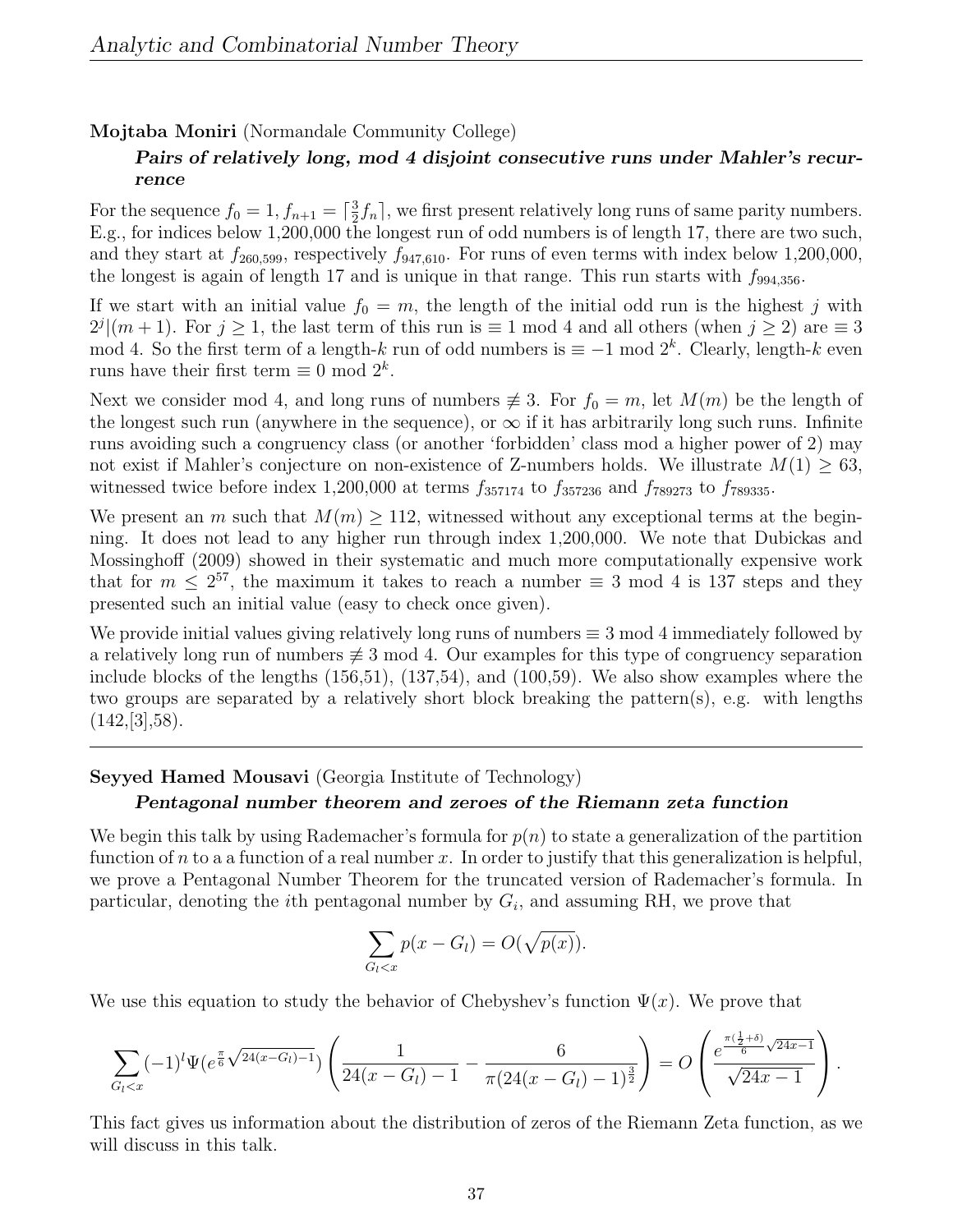# Hayan Nam (UC Irvine) How to determine a partition up to conjugation using hook multisets

If two partitions are conjugate, their multisets of hook lengths are the same. Then one may wonder whether the multiset of hook lengths of a partition determines a partition up to conjugation. The answer turns out to be no. However, we may add an extra condition under which a given multiset of hook lengths determines a partition uniquely up to conjugation. Herman-Chung, and later Morotti found such a condition. In this talk, we give an alternative proof of Morotti's theorem and generalize it.

# Jiakun Pan (Texas A&M University) Quantum Unique Equidistribution conjecture for Eisenstein series in the level aspect

We study Eisenstein series on growing levels with general central characters, and find an asymptotic formula for their mass distribution. An interesting feature is that the main term depends on the values of the logarithmic derivative of Dirichlet L-functions on the 1-line. The estimation for the error terms uses the subconvexity bound of twisted L-functions by Blomer and Harcos. As a variation of the QUE conjecture raised by Rudnick and Sarnak, our research extends previous work of Kowalski, Michel, and Vanderkam, Holowinsky and Soundararajan, Nelson, Pitale, and Saha, and Koyama, among many other authors.

### Bogdan Petrenko (Eastern Illinois University)

## Some properties of nontrivial coefficients of cyclotomic polynomials

In 1987 Jiro Suzuki showed, by improving the argument of Issai Schur, that any integer is a coefficient of some cyclotomic polynomial. In this talk I will explain a recent generalization of this result due to Marcin Mazur (Binghamton University) and I.

# Meenakshi Rana (Thapar Institute of Engineering and Technology Punjab)

## Combinatorial interpretations of mock theta functions by attached weights

The work provides the combinatorial interpretations of twelve mock theta functions in terms of  $(n + t)$ –color partitions with attached weights. We further discuss combinatorial interpretations of the generalized versions of all these mock theta functions and present these into six families.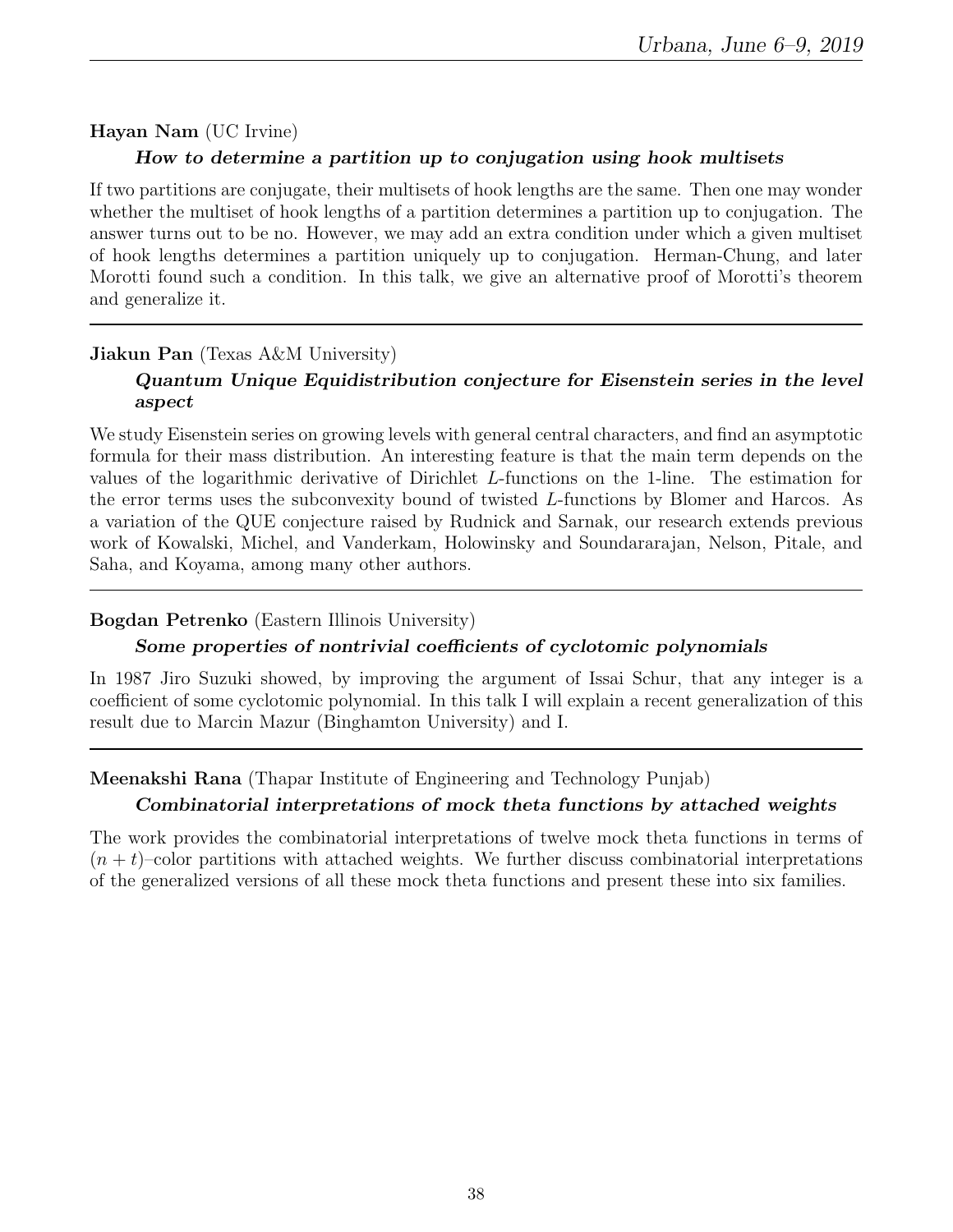#### Bruce Reznick (University of Illinois)

#### Equal sums of cubes of quadratic forms.

About 20 years ago, I learned in one of Bruce Berndt's number theory seminars that Ramanujan proved in 1913 that

$$
(3x2 + 5xy - 5y2)3 + (4x2 - 4xy + 6y2)3 + (5x2 - 5xy - 3y2)3 = (6x2 - 4xy + 4y2)3.
$$

We place this equation in context and completely solve  $f_1^3 + f_2^3 = f_3^3 + f_4^3$  for binary quadratic forms  $f_j$ . Often there is a third equal sum of two cubes. For example,

$$
(4x2 - 4xy + 6y2)3 + (5x2 - 5xy - 3y2)3
$$
  
=  $(6x2 - 4xy + 4y2)3 - (3x2 + 5xy - 5y2)3$   
=  $(6x2 - 8xy + 6y2)3 - (3x2 - 11xy + 3y2)3$ ,  
 $(4x2 - 4xy + 6y2)3 + (3x2 + 5xy - 5y2)3$   
=  $(6x2 - 4xy + 4y2)3 - (5x2 - 5xy - 3y2)3$   
=  $(\frac{94}{21}x2 - \frac{8}{21}xy + \frac{94}{21}y2)3 + (\frac{23}{21}x2 - \frac{199}{21}xy + \frac{23}{21}y2)3$ 

#### Herman Schaumburg (Northern Illinois University)

#### Partition identities encoded in Ramanujan's three limit continued fraction

.

We show four new integer partition identities by equating different formulas for the classical numerators and denominators of Ramanujan's three limit continued fraction. The relationship between these identities and the three limit continued fraction is analogous to the relationship between the Rogers-Ramanujan identities and the Rogers-Ramanujan continued fraction.

#### Robert Schneider (University of Georgia)

#### Eulerian series and the algebra of partitions

Much like the positive integers  $\mathbb{Z}^+$ , the set  $\mathcal P$  of integer partitions ripples with interesting patterns and relations. Now, the prime decompositions of integers are in bijective correspondence with the set of partitions into prime parts, if we associate 1 to the empty partition. One wonders: might some number-theoretic theorems arise as images in  $\mathbb{Z}^+$  (i.e. in prime partitions) of greater algebraic and set-theoretic structures in  $\mathcal{P}$ ?

We show that many well-known objects from elementary and analytic number theory are in fact special cases of phenomena in partition theory: a multiplicative arithmetic of partitions that specializes to classical cases; a class of "partition zeta functions" containing the Riemann zeta function as well as countless exotic non-classical cases; and other phenomena spanning both additive and multiplicative number theory. We also discuss very recent ideas reaching for an algebraic theory of partitions.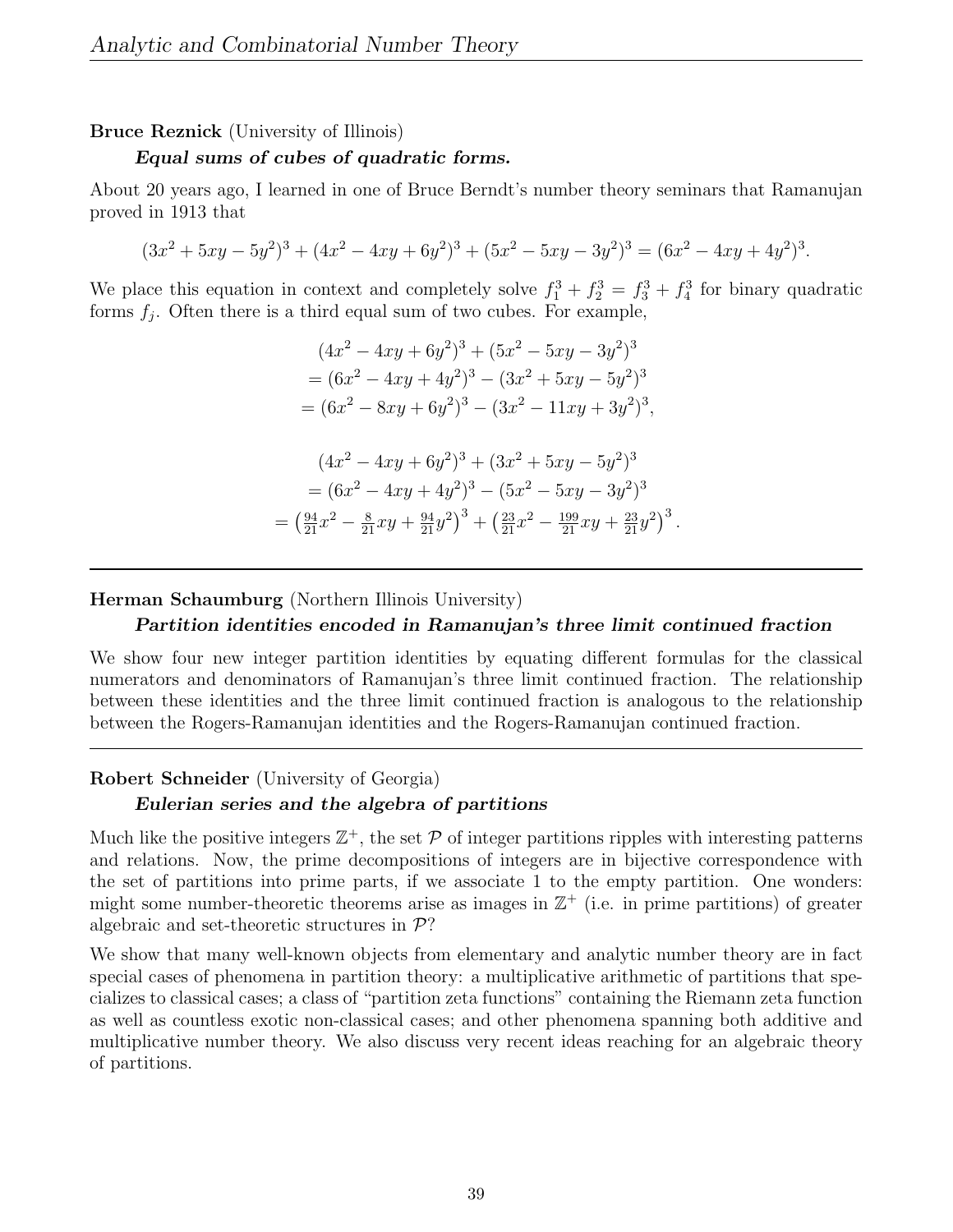# Satyanand Singh (New York City College of Technology)

#### Generating fourth terms of Nathanson's lambda sequences

We consider the set

$$
A_n = \bigcup_{j=0}^{\infty} \{ \varepsilon_j(n) \cdot n^j : \varepsilon_j(n) \in \{0, \pm 1, \pm 2, \dots, \pm \lfloor n/2 \rfloor \} \}.
$$

Let  $S_{\mathcal{A}} = \bigcup_{a \in \mathcal{A}} A_a$ , where  $\mathcal{A} \subseteq \mathbb{N}$ . We denote by  $\lambda_{\mathcal{A}}(h)$  the smallest positive integer that can be represented as a sum of h, and no less than h, elements in  $S_A$ . Nathanson studied the properties of the  $\lambda_{\mathcal{A}}(h)$  sequence and posed the problem of finding the values of  $\lambda_{\mathcal{A}}(h)$  which are very important in geometric group theory and additive number theory. When  $\mathcal{A} = \{2, j\}$ , we represent  $\lambda_{\mathcal{A}}(h)$  by  $\lambda_{2,j}(h)$ .

For fixed  $h \in \{1,2,3\}$ , the values of  $\lambda_{2,j}(h)$  are known as j runs over the odd integers bigger than 1. In this presentation, we extend this result further by illustrating how to generate  $\lambda_{2,i}(4)$  as j runs over the odd integers bigger than 1. In particular we will show that  $\lambda_{2,3}(4) = 150$  and  $\lambda_{2,5}(4) = 83$ . Our techniques involve establishing the insolubility of certain exponential diophantine equations.

#### Nicolas Smoot (Research Institute for Symbolic Computation, Linz) Some new identities from the Ramanujan-Kolberg algorithm

Ramanujan's identities involving the generating functions for  $p(5n+4)$  and  $p(7n+5)$  are considered to be among his finest results. These were shown by Kolberg to be special cases of a larger class of relationships expressing generating functions for  $p(mn + j)$  in terms of eta quotients. The form of these identities is prevalent throughout the theory of partitions. They are useful in the verification of families of partition congruences, as well as in the study of certain conjectures in the theory of modular functions. In 2014 Silviu Radu developed an algorithm to compute the Ramanujan-Kolberg identities inherent in various arithmetic functions. This algorithm has now been given a complete implementation. We will show some interesting examples found using the algorithm. We include some new results, as well as some interesting improvements on established partition congruences.

# Fikreab Solomon (CUNY - The Graduate Center) Zeta functions of nilpotent groups

The study of subgroup growth zeta functions is a relatively young research area. In my thesis, I consider nilpotent groups and I attempt to generalize the notion of the cotype zeta function of an integer lattice to finitely generated nilpotent groups. The Dirichlet coefficients of the zeta functions are expressed in terms of Hall-Littlewood polynomials. The zeta functions help in determining the distribution of subgroups of finite index and provide more refined invariants in the analytic number theory of nilpotent groups.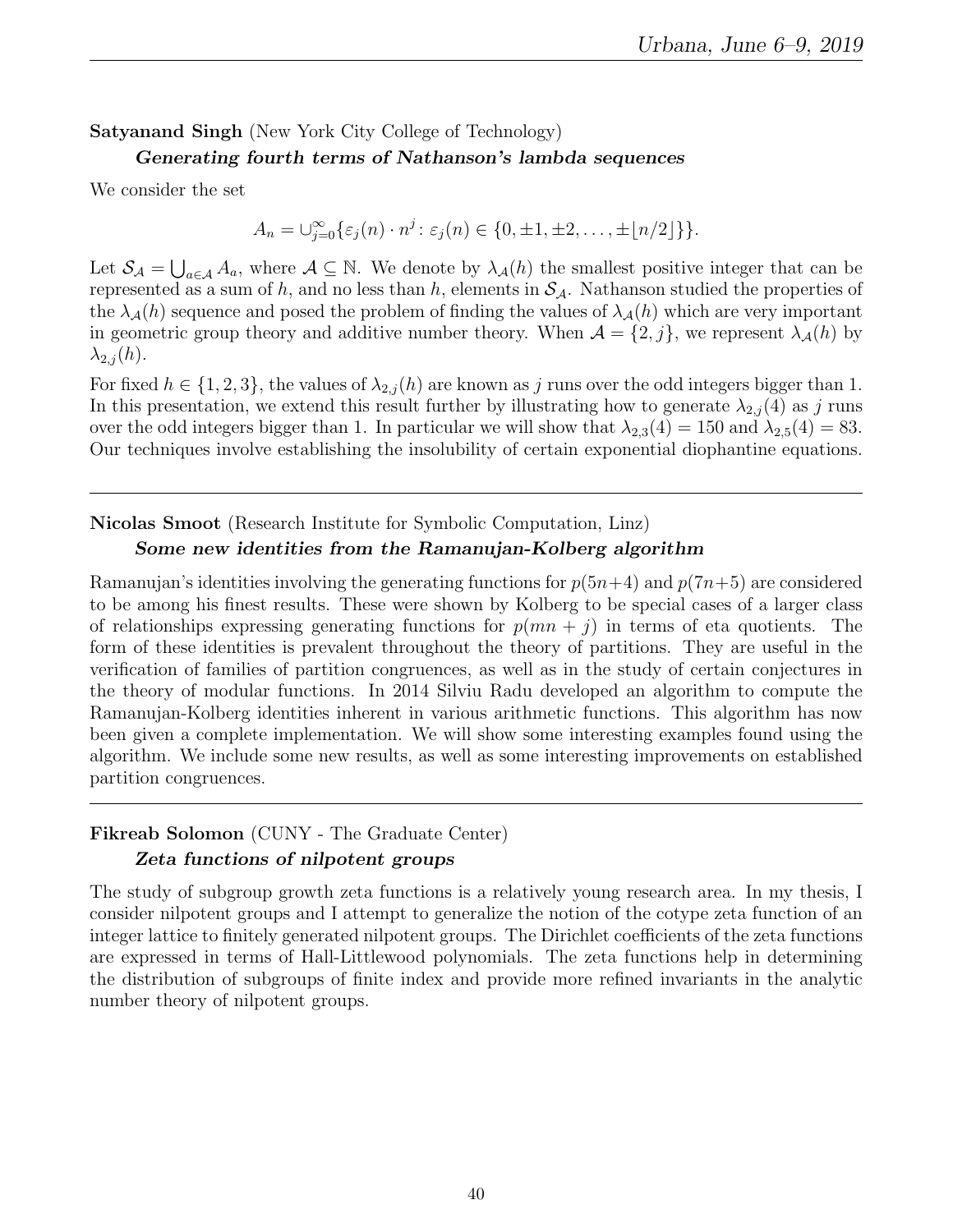Garima Sood (Indian Institute of Technology Gandhinagar)

# A finite analogue of the Beck-Chern theorem and some results on self-conjugate S-partitions

Recently, we obtained a finite analogue of a generalization of a beautiful q-series identity of Ramanujan given by Dixit and Maji. In this talk, we discuss an identity involving a finite analogue of  $N_{SC}(n)$ , the number of self-conjugate S-partitions counted with a certain specific weight. Such partitions were first studied by Andrews, Garvan and Liang. In order to do this, first we need to find a finite analogue of a result of Beck, recently proved by Chern. We shall also discuss our generalization of an identity of Garvan which is accomplished by first obtaining a finite analogue of Rogers-Fine identity and that of an identity in Ramanujan's Lost Notebook.

This is joint work with Atul Dixit, Pramod Eyyunni and Bibekananda Maji.

# Jonathan Sorenson (Butler University)

# Recent work on the Erdős-Selfridge function  $g(k)$

Let  $P(n)$  denote the largest prime divisor of a positive integer n, and let  $g(k)$  denote the smallest integer larger than  $k+1$  such that  $P({\binom{g(k)}{k}})$  $(k)$ ) > k. We have a new algorithm to compute  $g(k)$ , and use it to extend the computational results of Lukes, Scheidler, and Williams (1997), and in particular we have

 $q(270) = 17012\ 60056\ 85638\ 85052\ 85598.$ 

Under an unproven but reasonable *uniform distribution heuristic*, we show that  $\log q(k)$  is proportional to  $k/\log k$ .

This is joint work with Brianna Sorenson (undergraduate student) and Jonathan Webster, both at Butler University.

# Emily Stamm (Allstate)

# An investigation of (nearly) weakly primes

A prime number  $p$  is called a weakly prime in base  $b$  if when any single digit of the base  $b$  expansion of b is switched to any other digit  $0, \ldots, b-1$ , the resulting number is composite. Tao proved that for any fixed base  $b$ , a positive proportion of primes are weakly in base  $b$ . In this paper, we investigate the exact proportion of such primes for a given base  $b$ , and how the values of  $b$  and  $\phi(b)$  affect this proportion. We provide two possible sieve formulations for this proportion. We also prove several propositions regarding weakly primes across bases and examine weakly primes in small prime bases. We also include an algorithm for generating weakly primes with constant space complexity, and numerical data generated by this algorithm.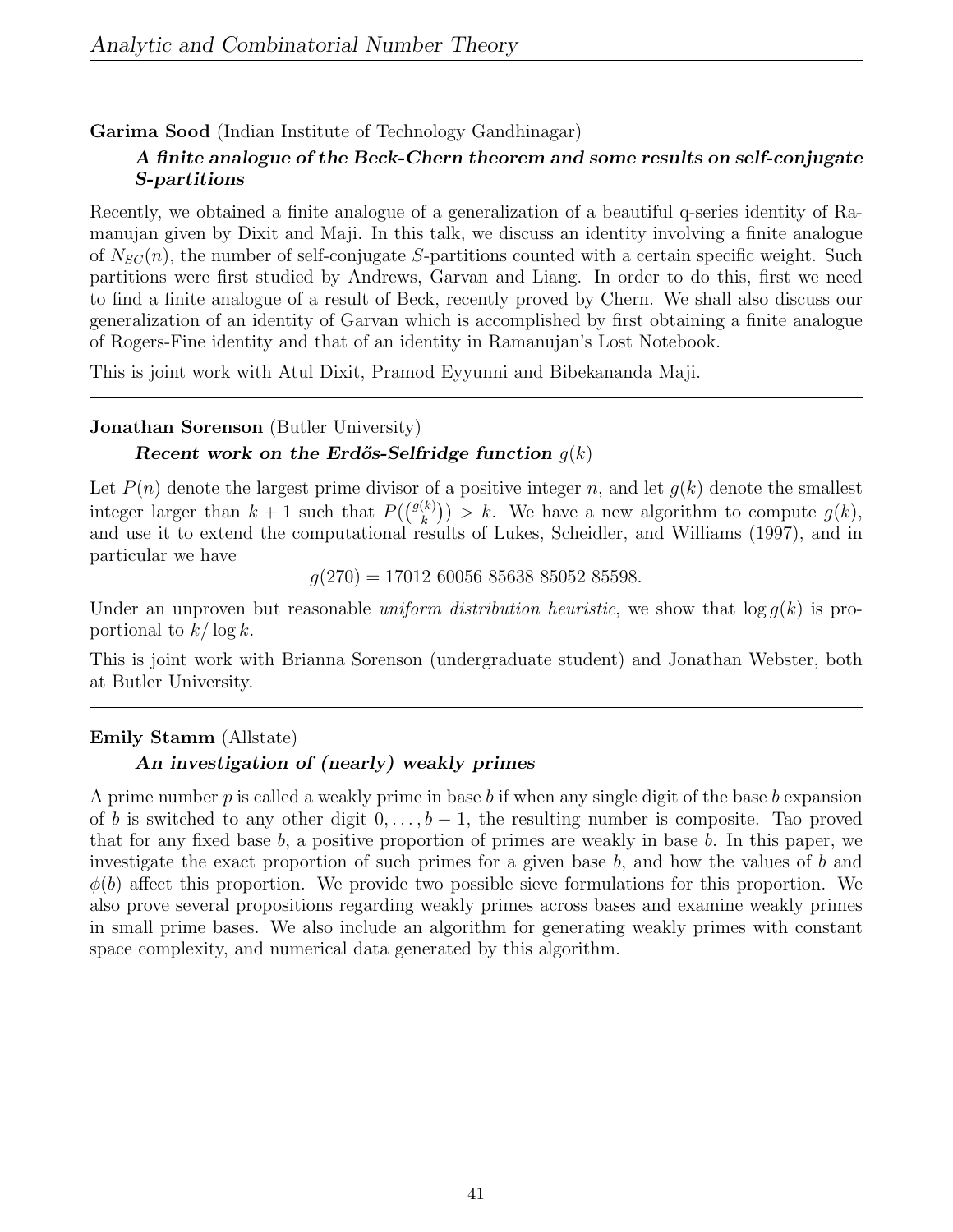## Kenneth Stolarsky (University of Illinois)

#### Rogers-Szego polynomials and products of algebraic numbers

The construction and distribution of irreducible non-cyclotomic polynomials with a root that is the product of two of its other roots has been pursued for its own sake (e.g. by Drmota, Dubickas, Ma, Skalba, and others). We indicate how such polynomials (call them "product including" polynomials) arise naturally in the context of root asymptotics of Rogers-Szego polynomials. These are famously orthogonal on the unit circle with a theta function weight. We indicate how these product including polynomials generate other polynomials with the same or related properties. Much here remains conjectural.

## Karen Taylor (Bronx Community College, CUNY) Dirichlet series and generalized Hecke groups

Duke introduced the groups  $G(A)$  which naturally correspond to an ideal class, A, of a real quadratic field. These groups generalize the Hecke groups  $G(\lambda)$ ,  $\lambda > 2$ . In this talk, I will describe two problems, which have been solved for the Hecke groups, which I am currently working on generalizing. One problem, solved by Rosen, is the description of the elements of  $G(\lambda)$  by continued fractions. The other is Knopp and Sheingorn's construction of modular integrals on  $G(\lambda)$  with prescribed log-polynomial periods.

#### Pee Choon Toh (Nanyang Technological University)

#### On a symmetric identity of Ramanujan

In his paper "On the expression of a number as the sum of two squares", G.H. Hardy recorded a beautiful identity of Ramanujan, as well as its generalization, and described briefly their proofs. We will present some generalizations of Ramanujan's identity.

This is joint work with Heng Huat Chan.

#### Thomas Tran (Duke University)

#### Secondary terms in asymptotics for the number of zeros of quadratic forms over integers

Recently Getz gave a secondary term in the asymptotic for the number of zeros of quadratic forms in an even number of variables. I present work in progress on a generalization to an odd number of variables.

#### Ian Wagner (Emory University)

#### Schwartz functions and modular forms

The linear programming bounds of Cohn and Elkies put the sphere packing problem in dimensions 8 and 24 within reach. Recently, Viazovska explicitly constructed special functions using modular forms which led to the resolution of the sphere packing problem in dimensions 8 and 24. We study possible generalizations of Viazovska's work which can be used to attack sphere packing problems in other dimensions and other related problems. We construct a number of infinite families of Schwartz functions using modular forms, which are eigenfunctions of the Fourier transform.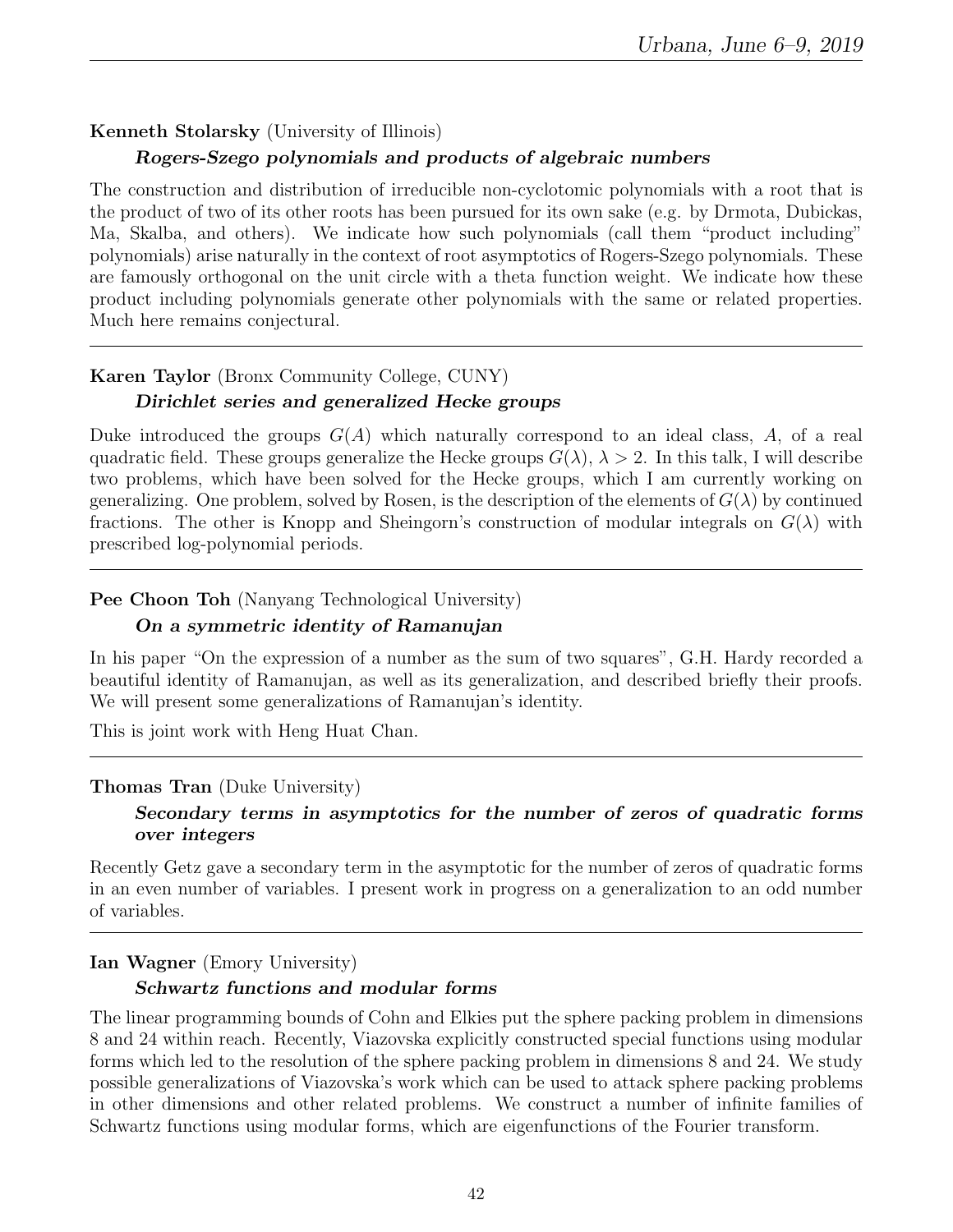# Tanay Wakhare (University of Maryland, College Park)

#### Special classes of q-bracket operators

We study the q-bracket operator of Bloch and Okounkov when applied to functions additive over all parts of a partition. We use these expansions to derive convolution identities for the functions f and link both classes of q-brackets through divisor sums. As a result, we generalize Euler's classic convolution identity for the partition function and obtain an analogous identity for the totient function. As corollaries, we generalize Stanley's theorem as well as provide several new combinatorial results.

#### Sarah Wesley (inte Q)

#### Generalizations of Fine's iterative identities

We exhibit a number of new generalizations of Fine's iterative identities. Some of the identities can be given combinatorial proofs, such as our extension of the Rogers-Fine identity. Some applications and future directions are indicated.

#### Wen-Bin Zhang (Univ. of West Indies and UIUC) Exact Wiener-Ikehara theorems and Beurling's generalized numbers

A function  $f(x)$  defined on  $[a,\infty)$  is said to be linearly slowly decreasing with index  $\alpha \geq 0$  if

$$
\liminf_{x \to \infty, y/x \to 1+} (x \log^{\alpha} x)^{-1} (f(y) - f(x)) \ge 0.
$$

Nondecreasing functions and slowly decreasing functions are linearly slowly decreasing with index  $\alpha = 0$ , but the converse is not true. Let  $F(x)$  be a real-valued Lebesgue measurable function with support in  $[0,\infty)$  such that  $\int_0^\infty e^{-\sigma x} |F(x)| dx < \infty$ . Let  $\Delta^{*m}(t)$  be the m-fold convolution of  $\Delta_{\lambda}(t) := (1 - |t|/(2\lambda))^{+}/2$ ,  $t \in \mathbb{R}$ , with itself. We have the following exact Wiener-Ikehara theorem.

We have  $\lim_{x\to\infty} (e^x x^{\alpha})^{-1} F(x) = L/\Gamma(\alpha+1)$  if  $F(\log u)$  is a linearly slowly decreasing function of u with index  $\alpha$  and there exists a constant  $\lambda_0 \geq 0$  and a positive integer  $m \geq 1 + |\alpha|/2$  such that, for every  $\lambda > \lambda_0$ ,

$$
\frac{1}{y^{\alpha}} \int_{-\infty}^{\infty} \Delta_{\lambda}^{*m}(t) e^{ity} (G(\sigma + it) - G(\sigma' + it)) dt
$$

approaches 0 as  $\sigma$ ,  $\sigma' \rightarrow 1+$  uniformly for  $y \geq y_0(\lambda)$ , where

$$
G(s) = \int_0^\infty e^{-sx} F(x) \, dx - \frac{L}{(s-1)^{\alpha+1}}.
$$

Conversely, if  $\lim_{x\to\infty} (e^x x^{\alpha})^{-1} F(x) = L/\Gamma(\alpha+1)$ , then all the conditions hold for all  $\lambda > 0$ and every integer  $m \geq 1 + |\alpha|/2$ . The classical Wiener-Ikehara theorem is a special case of the above theorem with a nondecreasing function  $F(x)$ . We also have a Wiener-Ikehara upper bound theorem and a Wiener-Ikehara lower bound theorem. As a preliminary application to the theory of Beurling generalized numbers, we show that  $M(x) = o(x)$  and the Chebyshev upper bound are not equivalent.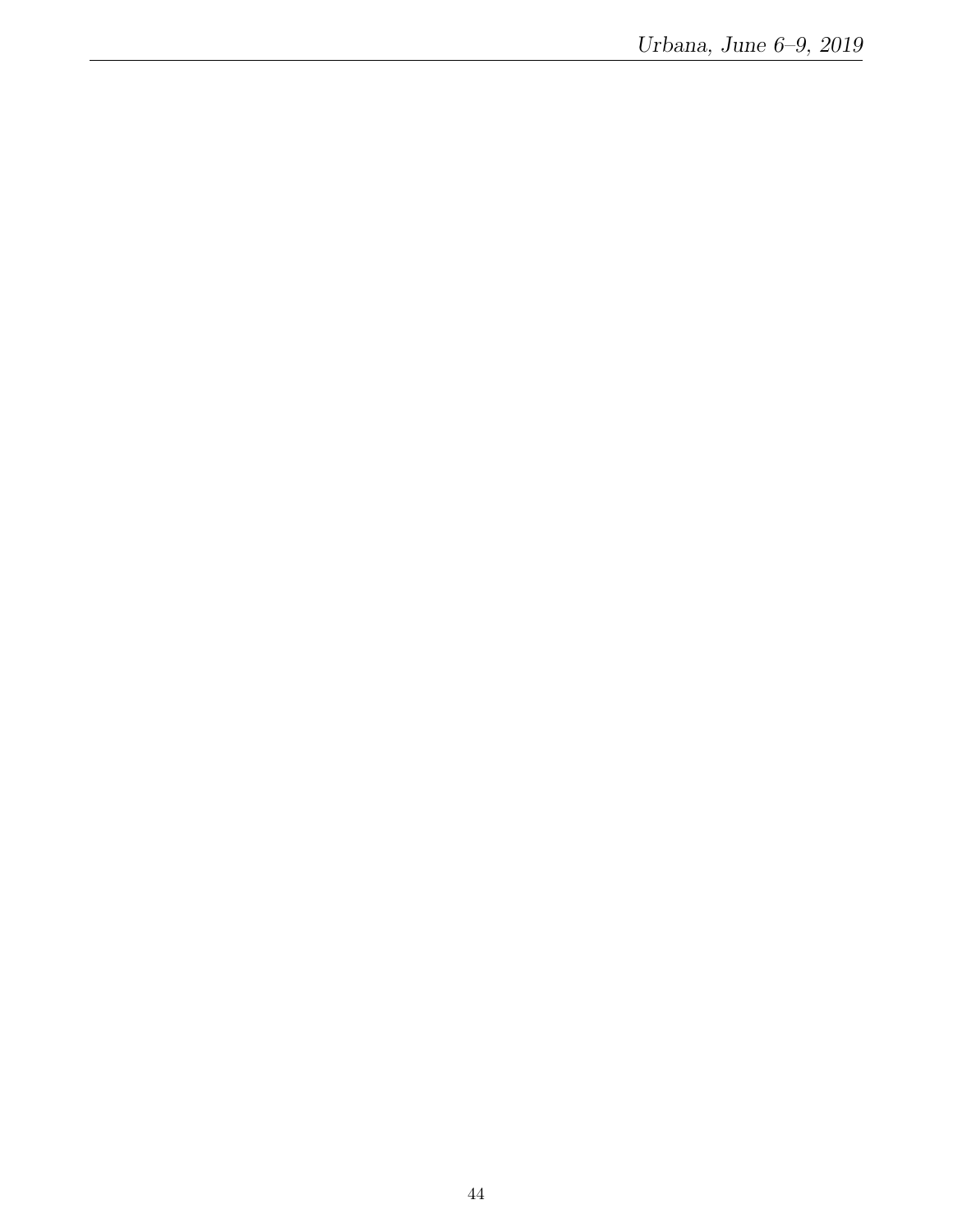# Index of Talks

- Krishnaswami Alladi. . . . . . . . . . . . . . . . . . . . . . . . .Sunday, June 9, 8:30 am 9:10 am, 314 Altgeld Parity of the generalized divisor function with restrictions on the prime factors
- George Andrews . . . . . . . . . . . . . . . . . . . . . . . . . . . Thursday, June 6, 9:00 am 9:40 am, 314 Altgeld George Beck's conjectures on ranks of partitions
- Zafer Selcuk Aygin . . . . . . . . . . . . . . . . . . . . . . . . . . Sunday, June 9, 4:00 pm 4:15 pm, 145 Altgeld Ramanujan's convolution sum twisted by Dirichlet characters
- Nilufar Mana Begum. . . . . . . . . . . . . . . . . . . . . . . . Sunday, June 9, 2:20 pm 2:35 pm, 143 Altgeld Generating functions and congruences for partition functions related to third order mock theta functions
- Paul Beirne. . . . . . . . . . . . . . . . . . . . . . . . . . . . . . . . . . . .Friday, June 7, 4:20 pm 4:35 pm, 243 Altgeld Knots, the colored Jones polynomial and stability
- Alexander Berkovich. . . . . . . . . . . . . . . . . . . . .Saturday, June 8, 10:30 am 10:50 am, 314 Altgeld On a q-theoretic approach to Capparelli's partition theorems
- Bruce Berndt . . . . . . . . . . . . . . . . . . . . . . . . . . . Thursday, June 6, 4:00 pm 5:00 pm, 100 Noyes Lab Ramanujan—The Ultimate Superhero (public lecture)
- Gaurav Bhatnagar . . . . . . . . . . . . . . . . . . . . . . . . . . . Sunday, June 9, 2:00 pm 2:15 pm, 143 Altgeld On Entry II.16.12: A continued fraction of Ramanujan
- Arunabha Biswas . . . . . . . . . . . . . . . . . . . . . . . . Saturday, June 8, 11:00 am 11:15 am, 243 Altgeld Search for higher Mahler measure of cyclotomic polynomials.
- Aubrey Blecher . . . . . . . . . . . . . . . . . . . . . . . . . . . . . . Sunday, June 9, 3:20 pm 3:35 pm, 143 Altgeld Distinct tuples in integer partitions
- Douglas Bowman . . . . . . . . . . . . . . . . . . . . . . . . . . . . Sunday, June 9, 2:00 pm 2:15 pm, 145 Altgeld Euler combinatorics for divergent continued fractions after Ramanujan
- Walter Bridges . . . . . . . . . . . . . . . . . . . . . . . . . . . . . . Friday, June 7, 11:00 am 11:15 am, 141 Altgeld Kadell-type partition inequalities and applications to sum-product conjectures of Kanade-Russell
- Hannah Burson . . . . . . . . . . . . . . . . . . . . . . . . . . Saturday, June 8, 11:40 am 11:55 am, 141 Altgeld Simultaneous core partitions into k distinct parts
- Zhu Cao . . . . . . . . . . . . . . . . . . . . . . . . . . . . . . . . . . . . . Friday, June 7, 11:20 am 11:35 am, 145 Altgeld Exact covering systems, quadratic forms, and product identities for theta functions
- Heng Huat Chan . . . . . . . . . . . . . . . . . . . . . . . . . . Sunday, June 9, 10:30 am 11:10 am, 314 Altgeld Ramanujan and the partition function  $p(n)$
- Song Heng Chan. . . . . . . . . . . . . . . . . . . . . . . . . . Thursday, June 6, 9:50 am 10:30 am, 314 Altgeld Ranks of partitions and some identities related to mock theta functions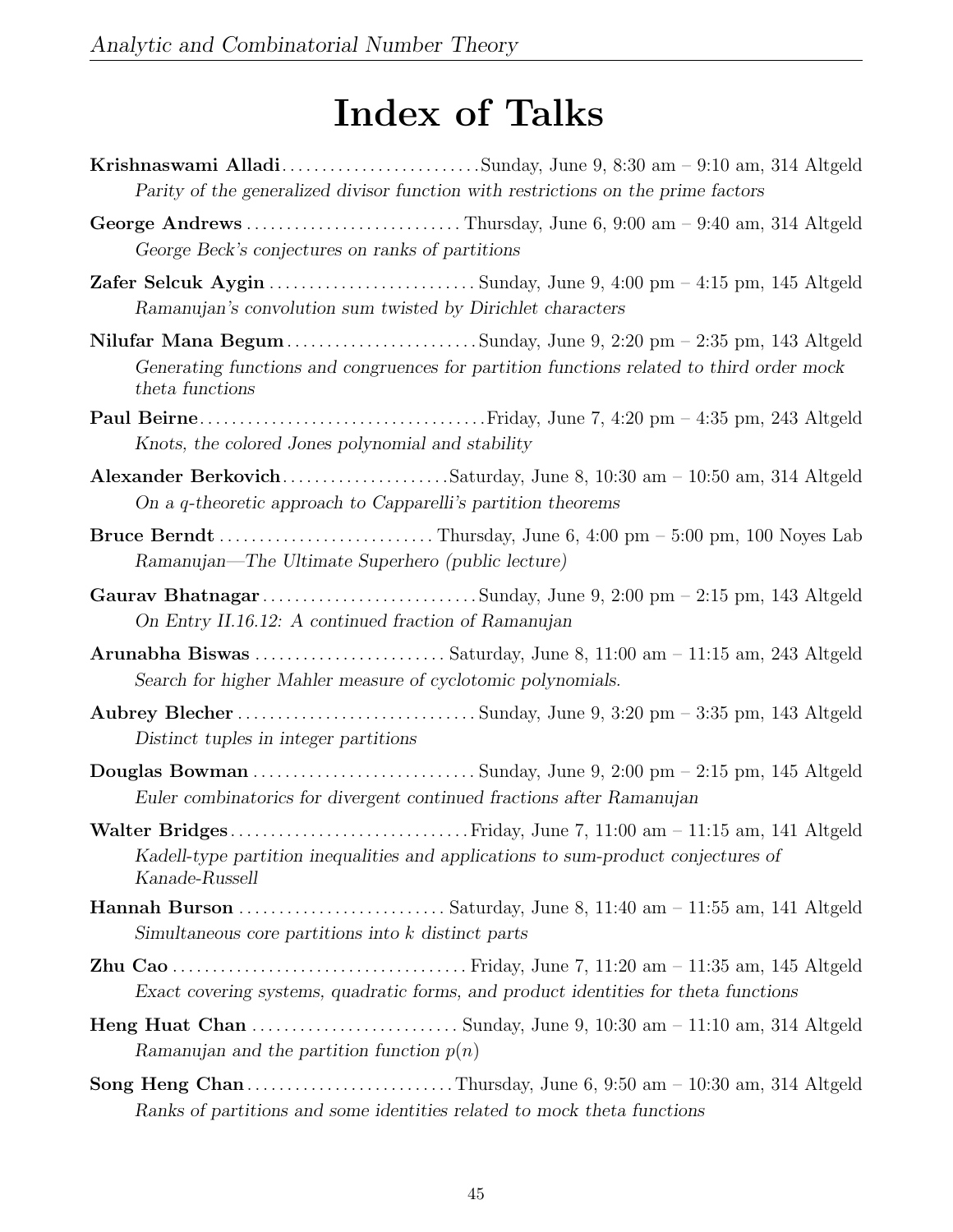| On the congruence equation $\bar{a} + \bar{b} \equiv \bar{c} \pmod{p}$                                                                       |
|----------------------------------------------------------------------------------------------------------------------------------------------|
| Mersenne primes and Fermat primes                                                                                                            |
| Weighted partition rank and crank moments and Andrews-Beck type congruences                                                                  |
| A bijection between self-conjugate and ordinary partitions and counting simultaneous cores<br>as its application                             |
| Hypergeometric series in my papers                                                                                                           |
| Integer partitions and a conjecture of John Thompson                                                                                         |
| Infinite products involving Dirichlet characters and cyclotomic polynomials                                                                  |
| On values of the Riemann zeta function at odd positive integers                                                                              |
| Alexander Dunn  Friday, June 7, 11:40 am - 11:55 am, 141 Altgeld<br>The twisted second moment of modular half integral weight $L$ -functions |
| The differences between $p(n)$ , $p(2n)$ , and $p(2n + 1)$                                                                                   |
| Properties and polynomials related to restricted binary overpartitions                                                                       |
| Asymptotics of the zeros of Fine's function                                                                                                  |
| Quantum modular forms and applications                                                                                                       |
| An asymptotic expansion related to the Dickman function                                                                                      |
| Mock theta functions: yesterday and today                                                                                                    |
| An observation of Rankin on Hankel determinants                                                                                              |
| Ramanujan's 40 identities for the Rogers-Ramanujan functions                                                                                 |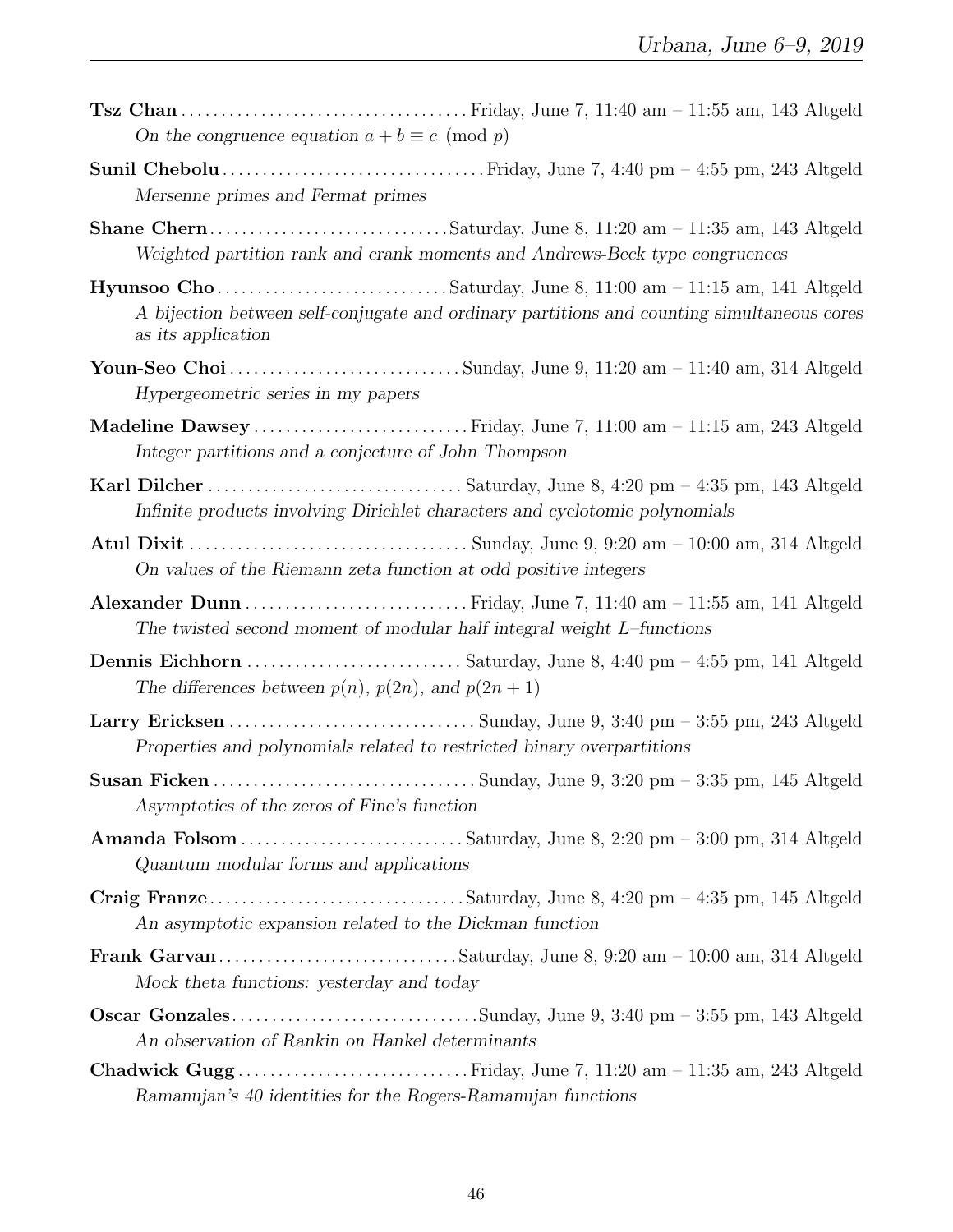| A primitive $15$ -theorem?                                                                                                                                                                                                                                                                          |
|-----------------------------------------------------------------------------------------------------------------------------------------------------------------------------------------------------------------------------------------------------------------------------------------------------|
| A Ramanujan-type formula for $\zeta^2(2m+1)$ and its generalizations                                                                                                                                                                                                                                |
| Poles of triple product L-functions of monomial representations                                                                                                                                                                                                                                     |
| Ramanujan's $\tau$ function and non-sign changes                                                                                                                                                                                                                                                    |
| Dynamical and arithmetic degrees of random iterates                                                                                                                                                                                                                                                 |
| Michael Hirschhorn  Thursday, June 6, 11:00 am - 11:20 am, 314 Altgeld<br>Some identities of Ramanujan, Andrews and Berndt                                                                                                                                                                          |
| Rank function and Lambert series                                                                                                                                                                                                                                                                    |
| A Ramanujan-Sato series primer                                                                                                                                                                                                                                                                      |
| On some elementary character sum identities                                                                                                                                                                                                                                                         |
| On $k$ -restricted overpartitions                                                                                                                                                                                                                                                                   |
| The arithmetic of modular grids                                                                                                                                                                                                                                                                     |
| Lin Jiu $\ldots$ and $\ldots$ and $\ldots$ and $\ldots$ and $\ldots$ and $\ldots$ Sunday, June 9, 4:00 pm $-$ 4:15 pm, 143 Altgeld<br>On harmonic sums: integral and matrix representations with connections to<br>partition-theoretic generalization of the Riemann zeta-function and random walks |
| Rankin-Selberg L-functions via Good Sections                                                                                                                                                                                                                                                        |
| Representations by ternary quadratic forms                                                                                                                                                                                                                                                          |
| Generators of the space of harmonic weak Maass forms                                                                                                                                                                                                                                                |
| Almost-prime values of reducible polynomials at prime arguments                                                                                                                                                                                                                                     |
| $(k, j)$ -colored partitions: congruences and other behaviors                                                                                                                                                                                                                                       |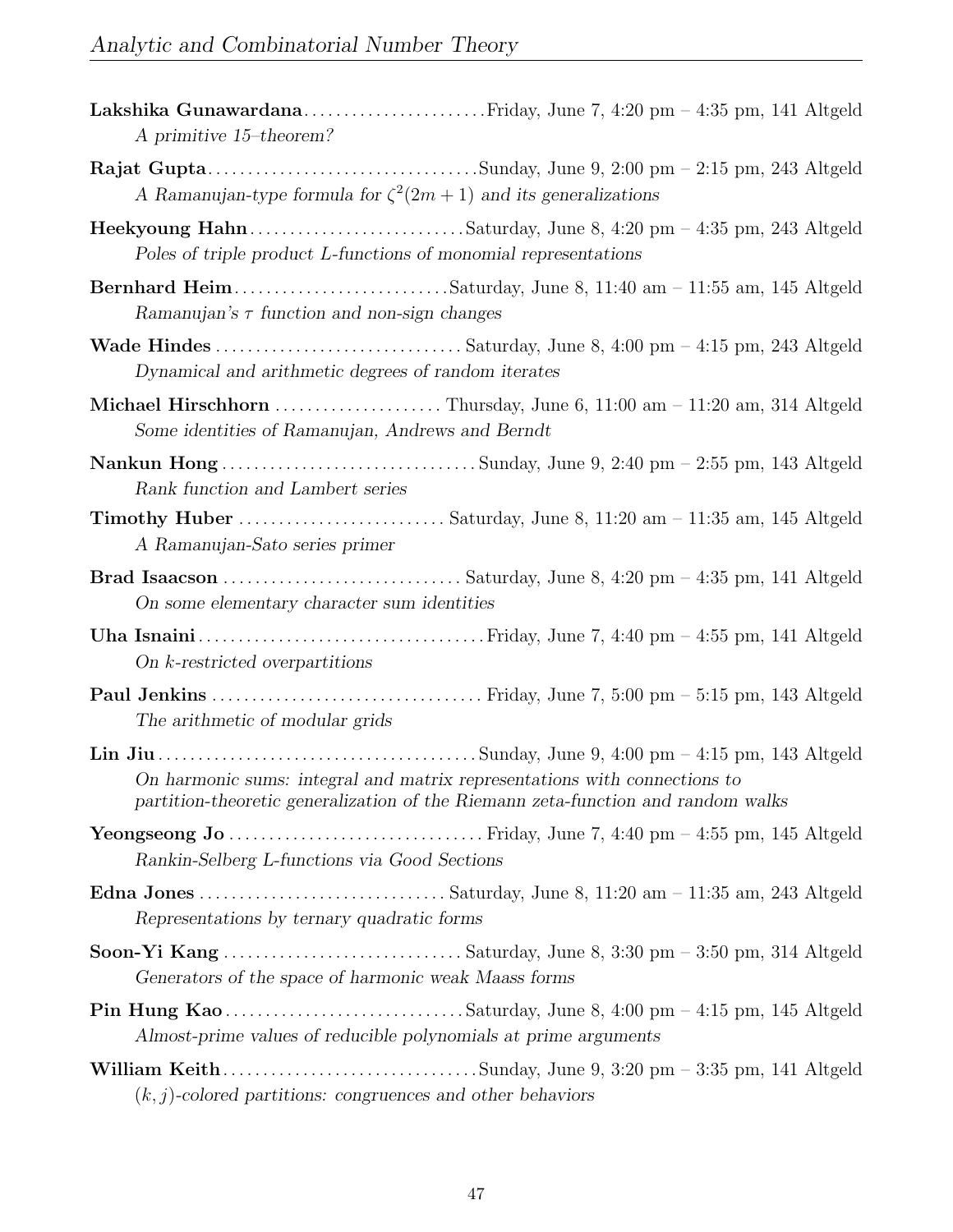- Byungchan Kim. . . . . . . . . . . . . . . . . . . . . . . . . . . . . . .Friday, June 7, 3:30 pm 3:50 pm, 314 Altgeld Partial or false theta series in q-series
- Louis Kolitsch . . . . . . . . . . . . . . . . . . . . . . . . . . . . Saturday, June 8, 11:20 am 11:35 am, 141 Altgeld A pair of congruences for (3, 5)-regular partitions modulo 5
- Shin-ya Koyama. . . . . . . . . . . . . . . . . . . . . . . . . . Saturday, June 8, 11:00 am 11:15 am, 143 Altgeld Applications of Ramanujan's method on the behavior of Euler products to Selberg zeta functions
- Christian Krattenthaler . . . . . . . . . . . . . . . . . . . Sunday, June 9, 11:50 am 12:10 am, 314 Altgeld A joint central limit theorem for the sum-of-digits function, and asymptotic divisibility of Catalan-like sequences
- Brandt Kronholm. . . . . . . . . . . . . . . . . . . . . . . . . . . . .Friday, June 7, 5:00 pm 5:15 pm, 141 Altgeld A technique in partitions
- Rahul Kumar . . . . . . . . . . . . . . . . . . . . . . . . . . . . . . . . Sunday, June 9, 2:20 pm 2:35 pm, 243 Altgeld Zeros of combinations of the Riemann Ξ-function and the confluent hypergeometric function on bounded vertical shifts
- Debanjana Kundu . . . . . . . . . . . . . . . . . . . . . . . . . . . . Friday, June 7, 4:20 pm 4:35 pm, 145 Altgeld On the relation between the classical Iwasawa  $\mu = 0$  conjecture and the Coates-Sujatha Conjecture A
- Kagan Kursungoz. . . . . . . . . . . . . . . . . . . . . . . . . . .Friday, June 7, 11:00 am 11:15 am, 145 Altgeld Andrews-Gordon type series for Schur's partition identity
- Bibekananda Maji . . . . . . . . . . . . . . . . . . . . . . . . . . . Sunday, June 9, 2:20 pm 2:35 pm, 141 Altgeld Recent developments in the theory of the restricted partition function  $p(n, N)$  and  $spt(n, N)$
- Amita Malik . . . . . . . . . . . . . . . . . . . . . . . . . . . . . . . Thursday, June 6, 2:00 pm 2:40 pm, 314 Altgeld Two stopovers in BCB's mathematical journey: Riemann zeta and partitions
- Nicholas Mayers . . . . . . . . . . . . . . . . . . . . . . . . . . . . . . Friday, June 7, 4:00 pm 4:15 pm, 141 Altgeld Integer partition statistics arising from seaweed algebras
- **James McLaughlin.............................** Friday, June 7, 11:40 am 11:55 am, 145 Altgeld Some observations on Lambert series, vanishing coefficients and dissections of infinite products and series
- Shashika Petta Mestrige. . . . . . . . . . . . . . . . . . .Saturday, June 8, 4:00 pm 4:15 pm, 143 Altgeld Congruences for the partition function  $p_{[1^c\ell^d]}(n)$
- Victor Moll . . . . . . . . . . . . . . . . . . . . . . . . . . . . . . Thursday, June 6, 12:00 pm 12:20 pm, 314 Altgeld Valuations of integer sequences
- Mojtaba Moniri. . . . . . . . . . . . . . . . . . . . . . . . . . . . .Friday, June 7, 11:00 am 11:15 am, 143 Altgeld Pairs of relatively long, mod 4 disjoint consecutive runs under Mahler's recurrence
- Seyyed Hamed Mousavi . . . . . . . . . . . . . . . . . . . Saturday, June 8, 4:40 pm 4:55 pm, 243 Altgeld Pentagonal number theorem and zeroes of the Riemann zeta function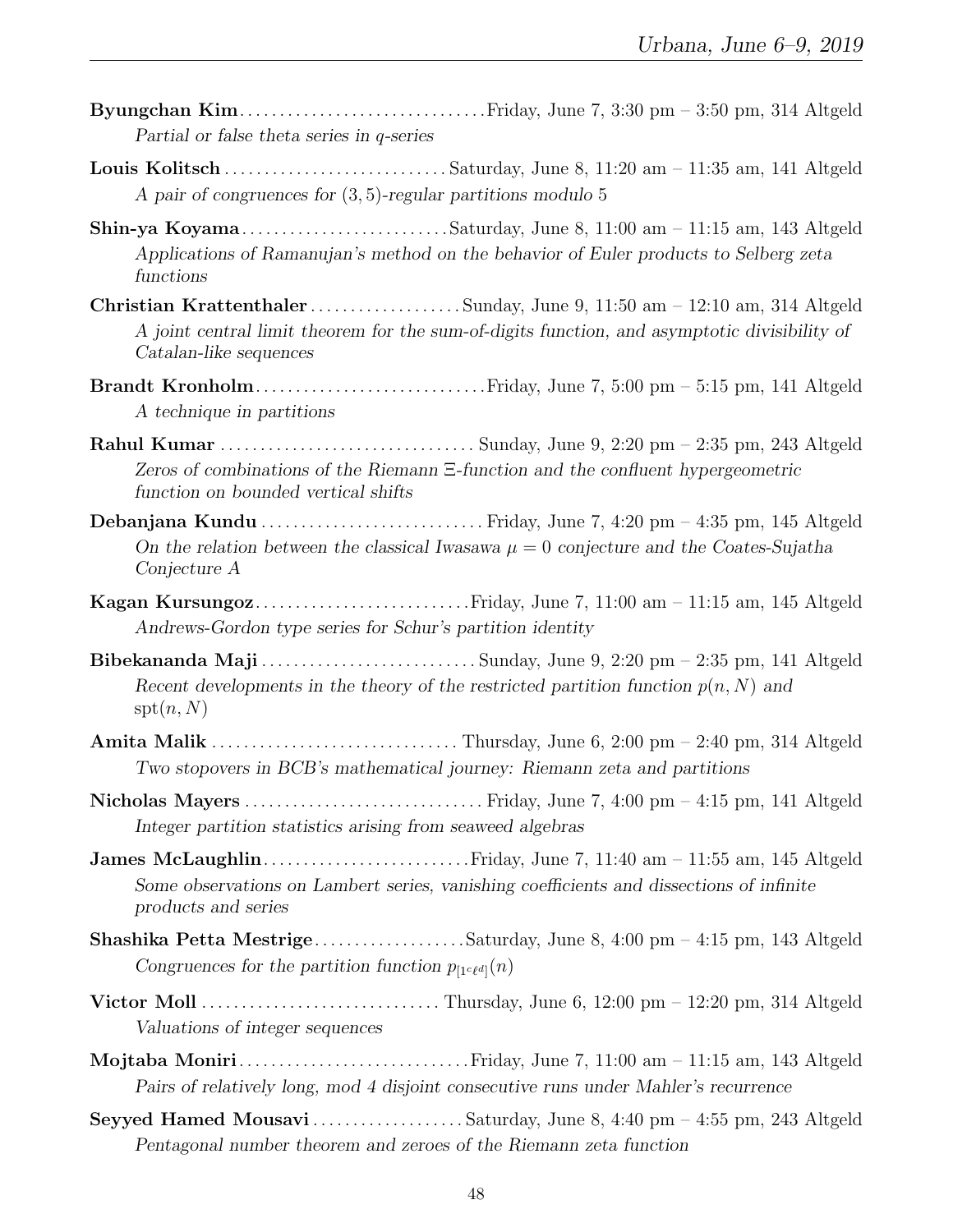| How to determine a partition up to conjugation using hook multisets                                                                                     |
|---------------------------------------------------------------------------------------------------------------------------------------------------------|
| The Jensen-Polya program for the Riemann Hypothesis and related problems                                                                                |
| Quantum Unique Equidistribution conjecture for Eisenstein series in the level aspect                                                                    |
| Ramanujan, Weierstrass, and Computer Algebra                                                                                                            |
| Some properties of nontrivial coefficients of cyclotomic polynomials                                                                                    |
| Combinatorial interpretations of mock theta functions by attached weights                                                                               |
| Equal sums of cubes of quadratic forms.                                                                                                                 |
| <b>Herman Schaumburg</b> Sunday, June 9, 2:20 pm $-$ 2:35 pm, 145 Altgeld<br>Partition identities encoded in Ramanujan's three limit continued fraction |
| The bilateral afterlife of Srinivasa Ramanujan                                                                                                          |
| Eulerian series and the algebra of partitions                                                                                                           |
| Rogers–Ramanujan type identities, old and new                                                                                                           |
| Generating fourth terms of Nathanson's lambda sequences                                                                                                 |
| Some new identities from the Ramanujan-Kolberg algorithm                                                                                                |
| Zeta functions of nilpotent groups                                                                                                                      |
| A finite analogue of the Beck-Chern theorem and some results on self-conjugate S-partitions                                                             |
| Jonathan Sorenson  Friday, June 7, 11:20 am - 11:35 am, 143 Altgeld<br>Recent work on the Erdős-Selfridge function $g(k)$                               |
| An investigation of (nearly) weakly primes                                                                                                              |